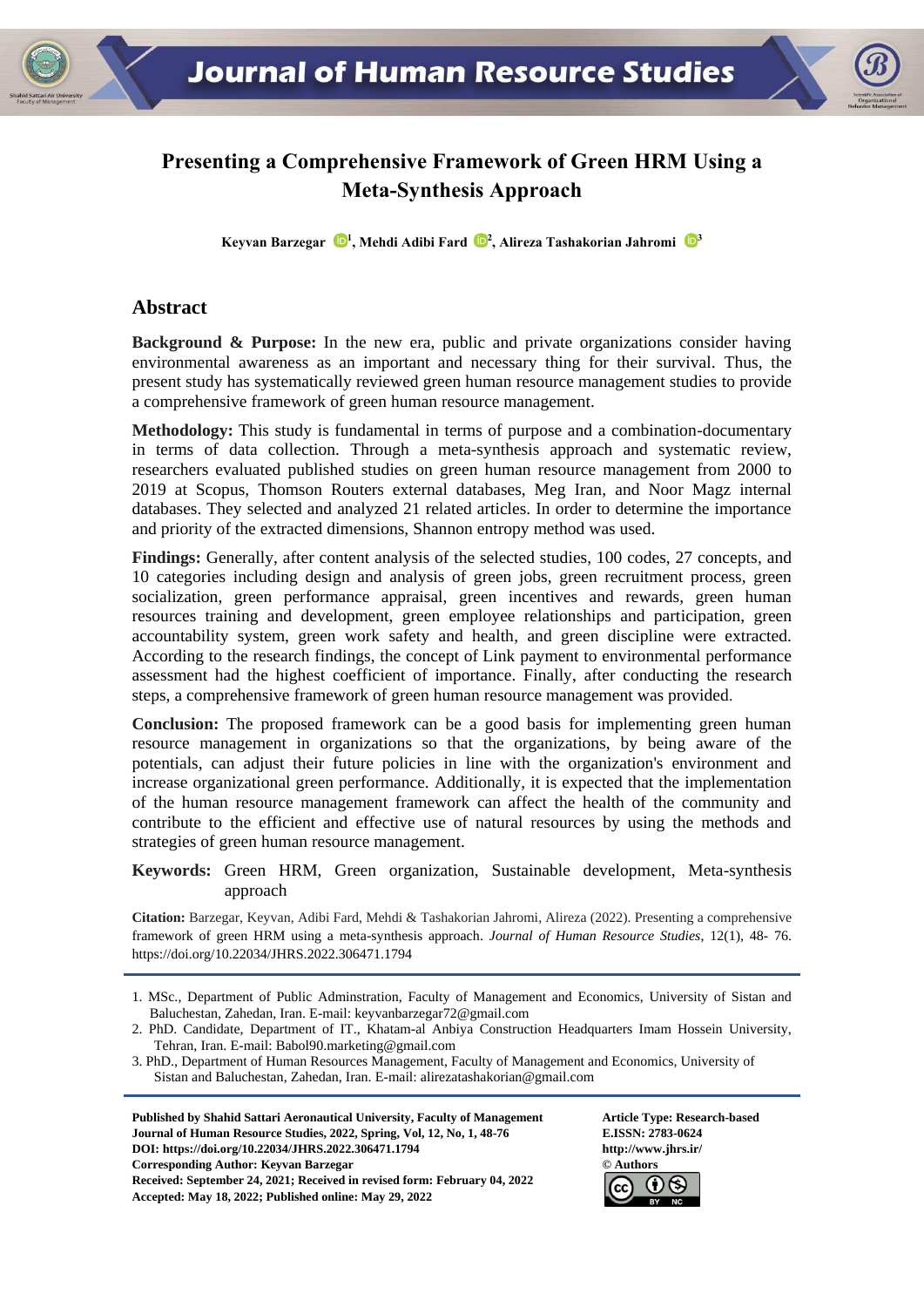

# **ارائه چارچوب جامع مديريت منابع انساني سبز با رويكرد فراتركيب**

**2 ، مهدي اديبي فرد <sup>1</sup> كيوان برزگر <sup>3</sup>، عليرضا تشكريان جهرمي**

#### **چكيده**

**زمينه و هدف:** در عصر جديد، سازمانهاي دولتي و خصوصي آگاهي از مسائل زيستمحيطي را امري مهـم و لازم بـراي ادامـه حيـات خـود ميدانند. به همين دليل، پژوهش حاضر با هدف ارائه چارچوب جامع مديريت منابع انساني سبز، به بررسي نظـاممنـد مطالعـات مـديريت منـابع انساني سبز پرداخته است.

**روششناسي:** روش پژوهش از لحاظ هدف، بنيادي و از حيث گردآوري اطلاعات، تركيبي ـ اسنادي اسـت. پژوهشـگران از طريـق رويكـرد فراتركيب و مرور نظاممند مطالعات منتشرشده در خصوص مـديريت منـابع انسـاني سـبز از سـال 1379(2000) تـا 1398(2019)، بـه ارزيـابي پايگاههاي داده خارجي اسكپوس و تامسون روترز و پايگاههاي داده داخلي مگايران و نورمگز پرداختند و 21 مقاله مرتبط را انتخـاب و تحليـل كردند. شايان ذكر است كه تعيين اهميت و اولويت ابعاد استخراجشده با استفاده از روش آنتروپي شانون انجام شد.

**يافتهها:** در مجموع، پس از تحليل محتواي مطالعات انتخابشده، 100 كد، 27 مفهوم و 10 مقوله استخراج شـد كـه مقولـههـا عبـارتانـد از: طراحي و تجزيهوتحليل شغل سبز، فرايند جذب سبز، جامعهپذيري سبز، ارزشيابي عملكرد سبز، مشوقها و پاداش سبز، آمـوزش و توسـعه سـبز منابع انساني، روابط و مشاركت سبز كاركنان، نظام پاسخگوي سبز، ايمني و سلامت كار سبز و انضباط سبز. بر اساس يافتههاي پژوهش، مفهوم پيوند پرداخت به عملكرد زيستمحيطي، بيشترين ضريب اهميت را دارد. در نهايت، پس از اجراي گامهاي پـژوهش، چـارچوب جـامع مـديريت منابع انساني سبز ارائه شد.

**نتيجهگيري:** چارچوب ارائه شده در اين پژوهش ميتواند مبناي مناسبي براي پيادهسازي مديريت منابع انساني سـبز در سـازمانهـا باشـد تـا سازمانها با آگاهي از پتانسيلها، سياستهاي آتي خود را همراستا با محيط زيست سـازمان و افـزايش عملكـرد سـبز سـازماني تنظـيم كننـد. همچنين، انتظار ميرود كه اجراي چارچوب مديريت منابع انساني، بر سلامت و بهداشت جامعه اثرگذار باشد و در زمينه بهرهوري كارا و مـؤثر از منابع طبيعي با استفاده از شيوهها و راهبردهاي مديريت منابع انساني سبز كمك كند.

**كليدواژهها:** مديريت منابع انساني سبز، سازمان سبز، توسعه پايدار، رويكرد فراتركيب

**استناد:** برزگر، كيوان، اديبي فرد، مهدي و تشكريان جهرمي، عليرضا (1401). ارائه چارچوب جـامع مـديريت منـابع انسـاني سـبز بـا رويكـرد  $Y^2 - \gamma$ فراتركيب. *مطالعات منابع انساني،* ١١٢(١)، ٢٨ – ٧۶.

.1 كارشناس ارشد، گروه مديريت دولتي، دانشكده مديريت و اقتصاد، دانشگاه سيستان و بلوچستان، زاهدان، ايران. رايانامه:

.2 دانشجوي دكتري، گروه مديريت فناوري اطلاعات، پژوهشكده سازندگي خاتمالانبيا (ص)، دانشـگاه جـامع امـام حسـين(ع)، تهـران، ايـران. babol90.marketing@gmail.com :رايانامه

.3 دكتري، گروه مديريت منابع انساني، دانشكده مديريت و اقتصاد، دانشگاه سيستان و بلوچستان، زاهدان، ايران. رايانامه: alirezatashakorian@gmail.com

ناشر: دانشکده مدیریت، دانشگاه علوم و فنون هوایی شهید ستاری DOI: https://doi.org/10.22034/JHRS.2022.306471.1794 **© نويسندگان انتشار: 1401/03/08**

keyvanbarzegar72@gmail.com

مطالعات منابع انسانی، ۱۶۰۱، بهار، دوره ۱۲، شماره ۱، ص. ٤٨ - ٧٦ - - ٧٦ - - - - - - - - - - - نويسنده مسئول: كيوان برزگر **شاپاي الكترونيك: 2783-0624 دريافت: ،1400/07/02 بازنگري: 1400/11/15 نوع مقاله: پژوهشي پذيرش: 1401/02/28**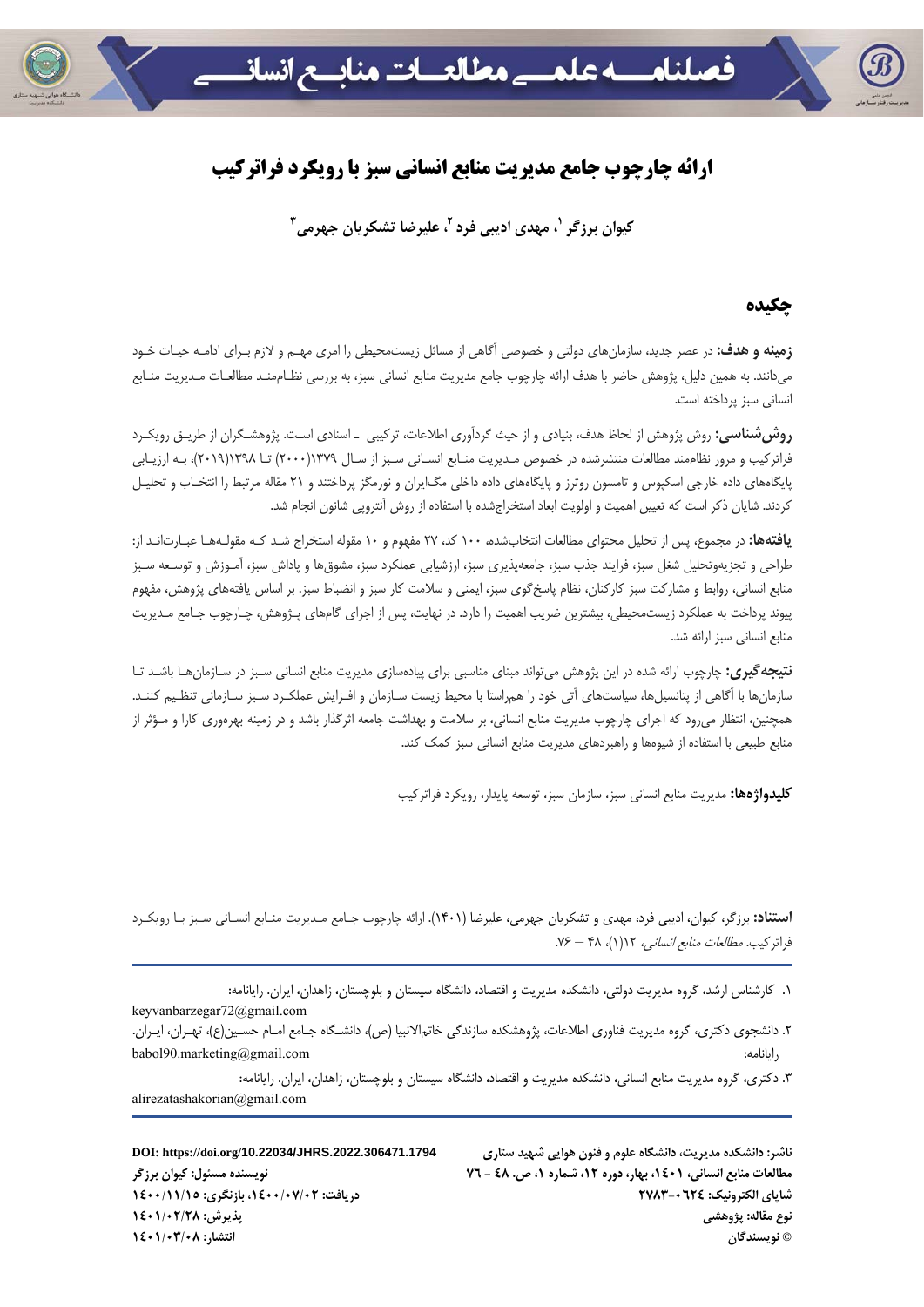#### **مقدمه**

دوران كنوني با تخريب منابع طبيعي، توسعة اقتصادي ناپايدار و بهويژه، تغييرات اقليمي همراه شـده اسـت. رشـد توسـعة اقتصادي بشر، تأثير مخربي بر محيط زيست و منابع طبيعي جهان گذاشته (چامز و گارسيا بلاندون`، ٢٠١٩) و سبب شـده است كه آبوهواي زمين در دهههاي گذشته بهطور شايان توجهي تغيير كند و اين تغيير همچنان با سـرعت زيـاد ادامـه دارد (سيامبالاپيتيا، ژانگ و ليو ، ۲۰۱۸). طي ۲۵ سال گذشته، شواهد علمي بارها گوشزد كرده است كه بخش بزرگـي از تخريب ايجادشده در سيستمهاي زميني، بهدليل الگوهاي فعاليتهاي انساني است (شريواسـتاوا و گيمـارس ، ٢٠١٧)؛ از اين رو حفاظت از محيط زيست در چند دهة اخير، به مسئلة مهمي تبديل شده است. صنايع بسـياري بـراي دسـتيابي بـه توسعهٔ پايدار، فعاليتهاي حفاظت زيستمحيطي را در دستور كار خود قرار دادهاند (كيم، كيم، چوي و فتـوارون ً، ٢٠١٩). توسعة پايدار، به توسعهاي گفته ميشود كه نيازهاي حال حاضر را بـرآورده كنـد، بـدون اينكـه توانـايي تـأمين نيازهـاي نسل هاي آينده را به خطر بيندازد (ويخامن<sup>م ٢٠١٩</sup>).

فرسايش مداوم محيط زيست كه از بهرهبرداري انسان نشئت ميگيرد، كمابيش، تمام كشـورهاي جهـان را بـا ايـن تقاضاي جدي مواجه كرده است كه روشهاي توسعة پايدار و سازگار با محيط زيست را در دستور كار قرار دهند (يوسليزا، عثمان و جابور ً، ۲۰۱۷). در حال حاضر، سازمانها هم يكي از تهديدهاي اصلي براي توسعهٔ پايداري محيط زيست و هــم بازيگران كليدي در حفاظت از محيط زيست بهشمار ميروند؛ بنابراين آگاهي اجتماعي از مسائل زيستمحيطي، همراه بـا تغيير مقرراتي و رقابتي از موضوعات مهمي هستند كه سازمانها بايد از طريق آنها نگرش خود را در قبال مسائل پايداري زيستمحيطي اصلاح كنند. با اين توصيف، اكنون، زمان تبديل سازمانها به سـازمانهـاي سـبز و تعيـين اهـداف بـراي كاهش اثرهاي زيستمحيطي فرا رسيده است (سيامبالاپيتيا و همكاران، 2018). سبزشدن سازمان، بـهمعنـاي سبزشـدن مديريت منابع انسانى، عمليات، حسابدارى و امور مالى، خرده فروشى و بازاريابى است (فراج، ماتوته و ملرو<sup>٧</sup> ٢٠١۵).

در چارچوب حفاظت از محيط زيست، مديريت مؤثر سبز بهطور شايان توجهي نيازمند منابع انساني اسـت. مـديريت منابع انساني، براي دستيابي به توسعهٔ پايدار پتانسيل بسـيار خـوبي دارد (يونـگ، يوسـليزا، رامايـا و فـاوهينمي^ ٢٠١٩). مديريت منابع انساني سبز، مسائلي همچون استفادة استراتژيك از شيوههاي مديريت منابع انسـاني، اسـتخدام و انتخـاب سبز، طراحي و تجزيهوتحليل شغل سبز، آموزش و توسعة سبز، مشاركت و روابط كاركنان سبز، مديريت پـاداش و جبـران خدمات سبز، مديريت و ارزيابي عملكرد سبز براي ترويج پايداري زيستمحيطي در سـازمان را دربرمـي٤يـرد (چـودري<sup>۹</sup> ، 2019)؛ از اين رو تركيب شيوههاي سبز در فعاليتهاي مديريت منابع انساني، احتمال پايداري سازمان را افزايش ميدهد (يونگ و همكاران، 2019). پذيرش شيوههاي مديريت منابع انساني سبز با هدف دستيابي به پايداري محيطـي، عملكـرد محيط زيست سازمان را از طريق بهبود مشاركت كاركنان و تعهد به محيط زيست افزايش مـيدهـد. همچنـين، تصـوير

- 1. Chams & García-Blandón
- 2. Siyambalapitiya, Zhang & Liu
- 3. Shrivastava & Guimarães
- 4. Kim, Kim, Choi & Phetvaroon
- 5. Wikhamn
- 6. Yusliza, Othman & Jabbour
- 7. Fraj, Matute & Melero
- 8. Yong, Yusliza, Ramayah & Fawehinmi
- 9. Chaudhary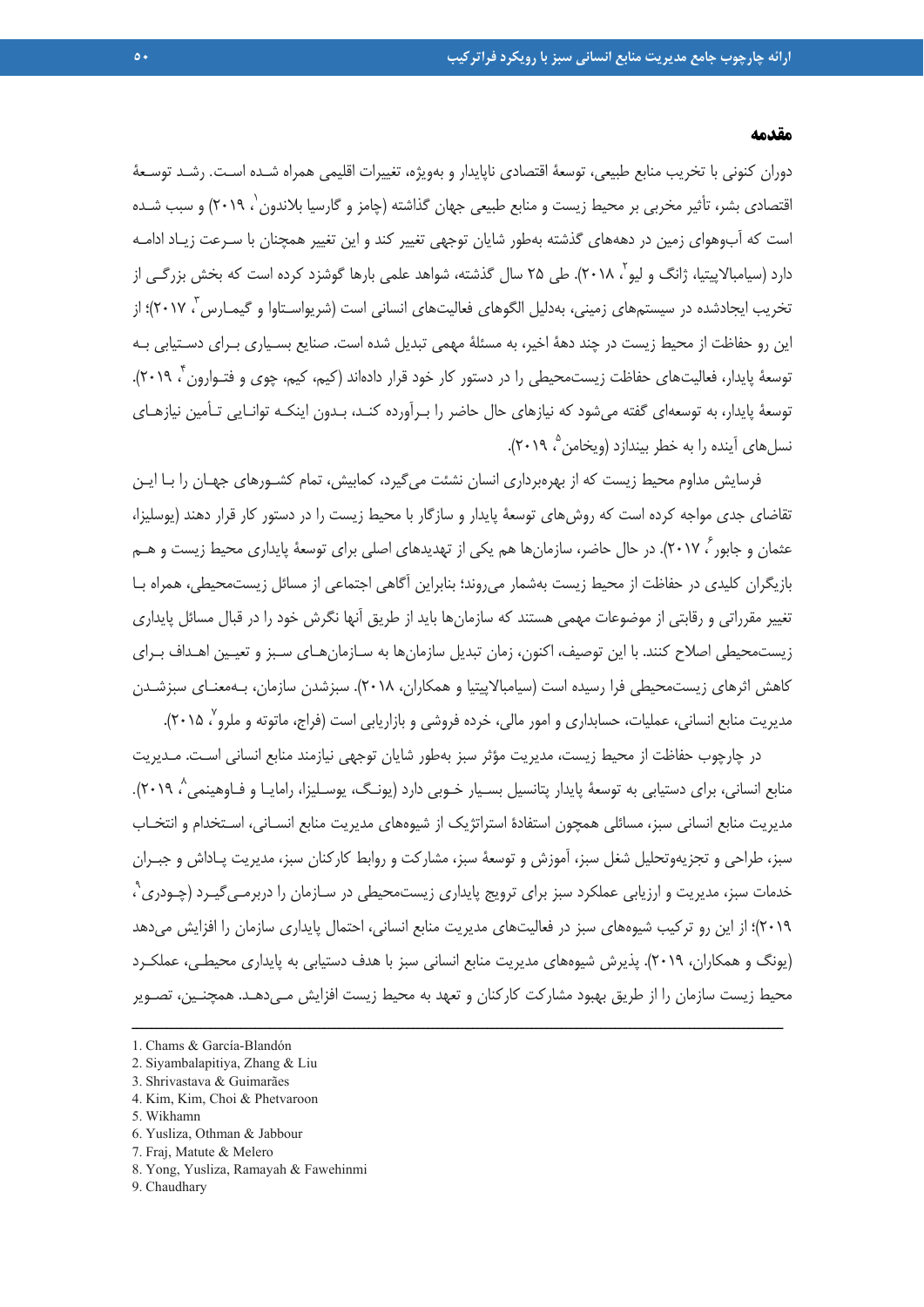خارجي سازمان را بهعنوان شهروند خوب ارتقا ميدهد و اين باعث ميشود كه بر اعتبار و شـهرت سـازمان افـزوده شـود (چودري، 2019؛ سيامبالاپيتيا، ژانگ و ليو، 2018).

بر اساس بررسيهاي انجامشده، بيشتر تحقيقات مديريت منابع انساني سبز، در كشورهاي غربي صورت گرفته است؛ اما در سالهاي اخير نيز اين موضوع توجه محققان كشور را به خود جلب كرده است. با توجه به اينكه يكـي از معضـلات مهم كشور در بحث محيط زيست، موضوع مصرف انرژي است و سالانه مرگوميـر ناشـي از آلـودگي هـواي شـهري در ايران بهطور ميانگين حدود 5100 ميليارد ريال، شيوع امراض حدود 4100 ميليارد ريال و هزينههاي بيماري 2100ميليارد ريال خسارت در پي داشته و اين ارقام همچنان در حال افزايش است (قلاوندي، 1396)، پژوهشگران حوزههاي مختلـف، بايد موضوع حفاظت از محيط زيست را با جديت بيشتري دنبال كنند. از سوي ديگر، در مـادة 190 قـانون برنامـة پـنجم توسعة كشور كه با مضمون اجراي سياستهاي مديريت سبز در كلية دستگاههاي اجرايي و مؤسسهها و نهادهاي عمومي و غيردولتي تصويب و ابلاغ شد، آمده است كه «كلية دستگاههاي اجرايي و مؤسسـههـا و نهادهـاي عمـومي غيردولتـي، موظفاند براي كاهش اعتبارات هزينهاي دولت و اعمال سياستهاي مصرف بهينة منابع پايـه و محـيط زيسـت، برنامـة مديريت سبز، شامل مديريت مصرف انرژي، آب، مواد اوليه و تجهيزات (شامل كاغذ)، كاهش مواد زائـد جامـد و بازيافـت آنها (در ساختمانها و وسايل نقليه) را طبق آييننامهاي اجرا كنند كـه سـازمان حفاظـت از محـيط زيسـت و معاونـت بـا همكاري دستگاههاي ذيربط تهيه كرده و به تصويب هئيت وزيران رسيده اسـت»، بـا توجـه بـه ايـن آيـيننامـه، ارائـة چارچوب مديريت منابع انساني سبز ضروري به نظر ميرسد. افزون بر ايـن، در كشـور مـا مسـائلي ديگـري ماننـد نبـود برنامههاي مدون براي مديريت منابع انساني سبز، جذب و استخدام سبز، جبران خدمات سبز، آموزش و توسعة سبز، توجه دروني به محيط زيست و همچنين، ضعف دانش نظري و تحقيقات ناكافي در اين زمينه، طراحـي چـارچوبي جـامع بـراي مديريت منابع انساني سبز را الزامي ميكند. با در نظر گرفتن مطالب بيانشده، هدف اصلي پژوهش حاضر، ارائة چارچوبي جامع براي مديريت منابع انساني سبز است. براي دستيابي به هدف پژوهش، سؤال اصلي بدين صورت مطـرح مـيشـود: چارچوب جامع مديريت منابع انساني سبز چگونه است؟

# **پيشينة نظري پژوهش**

مديريت منابع انساني سبز، يكي از حوزههاي بينرشتهاي است كه براي ايجاد هماهنگي ميان شيوههاي مـديريت منـابع انساني و اهداف پايداري محيط زيست سازماني پديدار شده است (يو، چاوز، فنگ، وانـگ و فـاينز `، ۲۰۲۰). در ارتبـاط بـا مديريت منابع انسانى سبز، تعاريف مختلفى بيان شده است. براى نمونه، رن، تانـگ و جكسـون<sup>٬</sup> (۲۰۱۸: ۷۷۹) مـديريت منابع انساني سبز را آثار مربوط به درك روابط بين فعاليتهـاي سـازماني مـؤثر بـر محـيط طبيعـي و طراحـي، تكامـل، پيادهسازي و تأثير سيستمهاي مديريت منابع انساني تعريف كردهاند. ويكامن (٢٠١٩: ١٠٩) معتقد است كه مديريت منابع انساني سبز، اتخاذ استراتژيها و شيوههاي مـديريت منـابع انسـاني اسـت كـه دسـتيابي بـه اهـداف مـالي، اجتمـاعي و زيستمحيطي را با تأثير در داخل و خارج از سازمان و در افق زماني طولانيمدت امكـانپـذير مـيكنـد. مـديريت منـابع انساني سبز، روشهاي مديريت منابع انساني را شامل ميشود؛ اما چنـد روش آن بـا سـازههـاي مـديريت منـابع انسـاني ــــــــــــــــــــــــــــــــــــــــــــــــــــــــــــــــــــــــــــــــــــــــــــــــــــــــــــــــــــــــــــــــــــ

<sup>1.</sup> Yu, Chavez, Feng, Wong & Fynes

<sup>2.</sup> Ren, Tang & Jackson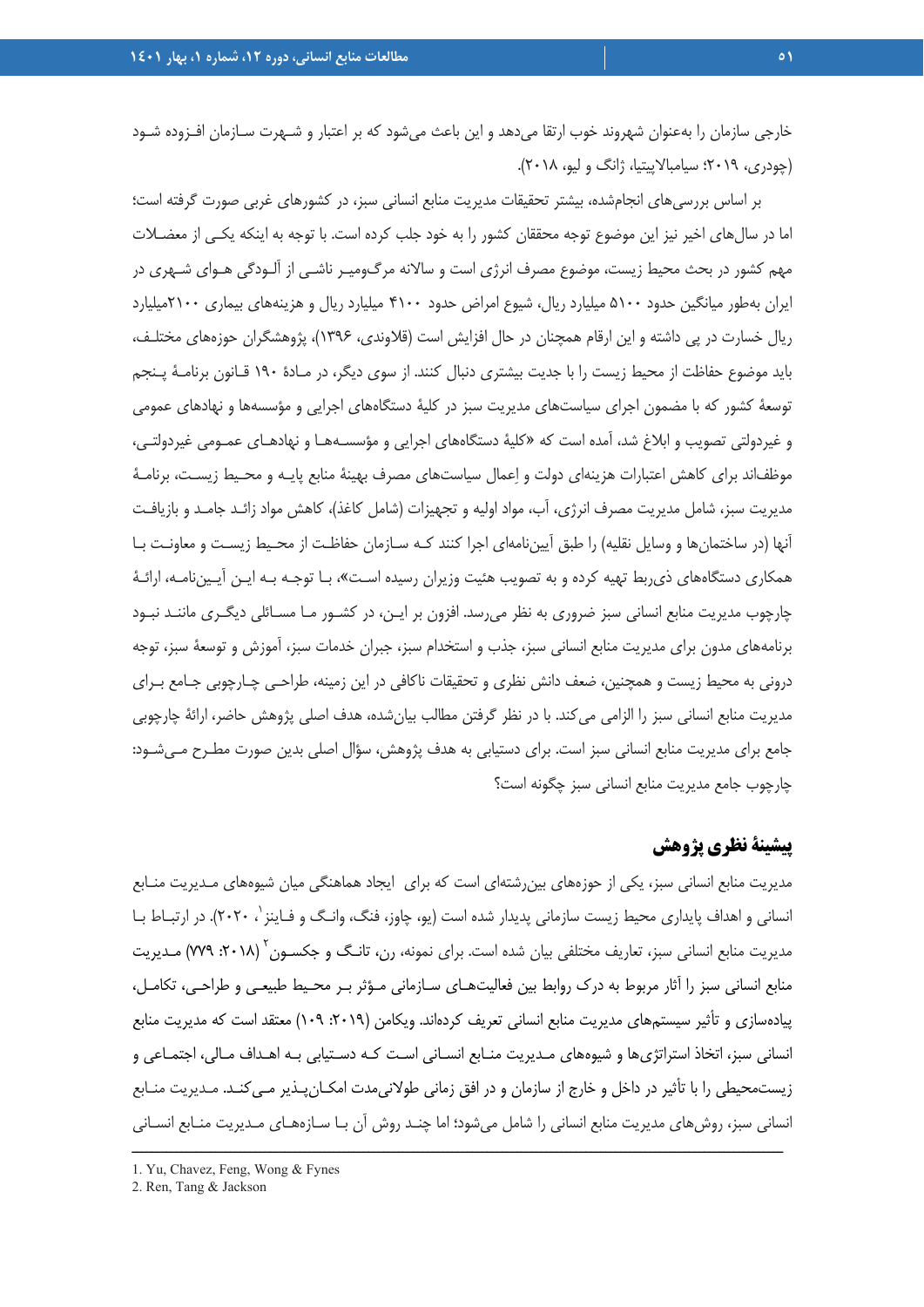متفاوت است؛ براي مثال، شيوههاي مديريت منابع انساني سبز، جهتگيري سازمان را بهسمت حفاظت از محـيط زيسـت هدايت ميكند و مجموعهاي از رويههاي خاص مديريت منابع انسـاني را شـامل مـيشـود كـه بـر آثـار زيسـتمحيطـي فعاليتهاي اقتصادي سازمانها متمركز است (تانگ، چن، جيانگ، يايل و جيا`، ٢٠١٨). شيوههاي مديريت منــابع انســاني سبز، علاوه بر دستيابي به ثبات اقتصادي و تعادل زيستمحيطي، به پايداري عدالت اجتماعي، بهداشت و رفاه سـازمان و كاركنان كمك مي كند. همچنين، قابليتهاي لازم براي بهبود مستمر عملكرد محيطي سازمان را به همراه دارد (آمروتا و گيتا<sup>۲</sup>، ۲۰۱۹). مديريت منابع انساني سبز، تعهد و مشاركت كاركنان را در اقدامهاي محيطي تشويق ميكند؛ در حالي كـه مفاهيم ديگر مديريت منابع انساني، مانند مديريت منابع انساني استراتژيك كه بر اهداف استراتژيك سازماني متكي است، محيط طبيعي را ناديده ميگيرد. مديريت منابع انساني با ايجاد محيط متعهد به سـازمان، بـر عملكـرد و افـزايش مزيـت رقابتي سازمان تأكيد ميكند و مديريت منابع انساني سنتي، بر مديريت استعدادها، بهبود عملكرد يا سود سازمان، مديريت دانش و موفقيت سازمان تأكيد دارد (تانگ و همكاران، 2018).

تمركز مديريت منابع انساني سبز، روي نقش مديريت منابع انساني در پيشـگيري از آلـودگي از طريـق فراينـدهاي عملياتي سازمان هاست (تانگ و همكاران، ٢٠١٨). شيوههاي مديريت منابع انساني سبز، بهترين رويكرد براي كمـك بـه سازمانهاست تا با ايجاد كارمندان سبز و توسعة سرماية انساني، بتوانند برنامههاي عملكرد زيستمحيطي و توسعة پايـدار سازمان را بهبود بخشند و آنها را اجرا كنند (روسكو، سابرمانيان، جابور و چونگ<sup>7</sup>، ۲۰۱۹). با توجه به اينكه منـابع انســاني، در موفقيت فعاليتهاي پيچيدة مديريت زيستمحيطي نقش چشمگيري دارند، مديريت منابع انسـاني سـبز بايـد بـا كـل استراتژيهاي سازمان سازگار باشد و به سازمانها كمك كند تا ضمن حفظ منابع خود، از محيط زيست هم محافظت كند (سيامبالاپيتيا و همكاران ، 2018). مديريت منابع انساني سبز با ترغيب و تشويق سبز منابع انساني سازمان بـه مشـاركت در تصميمگيري و حل مسائل زيستمحيطي، توانمندي كاركنان را در حل مسائل محيطي و ايجاد سازمان سـبز تضـمين می كند (طارق، جان و احمد ً، ۲۰۱۶). در اين چشم|نداز تجاری بـهشـدت رقـابتی، اسـتخدام و حفـظ اسـتعدادهای سـبز، بهنوعي مزيت رقابتي متمايزي نسبت به ساير سازمانها محسوب ميشود. پويايي محيط كار، بهشدت تحت تأثير تغييرات جمعيتي نيروي كار قرار دارد. با افزايش متولدين هزارة جديد و ورود آنها به نيـروي كـار، سـازمانهـا بـه تفكـر سـبز در خصوص استراتژيهاي استخدام و حفظ استعدادهاي خود نيازمندند. نسل هزارة جديد، بيش از حقوق و پـاداش مـادي، از كارفرماي خود انتظارهاي ديگري دارند؛ تمايل دارند در سازماني همسو با ارزشها و آرمانهاي شخصي خود كـار كننـد؛ شغلي را انتخاب كنند كه به آنها احساس خوبي ميدهد و در كنار كارفرمايان الهامبخش كار كنند. بنـابراين، كارفرمايـان بايد بتوانند انتظارهاي نسل هزارة جديد را درك كنند (چودري، 2018). اكنون، زمان تبديل سازمانها به سازمانهاي سبز و تعيين اهداف بهمنظور كاهش آثار زيستمحيطي فرا رسيده است (سيامبالاپيتيا و همكاران، 2018).

# **پيشينة تجربي**

طي دهة گذشته، پژوهشگران به مديريت منابع انساني سبز علاقهمند شدند و از سال ،2016 اهميت تحقيق در اين زمينه ــــــــــــــــــــــــــــــــــــــــــــــــــــــــــــــــــــــــــــــــــــــــــــــــــــــــــــــــــــــــــــــــــــ

<sup>1.</sup> Tang, Chen, Jiang, Paille & Jia

<sup>2.</sup> Amrutha & Geetha

<sup>3.</sup> Roscoe, Subramanian, Jabbour & Chong

<sup>4.</sup> Tariq, Jan & Ahmad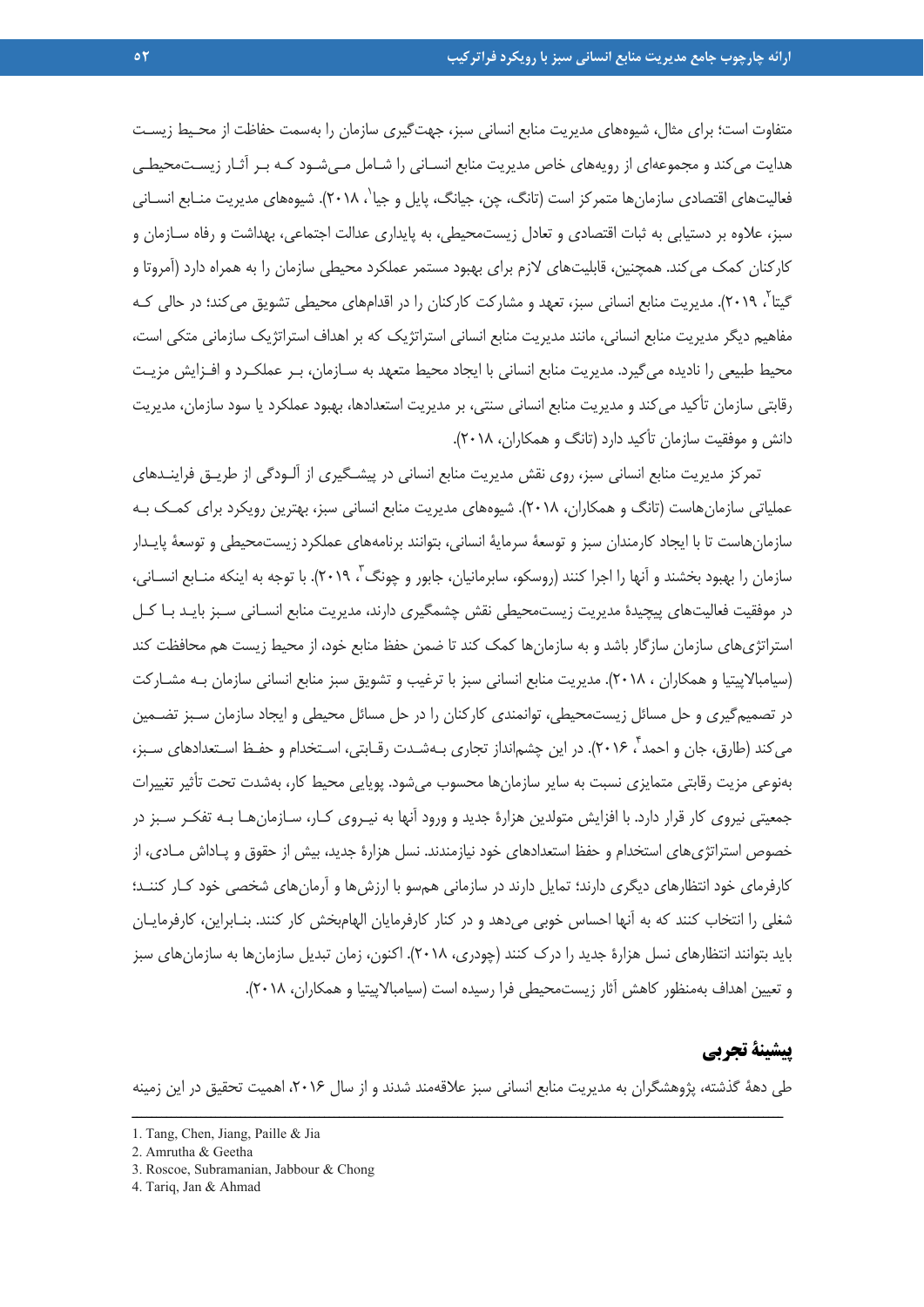افزايش چشمگيري يافت؛ زيرا مديريت منابع انساني سبز، بهعنوان يكي از استراتژيهاي شيوههاي مديريت سبز سـازمان شناخته شده و قادر است كه «آثار محيط زيست» سازمان را كاهش دهد و كسبوكار را پايدارتر كند (يونگ و همكـاران، 2019). براي نمونه، در جدول 1 به خلاصهاي از اين پژوهشها اشاره شده است.

| خلاصة نتايج مقاله                                                                                                                                                                                                                                                                                                                                                                                                                          | عنوان مقاله                                                                                | نام نويسندگان (سال)                                                           |
|--------------------------------------------------------------------------------------------------------------------------------------------------------------------------------------------------------------------------------------------------------------------------------------------------------------------------------------------------------------------------------------------------------------------------------------------|--------------------------------------------------------------------------------------------|-------------------------------------------------------------------------------|
| فرایند مدیریت منابع انسانی سبز عبارت است از: برنامـهریـزی منـابع<br>انسانی، روابط کار، برنامهریزی جانشینی و شغلی، مـدیریت اسـتعداد،<br>مـديريت عملكـرد و پــاداش، آمــوزش و توســعه، مــديريت كاركنــان،<br>استخدام، انتخاب و أشناسازي.                                                                                                                                                                                                    | مــديريت منـــابع انســـاني ســـبز:<br>استراتژی سازمانی برای سبز کردن<br>افراد             | دشوال` (۲۰۱۵)                                                                 |
| در این پژوهش، مدلی برای مـدیریت منـابع انسـانی سـبز در صـنعت<br>گردشـگری سـریلانکــا ارائــه شــده کــه قــادر اســت از عملکــرد<br>زیستمحیطی پشتیبانی کند. مدل پیشـنهادی، شـیوههـای آمـوزش و<br>توسعهٔ سبز، برنامهریزی منابع انسانی سبز، استخدام سبز، انتخاب سبز،<br>ارزیابی عملکرد سبز، جبران خدمات و پـاداش سـبز، روابـط کارمنـدان<br>سبز، رسیدگی به شکایات سبز را شامل میشود و میتوانـد بـه بهبـود<br>عملکرد محیط زیست سازمان کمک کند. | مديريت منابع انسـاني سـبز: مـدل<br>پیشــــنهادی در زمینــــهٔ صــــنعت<br>گردشگری سریلانکا | ســيامبلاپيتيا و همكــاران<br>$(Y \cdot \lambda)$                             |
| این پژوهش، وضعیت اجرای شیوههای مدیریت منابع انسـانی سـبز در<br>صنعت خودرو هند را بررسـي كـرده اسـت. بـر اسـاس نتـايج، اجـراي<br>مدیریت منابع انسانی سبز در صنعت خودرو وضـعیت خـوبی نـدارد. از<br>مقیاس حـداکثر ۵ نمـره، فقـط بـه دو بُعـد آمـوزش و توسـعهٔ سـبز و<br>مشارکت کارکنان سبز، نمرۂ میانگین ۳ تعلق گرفت و کمتـرین نمـره<br>مربوط به مدیریت عملکرد سبز و جبران خدمات و پاداش سبز بود.                                             | مـدیریت منـابع انسـانی سـبز در<br>صنعت خودرو هند                                           | چودری (۲۰۱۹)                                                                  |
| بر اساس یافتههای این پژوهش که از طریق مصاحبه با خبرگان حوزهٔ<br>منابع انسانی و به کمک روش تحلیل محتوا در صنعت نفت بــهدسـت<br>آمده است، اجرای مدیریت منـابع انسـانی سـبز در صـنعت نفـت، بـه<br>بسترهای عامل سازمانی، کارکنان و حمایت مدیران نیازمند است.                                                                                                                                                                                   | بسترهای لازم برای اجرای<br>مـدیریت سـبز منـابع انسـانی در<br>صنعت نفت                      | فیاضــي، شــهباز مــرادي،<br>افشار و شهباز مـرادي<br>(1447)                   |
| پس از بررسی ۳۹ مقاله منتشرشده در نشریههای منـابع انسـانی طـی<br>سالهای ۲۰۰۰ تا سال ۲۰۱۶ و مصاحبه با ۱۴ متخصص حوزهٔ منـابع<br>انسانی، ابعاد مدیریت منابع انسانی سبز با بهرهمنـدی از روش تحلیـل<br>تم بدین صورت معرفی شد: جذب سبز، توسعهٔ سبز، ارزیـابی عملکـرد<br>سبز، نگهداشت سبز و فرایند اداری سبز.                                                                                                                                      | ارائهٔ چارچوبی برای مدیریت منابع<br>انسانى سبز                                             | محمـــــدنژاد شــــــور کايي،<br>ســـيدجوادين، حســـيني و<br>حاج کریمی (۱۳۹۵) |
| این پژوهش با استفاده از روش تحلیل تم، اقدامهـای مـدیریت منـابع<br>انسانی سبز در صنعت فولاد را بدین ترتیب معرفی مـیکنـد: جـذب و<br>استخدام سبز، آموزش سبز، پاداش سبز و ارزیابی عملکـرد. بـر اســاس<br>یافتهها، اَموزش و توسعهٔ سبز، مهمترین راهکار برای تغییـر نگــرش در<br>صنعت فولاد است.                                                                                                                                                 | ارائــهٔ چــارچوب مــديريت منــابع<br>انسانی سبز در صنعت فولاد                             | فرخـى، نصــر اصــفهانى و<br>صفری (۱۳۹۶)                                       |

| جدول ١. پيشينهٔ پژوهش |  |  |  |
|-----------------------|--|--|--|
|-----------------------|--|--|--|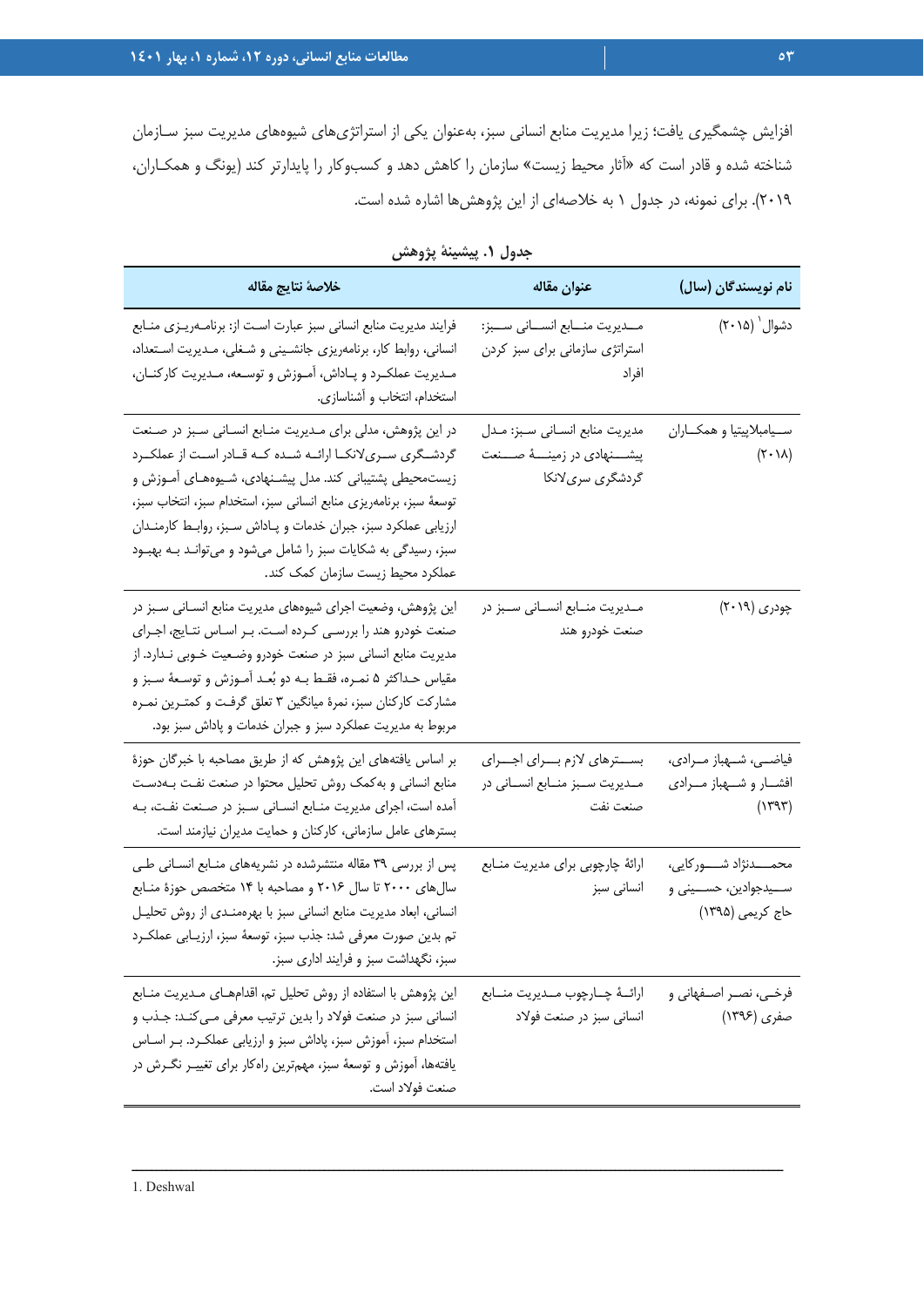### **مرور انتقادي بر پيشينة پژوهش**

در اين بخش، پيشينهٔ پژوهش و مدل هاي داخلي و خارجي مديريت منابع انساني سبز كه جامعيت بيشتري دارند، بررسـي و تحليل ميشود.

#### **مدلهاي داخلي**

سپهوند، ساعدي و مؤمني مفرد (1397) در مدل مديريت منابع انساني سـبز خـود، عوامـل مـؤثر در پيـادهسـازي موفـق مديريت منابع انساني سبز را در هشت لايه طبقهبندي كردند: لاية نخست، توسعة پايدار و ايجاد مزيت رقابتي؛ لاية دوم، بهبود زيستمحيطي و توانايي مديريت تغيير؛ لاية سوم، مصرف بهينـة انـرژي؛ لايـة چهـارم، حـس نشـاط و معنـاداري كاركنان و بروز رفتار شهروندي؛ لاية پنجم، چشمانداز استراتژيك، آگاهي زيستمحيطـي افـراد و همـاهنگي فراينـدهاي منابع انساني؛ لاية ششم، خلاقيت و نوآوري و تأمين منابع؛ لاية هفـتم، پشـتيباني مـديران و سـهامداران؛ لايـة هشـتم، حمايت محيط پيرامون سازمان. اين مدل، بدون اشاره به ابعاد مديريت منابع انساني سبز، فقط عوامل مؤثر در پيادهسـازي مديريت منابع انساني سبز را بررسي كرده است.

محمدنژاد شوركايي و همكارانش (1395)، در راستاي گسترش مدل ديو الـرايچ (1997)، چـارچوب مـديريت منـابع انساني سبز را مشتمل بر عوامل تأثيرگذار در پيادهسازي موفق مديريت منابع انساني سبز، محتواي مديريت منابع انسـاني سبز و پيامد مديريت منابع انساني سبز ميدانند. عوامل مهم تأثيرگذار در پيادهسازي موفق مديريت منابع انساني سـبز، در چهار لاية عوامل فردي، عوامل مرتبط با تيم منابع انساني، عوامل سازماني و عوامل فراسازماني، طبقهبندي شـده اسـت. محتواي مديريت منابع انساني سبز نيز در چهار سطح دستهبندي شده است: .1 فراينـد سـبز (جـذب سـبز، توسـعة سـبز، ارزيابي عملكرد سبز، نگهداشت سبز، فرايند اداري سبز)؛ ۲. استراتژي سبز؛ ۳. حمايت سبز؛ ۴. فرهنگ سبز. پيـادهسـازي موفق مديريت منابع انساني سبز پيامدها و پيشامدهاي مثبتي را در سه لايـة فـردي، سـازماني و فراسـازماني يـا جامعـه بهدنبال خواهد داشت. در اين الگو، تعدادي از مؤلفههاي مديريت منابع انساني سبز، از جمله مـديريت بهداشـت و ايمنـي سبز، آشناسازي سبز، نظام پاسخگويي سبز، مديريت نظم و انضباط و روابط و مشاركت سبز در نظر گرفته نشده است.

فرخي و همكارانش (1396) تلاش كردند تا مدل مديريت منابع انساني هاروارد را در حوزة مـديريت منـابع انسـاني سبز توسعه و ارتقا دهند. دو دسته عوامل درون و برون سازماني وجود دارد كه سازمان را وادار ميكند تا الزامات محيطـي را رعايت كند. عوامل دروني، كاركنان و گروههاي داخلي در سازمان و عوامل بروني، فشارهاي سياسي، قوانين و مقررات، دولت، جرائم مالياتي، گروههاي اجتماعي و معاملات بينالمللي است. در چارچوب مديريت منابع انساني سبز، فعاليتهـاي مديريت منابع انساني بهمنظور ايجاد تفكر سبز در كاركنان، در چهار حوزة جذب و استخدام سـبز، آمـوزش سـبز، ارزيـابي عملكرد سبز و پاداش سبز برنامهريزي ميشود. پيادهسازي موفقيتآميز مديريت منابع انسـاني سـبز، پيامـدهايي را بـراي سازمان و جامعه به همراه دارد كه در چهار دستة كلي فردي، گروهي، سازماني و فراسازماني قرار ميگيرد. اين الگـو، بـه مؤلفههاي مديريت نظم و انضباط كارمندان سبز، نظام پاسخگويي، روابط و مشاركت سبز كاركنان اشاره نكرده است.

#### **مدلهاي خارجي**

در چارچوب مديريت منابع انساني سبز رن و همكارانش (2018)، سه جنبه از محيط بيروني سازمان معرفي شده است كه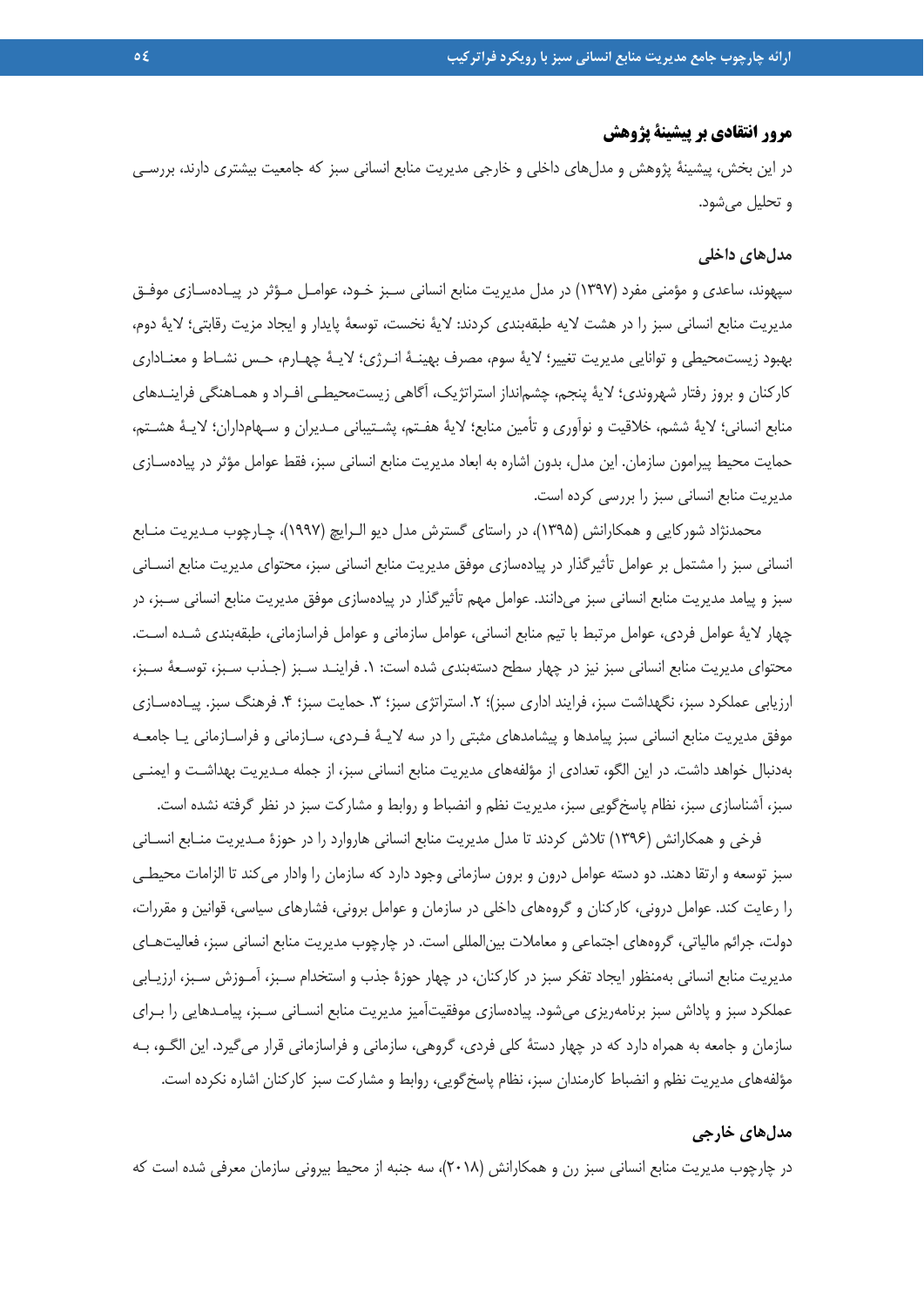ظهور سيستمهاي مديريت منابع انساني سبز را شرح ميدهند و اغلب براي تأثيرگذاري در طراحي و اثربخشـي مـديريت منابع انساني سبز با يكديگر تعامل ميكنند كه عبارتاند از: منابع فشار (تخريب محيط زيست، انتظارات ذينفعان، قوانين و مقررات)، منابع هدايت (ارزشهاي فرهنگي، مدلهاي توسعة اقتصادي، چارچوب گزارش) و منابع آگاهي (جامعة مدني، فعالان محيط زيست و سازمانهاي مردم نهاد، تغيير فناوري). اين الگو، بـه مؤلفـههـاي طراحـي و تحليـل شـغل سـبز، مديريت نظم و انضباط كارمندان سبز، نظام پاسخگويي، مديريت بهداشت و ايمني سبز، آشناسازي سبز و همچنين قوانين و مقررات زيستمحيطي كه از مؤلفههاي لازم براي مديريت منابع انساني سبز محسوب ميشود، اشاره نكرده است.

راماساني ( ٢٠١٧) ابعاد مدل مديريت منابع انساني سبز خود را اسـتخدام و انتخـاب سـبز، آمـوزش و توسـعة سـبز، مديريت عملكرد و ارزيابي سبز، توانمندسازي و مشاركت سبز كارمندان، جبران خـدمات و پـاداش سـبز و مـديريت سـبز فرهنگ سازماني معرفي كرد. اين الگو، به مؤلفههاي نظام پاسخگويي و رسيدگي به شكايات سبز، طراحي و تحليل شـغل سبز، مديريت نظم و انضباط كارمندان سبز، مديريت بهداشت و ايمني سبز و همچنين، قوانين و مقررات زيسـتمحيطـي كه از مؤلفههاي لازم براي مديريت منابع انساني سبز محسوب ميشود، اشاره نكرده است.

شيوههاي مدل مديريت منابع انساني سبز در مدل آرولاجا، اويثا و ناواتني آ (٢٠١۵) عبارتانـد از: طراحـي و تحليـل شغل سبز، برنامهريزي منابع انساني سبز، استخدام سبز، انتخاب سبز، آشناسازي سبز، ارزيـابي عملكـرد سـبز، آمـوزش و توسعة سبز، مديريت پاداش سبز، مديريت بهداشت و ايمني سبز، مديريت نظم و انضباط كارمندان سبز و روابط كارمندان سبز. اين الگو نيز، به مؤلفههاي نظام پاسخگويي و رسيدگي به شكايات سبز و همچنين قوانين و مقررات زيستمحيطـي كه از مؤلفههاي لازم براي مديريت منابع انساني سبز است، اشاره نكرده است.

همان طور كه در بالا بيان شد، بهطور كلي در هر يك از مدلهاي بررسيشده، بعضي از ابعاد مديريت منابع انساني سبز ناديده گرفته شده است. براي مثال، در مدل رن و همكارانش (2018) به مؤلفههـاي طراحـي و تحليـل شـغل سـبز، مديريت نظم و انضباط كارمندان سبز، نظام پاسخگويي، مديريت بهداشت و ايمني سبز، آشناسازي سبز و همچنين قوانين و مقررات زيستمحيطي اشاره نشده است كه در مقايسه با ساير مدلهـا، كاسـتيهـاي بيشـتري دارد و مـدل آرولاجـا و همكارانش (2015) نسبت به مدلهاي خارجي ديگر از جامعيت بيشتري برخوردار اسـت. همچنـين، در ميـان مـدلهـاي داخلي، مدل سپهوند و همكاران (1397) بيشتر به بررسي عوامل مؤثر در پيادهسازي موفق مـديريت منـابع انسـاني سـبز پرداخته شده است و به ابعاد مديريت منابع انساني اشارهاي نميكند يـا مـدل فرخـي و همكـاران (1396) در مقايسـه بـا مدلهاي داخلي جامعيت بيشتري دارد. بهدليل اين شكاف ميان مدلهاي فعلي و مدل مطلوب، در پژوهش حاضر تـلاش شد كه با بررسي و تحليل تمام مدلهاي مديريت منابع انساني سبز، چارچوبي جامع از مديريت منابع انسـاني سـبز ارائـه شود.

## **روششناسي پژوهش**

از آنجا كه هدف اصلي اين پژوهش، ارائة چارچوب جامع مديريت منابع انساني سبز است، از حيث هدف، بنيادي و از نظـر شيوة جمعآوري دادهها، اسنادي فراتركيب به حساب ميآيد. در پژوهش حاضر تلاش شده است تا بـا مـرور نظـاممنـد در

<sup>1.</sup> Ramasamy

<sup>2.</sup> Arulrajah, Opatha & Nawaratne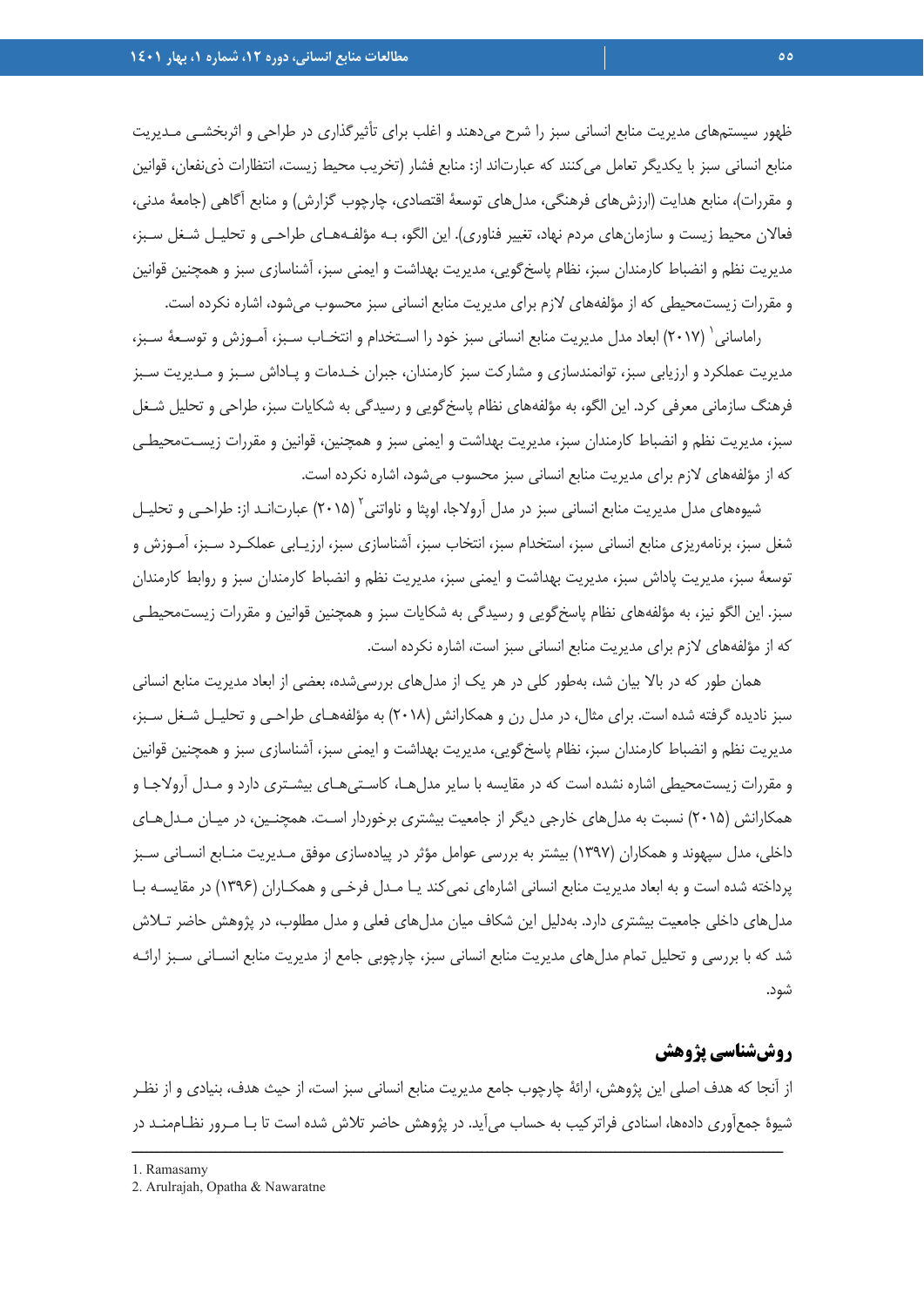1 مجلههاي علمي معتبر طي سالهاي 1379 (2000) تا 1398 (2019) و جستوجو در پايگاههاي دادة خارجي اسـكپوس و تامسون روترز<sup>۲</sup> و پایگاه دادههای داخلی مگ|یران ّ و نورمگز ٔ، با استفاده از روش فراترکیب، کدها، مفهومها و بُعـدهای مديريت منابع انساني سبز استخراج و چارچوب جامعي ارائه شود. فراتركيب، روشي نظاممند بـراي پژوهشـگران اسـت تـا مقالههاي كيفي را تركيب و مقولهها و مؤلفههاي پنهان را آشكار كنند. اين روش دانـش موجـود را گسـترش مـيدهـد و ديدگاه كاملي دربارة موضوع ايجاد ميكند. بهطور كلي، فراتركيب نوعي مطالعة كيفي است كه از دادههاي ساير مطالعات كيفي مرتبط با همان موضوع بهعنوان داده استفاده ميكند. فراتركيب، بررسي سيستماتيك ادبيات كيفي دربـارة موضـوع معين يا تحليل دوبارة دادههاي ابتدايي حاصل از مطالعات انتخابي نيست؛ بلكه تحليـل يافتـههـاي ايـن مطالعـات اسـت (زيمر ؓ، ٢٠٠۶). با توجه به اينكه هدف پژوهش حاضر، ارائهٔ چارچوب جامع مديريت منابع انسـاني سـبز اسـت و از سـوي 5 ديگر، روش فراتركيب از طريق مرور و بررسي مقالههاي گذشته و تلفيق دادهها، نتايج مفيدي در اين زمينه ارائه مي كنـد، از اين روش براي اجراي پژوهش استفاده شده است.

بهمنظور تحقق هدف پژوهش، از رويكرد هفت گام فراتركيب سندلوسكي و باروسو (2003) استفاده شده است كـه <sup>6</sup> اين هفت گام عبارتاند از: طراحي سؤال پژوهش، جستوجوي نظاممند ادبيات، جستوجو و انتخاب مـتنهـاي مناسـب، تجزيهوتحليل و تلفيق يافتههاي كيفي، كنترل كدهاي استخراجي و ارائة يافتهها.

جامعة آماري اين پژوهش، تمام پژوهشها يا مقالههاي انجامشده در زمينة مديريت منابع انساني سبز است. پـس از شناسايي ابعاد و ارائة چارچوب مديريت منابع انساني سبز، بهمنظور تعيين پايايي پژوهش، از ضريب كاپـا بـراي محاسـبة ضريب توافق ميان دو محقق استفاده شد. اين شاخص بين صفر و يك متغير اسـت و هـر چـه مقـدار آن بـه عـدد يـك نزديكتر باشد، توافق بيشتر بين رتبهدهندگان را نشان ميدهد (احمدي، كماليان، يعقوبي و قاسـمي، 1397). بـراي ايـن منظور، محقق دوم، شش مقاله از مقالههـاي كدگـذاريشـدة شـخص اول را جداگانـه كدگـذاري كـرد. نتيجـة كـدهاي استخراجشدة هر دو محقق به هم نزديك بود و مقدار عددي ضريب كاپا 0/835 بهدست آمـد كـه گويـاي پايـايي عـالي پژوهش است.

افزون بر اين، از روش كمي آنتروپي شانون براي تعيين ضريب اهميت و اولويت هريك از مفاهيم استخراج شـده و تعيين روايي فراتركيب استفاده شد كه نتايج آن در بخش كنترل كدهاي استخراجي ارائه شده است.

### **يافتههاي پژوهش**

**گام نخست: طراحي سؤال پژوهش.** در طراحي سؤال پژوهش، از چهار پارامتر استفاده شـده اسـت كـه در جـدول 2 مشاهده ميشود: What) چه چيزي بررسي ميشود)، Who) جامعة آماري پژوهش چه كسي يا چه چيزي است)، When (محدوديت زماني چقدر است) و How) چه شيوههايي براي جمعآوري دادههاي پژوهش استفاده شده است).

- 4. Noormags
- 5. Zimmer
- 6. Sandelowski and Barroso

<sup>1 .</sup> Scopus

<sup>2 .</sup> Thomson Reuters

<sup>3.</sup> Magiran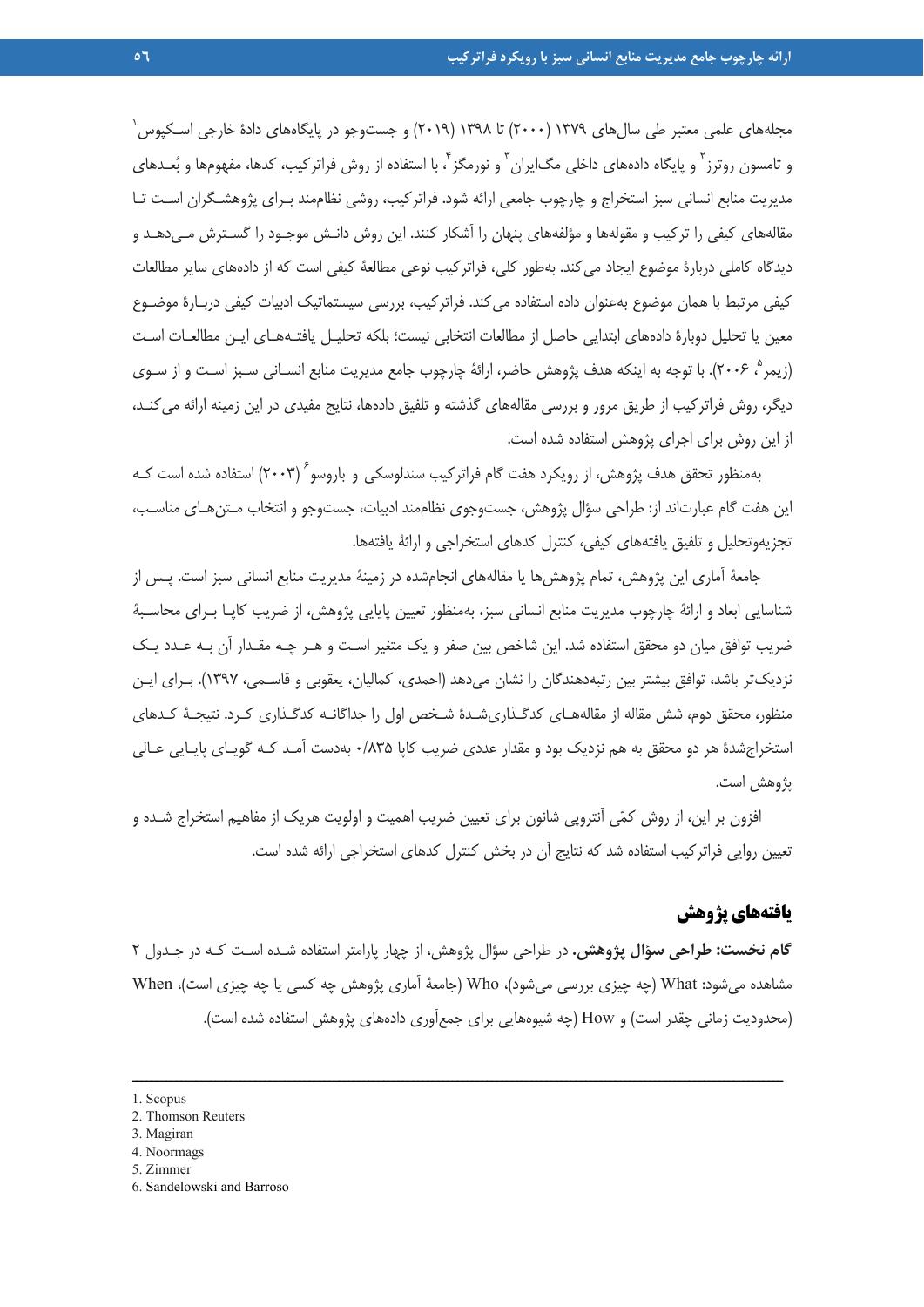|                                     | جدول ۰. سوالهای پژوهش                                                       |
|-------------------------------------|-----------------------------------------------------------------------------|
|                                     | مدیریت منابع انسانی سبز چه ابعادی دارد؟                                     |
| What (موضوع بررسی)                  | چارچوب جامع مدیریت منابع انسانی سبز چگونه است؟                              |
|                                     | برای اجرای پژوهش، بررسی دو پایگاه دادهٔ خارجی اسـکپوس و تامسـون روتـرز و دو |
| Who (جامعهٔ أماری پژوهش)            | پایگاه دادهٔ داخلی مگایران و نورمگز انتخاب شده است.                         |
|                                     | مطالعات منتشرشـده در خصـوص مـديريت منـابع انسـاني سـبز طـى سـالهـاى         |
| When (محدودیت زمانی)                | ۲۰۰۰)۱۳۷۹ (۲۰۰۰) تا ۱۳۹۸(۲۰۱۹) بررسی شده است.                               |
| How (شیوههای جمعأوری دادههای پژوهش) | از بررسی ادبیات موضوع استفاده شده است که به آن تحلیل اسنادی نیز گفته میشود. |

**جدول.2 سؤالهاي پژوهش**

**گام دوم: جستوجوي نظاممند ادبيات.** بهمنظور شناسايي ادبيات مربوط به مديريت منابع انساني سـبز، در دو پايگـاه دادة آنلاين خارجي اسكپوس (الزوير) و مؤسسة علوم اطلاعات شبكة علمي (تامسون روترز)، جستوجو شد؛ زيرا ايـن دو پايگاه داده، منابع اصلي دادههاي استنادي در سراسر جهان بهشمار مـيرونـد و بـهعنـوان پايگـاههـاي مرجـع در بيشـتر تحقيقات علمي استفاده ميشوند. قابليت اطمينان منابع در اين دو پايگاه داده، از ساير پايگاههاي داده بيشتر اسـت. بـراي نمونه، لوپز كوزار و همكارانش (2014) نشان دادهاند كه محققان براي افزايش تعداد استنادهاي خود، بهراحتي مـيتواننـد دادههای استنادی در بعضی پایگاههای داده، مانند گوگل اسکولار` را دستکاری کنند (کینزباور و رونگروانـگ<sup>۲</sup>، ۲۰۱۹ و مونگون و پل هوس ب ٢٠١۶). يكي ديگر از دلايل اصلي استفاده از نمايههاي استنادي مؤسسـهٔ علـوم اطلاعـات شـبكهٔ علمي (تامسون روترز) و اسكپوس (الزوير) اين است كه بيشتر، مجلههاي علمي را پوشش ميدهند و بـر سـاير ابزارهـاي انتشار دانش علمي (مانند كتابها و گزارشها) تمركز كمتري دارند. همچنـين پوشـش ميـانرشـتهاي ايـن پايگـاههـاي اطلاعاتي، نشاندهندة قدرت شايان توجه آن براي مطالعه و مقايسة حوزههاي مختلف علمي است (مونگون و پل هوس، 2016). در نهايت اينكه مؤسسة علوم اطلاعات شبكة علمي (تامسون روترز) و اسكپوس (الزوير) در مقايسه با پايگاههـاي دادهٔ دیگر، مجلههاي بیشتري را نمایه می کنند (فالاگاس، پیتسونی، مالیتزیس و پاپاس ، ۲۰۰۸). از بین پاپگاههاي داخلي نيز، پايگاههاي دادة مگايران و نورمگز براي بررسي ادبيات مربوط به مديريت منابع انساني سبز انتخاب شد. با توجه بـه اينكه در سالهاي قبل از 2000 هيچ مقالهاي با عبارت كليدي «مديريت منابع انساني سـبز» پيـدا نشـد، جسـتوجـو در مقالههاي منتشرشدة داخلي به سالهاي 1379 تا 1398 و مقالههاي خارجي به سـالهـاي 2000 تـا پايـان سـال 2019 محدود شد. اين جستوجوي نظاممند مقالههايي را پوشش ميداد كه در مجلههاي بـينالمللـي برتـر (داراي رتبـة 1Q و 2Q (و مجلههاي علمي ـ پژوهشي داخلي منتشر شده بودند. بنـابراين، از نظـر انـواع اسـناد، پايـاننامـههـا، كتـابهـا و فصلهاي آنها، يادداشتهاي سردبير، مقالههاي كنفرانسي و همايشي در نظر گرفته نشدند. در خصوص مقالههاي خارجي نيز، فقط مقالههايي بررسي شد كه به زبان انگليسي منتشر شده بودند. در پژوهش حاضر، ابتدا كلمـة كليـدي «مـديريت منابع انساني سبز» بهعنوان معيار جستوجو در بانكهاي اطلاعاتي آنلاين تعريف شد كه نتيجة جستوجوي اوليه 1672 سند بود.

<sup>2.</sup> Kainzbauer & Rungruang

<sup>3.</sup> Mongeon & Paul-Hus

<sup>4.</sup> Falagas, Pitsouni, Malietzis & Pappas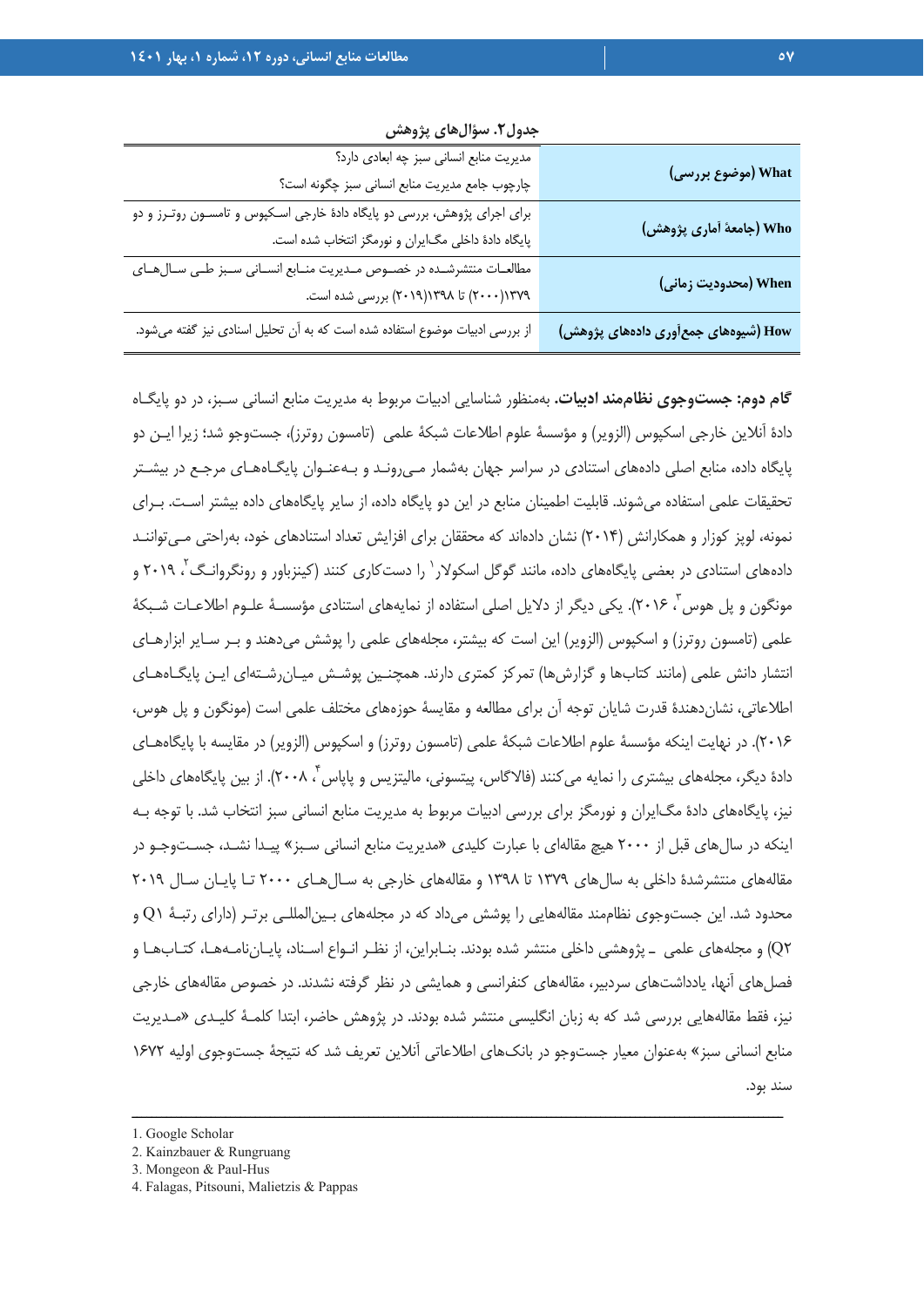**گام سوم: جستوجو و انتخاب متنهاي مناسب.** در اين مرحله اسناد يافت شده در مرحلة قبل، بر اساس معيارهـاي مختلف در شكل 1 بررسي شد.



**شكل .1 مراحل بررسي ادبيات**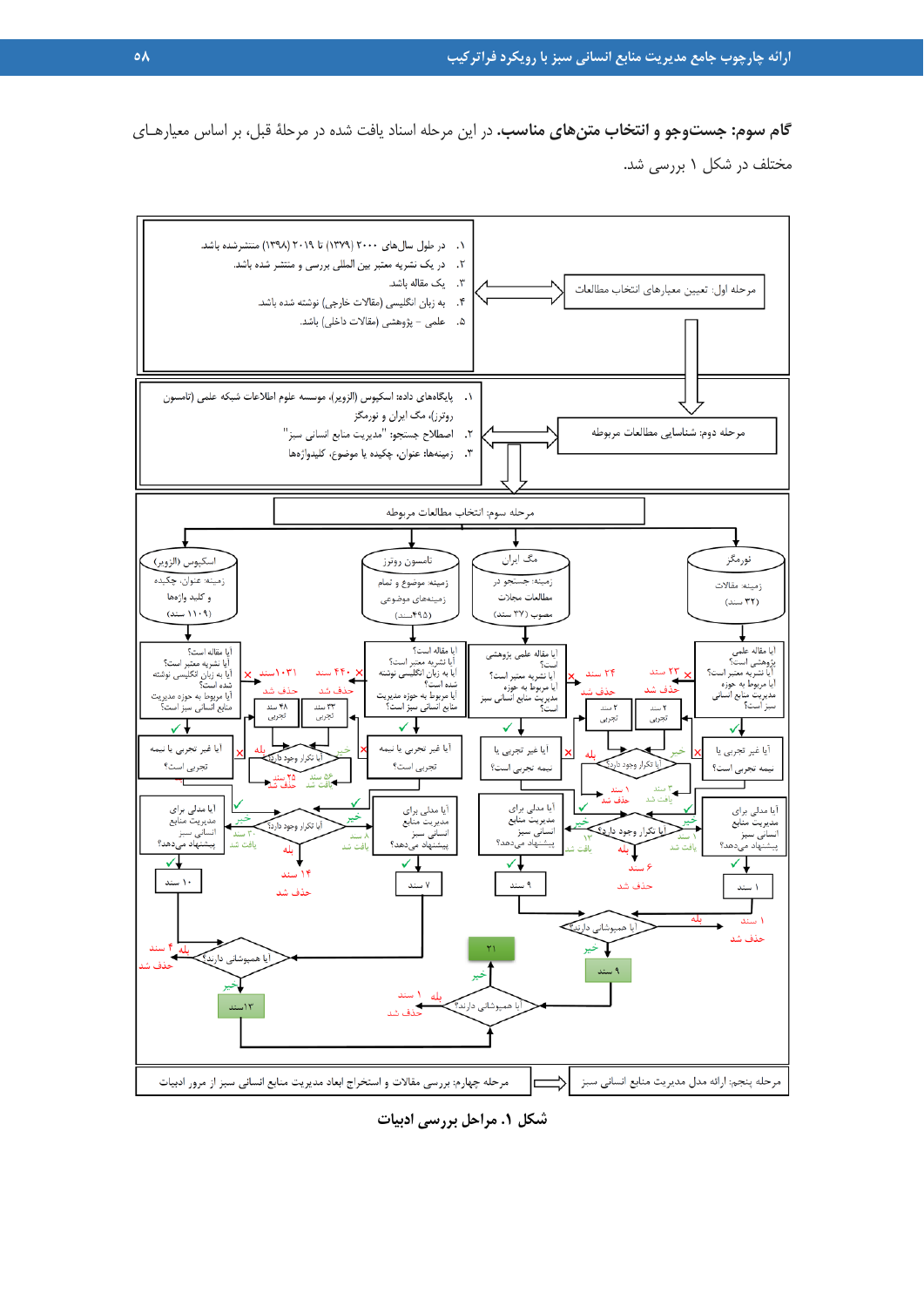**گام چهارم: استخراج اطلاعات مقالهها.** بررسي ادبيات با مقالههاي منتشرشده در سال 2000 آغاز شد؛ يعنـي زمـاني كه چشمانداز سبز/ زيستمحيطي در زمينة مديريت منابع انساني پديدار شد (يونگ و همكاران، 2019). در ايـن پـژوهش 21 مطالعه از پايگاه دادههاي مختلف بررسي شده است كه سال انتشار، عنوان، نويسنده و نشريهها در جـدول 3 مشـاهده ميشود.

| محل انتشار                                     | عنوان مقاله                                                                              | نام نویسنده                                           |
|------------------------------------------------|------------------------------------------------------------------------------------------|-------------------------------------------------------|
| مجلهٔ تولید پاکتر                              | مدل پیشنهادی برای پیوند ابعاد منابع انسانی و مدیریت<br>محیطی در شرکتها                   | جابور و سانتوس (٢٠٠٨)                                 |
| مجلة بين المللى تحقيقات كاربردى                | HRM سبز: استراتژی سازمانی برای سبز کردن افراد                                            | دشوال (۲۰۱۵)                                          |
| مجلهٔ مدیریت منابع انسانی سریلانکا             | شیوههای مدیریت منابع انسانی سبز                                                          | آرولراجا و همكاران (٢٠١۵)                             |
| مجلهٔ بین لمللی تجارت و مدیریت                 | بررسی پیامدهای اجرای HRM سبز در سازمانهای<br>بزرگ با اشارهٔ ویژه به کشورهای در حال توسعه | راماسامی (۲۰۱۷)                                       |
| مجلهٔ توسعه مديريت                             | رمزگشایی اجرای مدیریت منابع انسانی سبز در اقتصاد<br>نوظهور                               | یوسلیزا و همکاران (٢٠١٧)                              |
| مجلهٔ مدیریت آسیا و اقیانوسیه                  | تحقیـــق مـــدیریت منـــابع انســـانی ســـبز؛ بررســـی و<br>جهتگیریهای آینده             | رن و همکاران (۲۰۱۸)                                   |
| مجلهٔ تولید پاکتر                              | ارزیابی شیوههای مدیریت منابع انسانی سبز در زمینـهٔ<br>توليد فلسطين: مطالعهٔ تجربي        | مصری و جارون ۲۰۱۷)                                    |
| مجلهٔ مسئولیت جهانی                            | مدیریت منابع انسانی سبز در صنعت خودروسازی هند                                            | چودری (۲۰۱۹)                                          |
| مجلهٔ تولید پاکتر                              | مدیریت منابع انسانی سـبز: مـدل پیشـنهادی در زمینـهٔ<br>صنعت گردشگری سریلانکا             | سیامبالاپیتیا و همکاران (۲۰۱۸)                        |
| مجلهٔ تولید پاکتر                              | بررسـي سيســتماتيک مــديريت منــابع انســاني ســبز:<br>پیامدهایی برای پایداری اجتماعی    | امروتا و گیتا (۲۰۱۹)                                  |
| مجلهٔ منابع انسانی آسیا و اقیانوسیه            | شیوههای مدیریت منابع انسانی سبز: توسـعهٔ مقیــاس و<br>اعتبار                             | تانگ و همکاران (۲۰۱۸)                                 |
| مجلهٔ بینالمللی معیار ارزیابی                  | مـديريت منــابع انســاني ســبز: مــروري بــر ادبيــات<br>سيستماتيك                       | یونگ و همکاران (۲۰۱۹)                                 |
| مجلهٔ بینالمللی بهرهوری و مدیریت<br>عملكرد     | سبک زندگی سبز و مدیریت منابع انسانی سبز                                                  | راگــاس، تانتــاي، چــوا و ســونيو آ<br>$(Y \cdot Y)$ |
| فصلنامهٔ مـدیریت منـابع انسـانی در<br>صنعت نفت | بسترهای لازم برای اجرای مدیریت سبز منابع انسانی<br>در صنعت نفت                           | فیاضی و همکاران (۱۳۹۴)                                |

ــــــــــــــــــــــــــــــــــــــــــــــــــــــــــــــــــــــــــــــــــــــــــــــــــــــــــــــــــــــــــــــــــــ

| جدول ٣. استخراج اطلاعات مقالات |  |
|--------------------------------|--|
|                                |  |

2. Masri & Jaaron

3. Ragas, Tantay, Chua & Sunio

<sup>1.</sup> Jabbour & Santos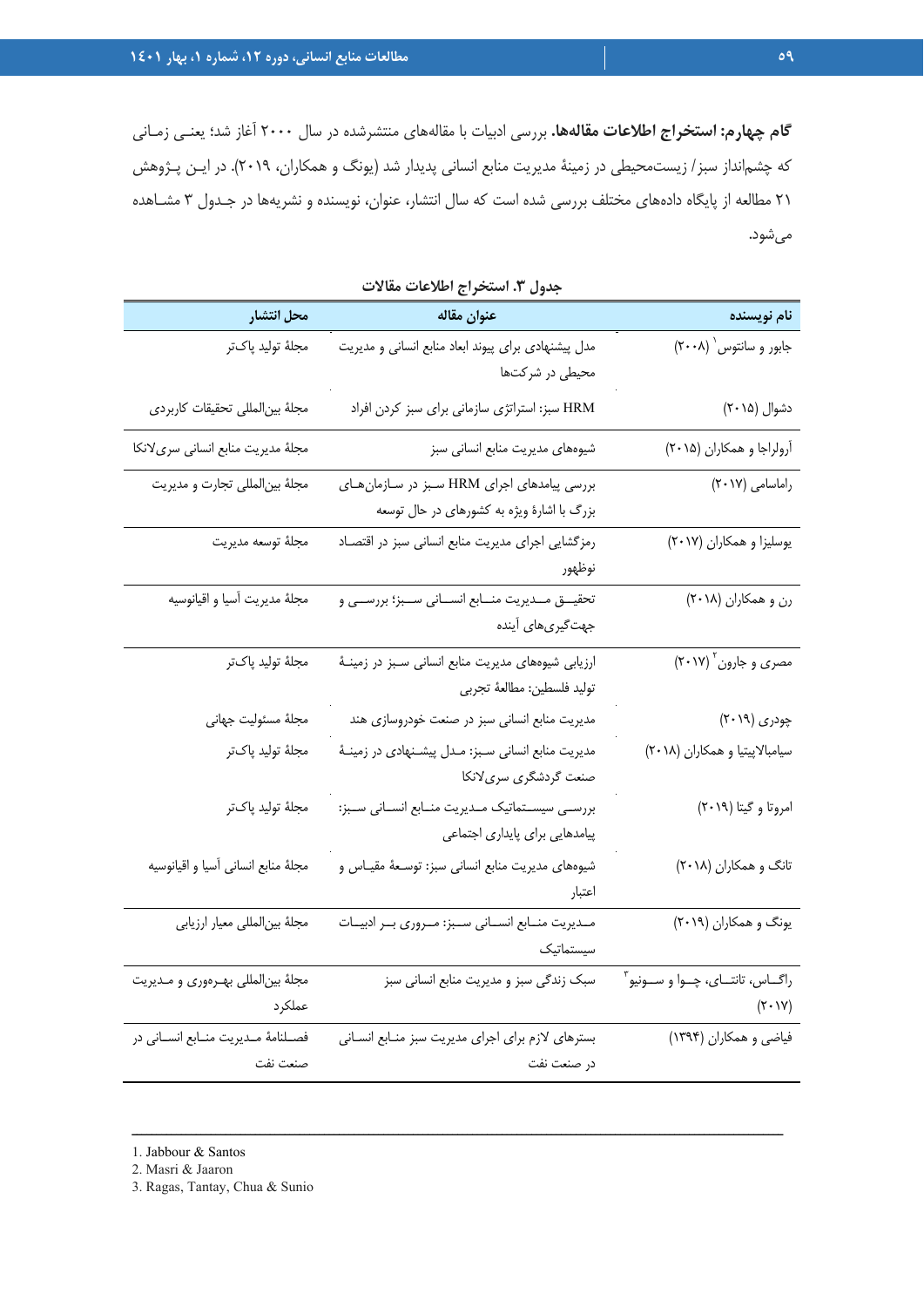|                                    | $\sim$ $\sim$ $\sim$ $\sim$ $\sim$ $\sim$           |                                            |
|------------------------------------|-----------------------------------------------------|--------------------------------------------|
| محل انتشار                         | عنوان مقاله                                         | نام نویسنده                                |
| فصلنامهٔ آموزش در علوم انتظامی     | آموزش سبز منابع انسانی در صنعت نفت                  | فياضي (١٣٩۴)                               |
| مديريت دولتى                       | ارائهٔ چارچوبی برای مدیریت منابع انسانی سبز         | محمدنژادشـــوركايي و همكــــاران<br>(1490) |
| فصلنامهٔ علمی پژوهشی دانـش         | مدیریت منابع انسانی سبز؛ رویکرد سـرمایهگـذاری و     | سيد جـوادين، روشـندل اربطـاني و            |
| سرمايەگذارى                        | توسعهٔ پایدار                                       | نوبری (۱۳۹۵)                               |
| فصلنامهٔ پژوهشهای مدیریت منابع     | ارائهٔ چارچوب مـدیریت منـابع انسـانی سـبز در صـنعت  | فرخي و همكاران (١٣٩۶)                      |
| انسانی دانشگاه جامع امام حسین(ع)   | فولاد                                               |                                            |
| نشریهٔ مدیریت منابع انسانی در ورزش | طراحی مدل مدیریت منابع انسانی سبز در سازمان های     | سپهوند و همکاران (۱۳۹۷)                    |
|                                    | ورزشى با استفاده از رويكرد مدلسازى ساختارى          |                                            |
|                                    | تفسيرى                                              |                                            |
| فصلنامهٔ پژوهشهای مدیریت منـابع    | ارائهٔ مدل ساختاری مدیریت منابع انسانی سبز بر مبنای | تــوكلي، هاشــمي، ثابــت و رازقــي         |
| انسانی دانشگاه جامع امام حسین (ع)  | سیستمهای مدیریت منابع انسانی                        | (1194)                                     |
| فصلنامهٔ پژوهشهای مدیریت منـابع    | استقرار مديريت منابع انسانى سبز در اكوسيستم         | یعقوبی، دهقانی و امیدوار (۱۳۹۷)            |
| سازمانى                            | كارأفريني                                           |                                            |
| نشريهٔ مديريت سلامت                | ارائـهٔ الگـوى مـديريت منـابع انسـانى سـبز در بخـش  | پژمان، هـادي پيکـاني و پـورميري            |
|                                    | سلامت: ارائهٔ نظریهٔ مبنایی                         | (1499)                                     |

**ادامة جدول 3**

**گام پنجم: تجزيهوتحليل و تلفيق يافتههاي كيفي.** با استفاده از مطالعات گذشته، براي همة دادههاي اسـتخراجشـده كدهايي تعريف شد و براي كدهاي مشابه، مفاهيم متناسبي اختصاص يافت. براي دستيابي به مقولة اصلي، مفاهيم با يك ديگر مقايسه شدند و براي آن دسته از مفاهيم كه ارتباط نزديكي به هم داشتند، مفهوم انتزاعيتري بهنـام مقولـة اصـلي تعريف شد. با استفاده از تحليلهاي انجامشده روي مقالههاي مختلف، در نهايت 10 مقوله، 27 مفهـوم و 100 كـد اوليـه براي مديريت منابع انساني سبز شناسايي و استخراج شد. جدول 4 كدگذاريهاي فراتركيب را نشان ميدهد.

|  | جدول ٤. مقوله بندی و برخی از منابع کدها مدیریت منابع انسانی سبز |  |  |  |  |
|--|-----------------------------------------------------------------|--|--|--|--|

| فراواني | برخی از منابع استخراج کدها                                                                                   | كد اوليه                     | مفهوم          | مقوله    |
|---------|--------------------------------------------------------------------------------------------------------------|------------------------------|----------------|----------|
| ۴       | یونگ و همکاران (۲۰۱۹)، آرولاجـا و همکـاران<br>(۲۰۱۵)، راماســامی (۲۰۱۷)، آمروتــا و گیتــا<br>$(7 \cdot 19)$ | به اشتراکگذاری سود           |                | راد<br>آ |
| ۵       | راماسامی (۲۰۱۷)، سیامبالاپیتیا و همکاران<br>(۲۰۱۸)، آمروتا و گیتا (۲۰۱۹)                                     | افزایش حقوق و دستمزد         | پاداش های مالی | بو<br>د  |
|         | سیامبالاپیتیا و همکاران (۲۰۱۸)، رن و همکاران<br>(۲۰۱۸)، ماسری و جارون (۲۰۱۷)                                 | انگیزههای مالی و کاهش مالیات |                |          |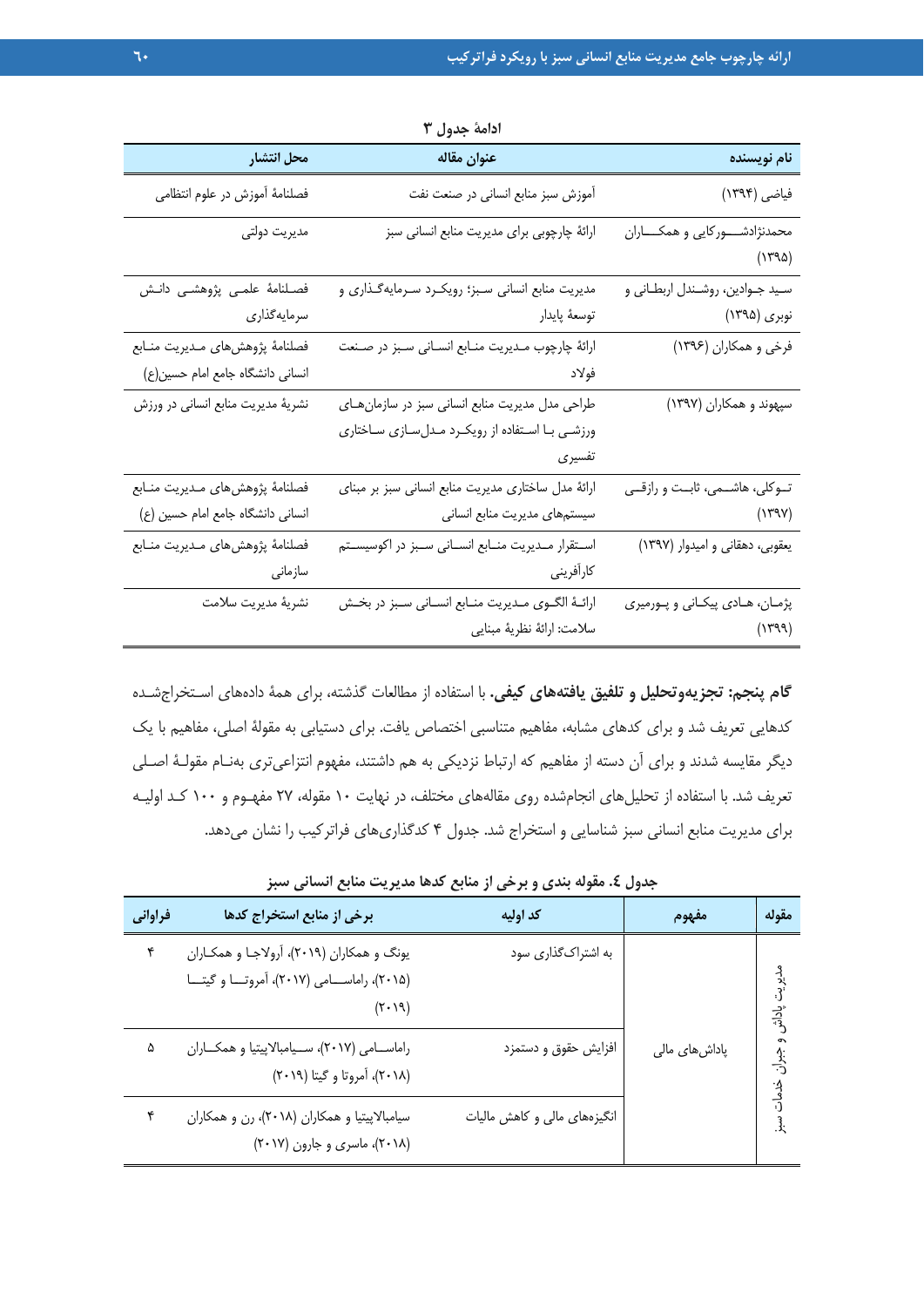| فراوانی   | برخی از منابع استخراج کدها                                                                                           | كد اوليه                                                    | مفهوم                                      | مقوله                         |
|-----------|----------------------------------------------------------------------------------------------------------------------|-------------------------------------------------------------|--------------------------------------------|-------------------------------|
| ۴         | راماسامی (٢٠١٧)، سيامبالاپيتيا و همكاران<br>(۲۰۱۸)، یونگ و همکاران (۲۰۱۹)                                            | قدردانی مستمر از کارکنان بهدلیل<br>ابتكارهاى زيستمحيطى      |                                            |                               |
| ٣         | آرولاجـــا و همكــــاران (۲۰۱۵)، راماســــامى<br>(۲۰۱۷)، رن و همکاران (۲۰۱۸)                                         | ارتقـاي شــغلى كاركنــان بــهدليـــل<br>فعاليتهاى زيستمحيطى | پاداشهای غیرمالی                           |                               |
| ۵         | دشـــوال (۲۰۱۵)، رن و همكــــاران (۲۰۱۸)،<br>ماسری و جارون (۲۰۱۷)                                                    | سفر سبز برای کارکنان                                        |                                            |                               |
| ۴         | آرولاجــا و همكـــاران (۲۰۱۵)، راماســـامى<br>(۲۰۱۷)، آمروتا و گیتا (۲۰۱۹)                                           | گسترش حقوق كاركنان در رابطه با<br>اجرای طرحهای سبز          |                                            |                               |
| ٩         | رن و همکاران (۲۰۱۸)، شورکانی و همکاران<br>(۱۳۹۵)، ماسـری و جـارون (۲۰۱۷)، یونـگ و<br>همكاران (٢٠١٩)                  | پیوند پرداخت به عملکرد زیستمحیطی                            |                                            | مديرت پاداش و جبران خدمات سبز |
| ۴         | آرولاجـــا و همكــــاران (۲۰۱۵)، راماســــامى<br>(۲۰۱۷)، ســيامبالاپيتيا و همكــاران (۲۰۱۸)،<br>آمروتا و گیتا (۲۰۱۹) | پاداش به کارکنان برای عملکردهای<br>سبز بهتر                 | پرداخت متغير                               |                               |
| ۴         | أرولاجـــا و همكـــاران (٢٠١۵)، راماســـامي<br>(۲۰۱۷)، ســـیامبالاپیتیا و همکـــاران (۲۰۱۸)،<br>آمروتا و گیتا (۲۰۱۹) | پاداش برای کسب مهارتهای سبز                                 |                                            |                               |
| ۴         | ســــیامبالاپیتیا و همکـــــاران (۲۰۱۸)، رن و<br>همکاران (۲۰۱۸)، ماسری و جارون (۲۰۱۷)                                | پــاداش بـــراي پيشـــنهادهـــاي نوأورانـــهٔ<br>محيطى      |                                            |                               |
| ٣         | دشوال (۲۰۱۵)، رن و همکاران (۲۰۱۸)،<br>آمروتا و گیتا (۲۰۱۹)                                                           | أموزش بهصورت أنلاين                                         |                                            |                               |
| ۵         | تانگ و همکـاران (۲۰۱۸)، ماسـري و جـارون<br>$(Y \cdot V)$                                                             | فضای یادگیری متقابل                                         |                                            |                               |
| ٢         | آرولاجا و همکاران (۲۰۱۵)                                                                                             | استفاده از چرخش شـغلی بـرای آمـوزش<br>سبز مديران            | شیوهای آموزش سبز<br>كاركنان                |                               |
| ٢         | آرولاجـا و همکـاران (۲۰۱۵)، رن و همکـاران<br>$(Y \cdot \lambda)$                                                     | طراحی کارگاههای ویژه برای مدیریت<br>انرژی در سازمان         |                                            |                               |
| ٢         | آرولاجا و همکاران (۲۰۱۵)، دشوال (۲۰۱۵)                                                                               | برگزاری سمینارها و کارگاههای آموزشی<br>زيستمحيطى            |                                            | موزش و توسعه سبز              |
| ٢         | آرولاجا و همكاران (٢٠١۵)، فياضي (١٣٩۴)                                                                               | ارزيابي أموزشها براساس معيار مناسب                          |                                            |                               |
| $\lambda$ | فرخی و همکاران (۱۳۹۶)                                                                                                | سنجش اثربخشي دورههاى أموزشى                                 |                                            |                               |
| ۴         | رن و همكـاران (۲۰۱۸)، ماسـرى و جـارون<br>$(Y \cdot Y)$                                                               | بازخورد منظم به كاركنان براى دستيابى<br>به اهداف زیستمحیطی  | کیفیتسنجی، ارزیابی و<br>بازخوردهای دورههای |                               |
| ٢         | أرولاجا و همكاران (٢٠١۵)، فياضي (١٣٩۴)                                                                               | بررسي نتايج اجراى أموزش سبز                                 | أموزشى                                     |                               |
| ۴         | رن و همکــاران (۲۰۱۸)، ماســری و جــارون<br>$(Y \cdot Y)$                                                            | ارزیـــابی کارکنـــان پـــس از شـــرکت در<br>آموزشهای سبز   |                                            |                               |

**ادامة جدول 4**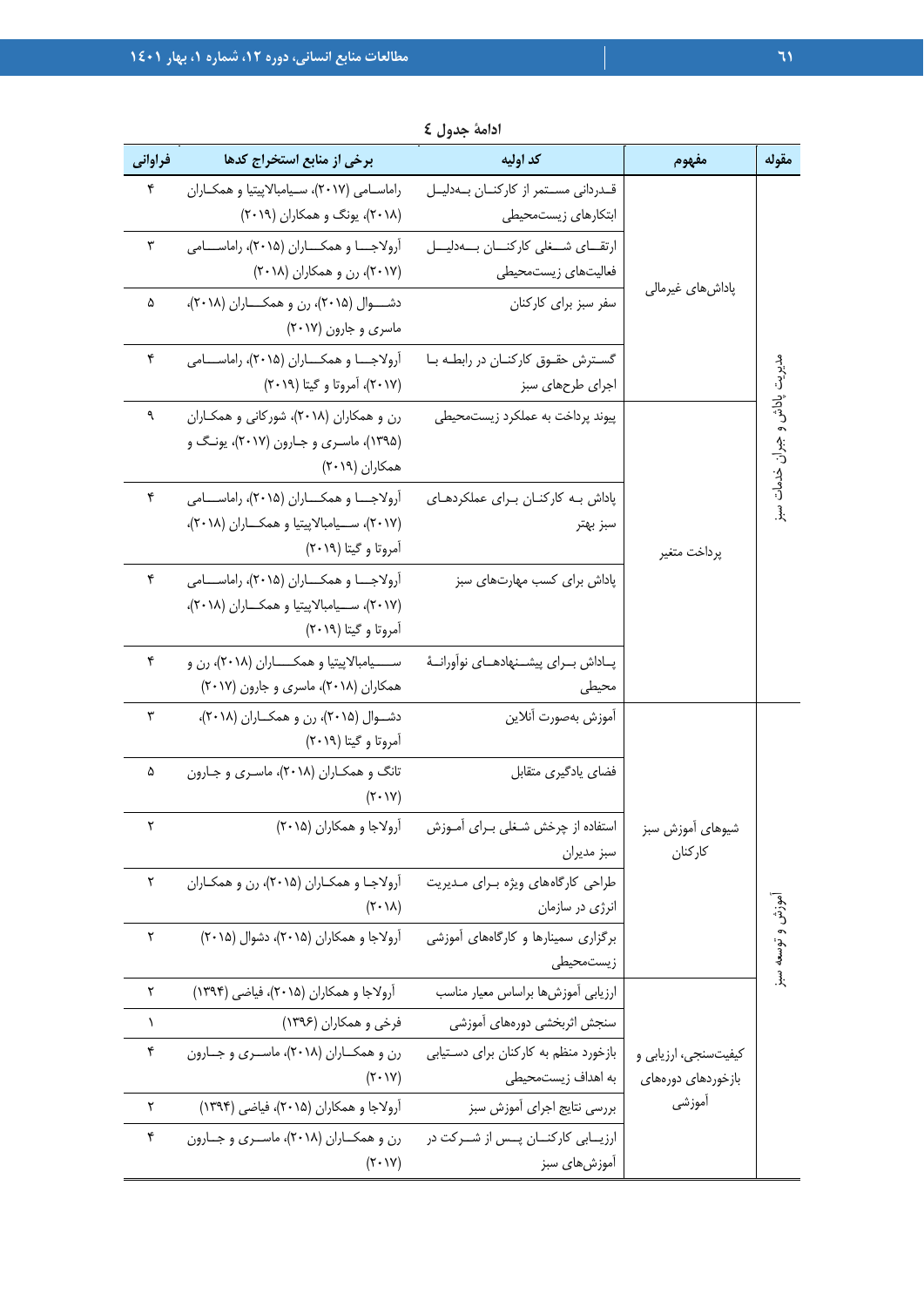| فراوانى | برخی از منابع استخراج کدها                                                                                           | كد اوليه                                                                               | مفهوم                                    | مقوله                      |
|---------|----------------------------------------------------------------------------------------------------------------------|----------------------------------------------------------------------------------------|------------------------------------------|----------------------------|
| ۵       | راماسـامي (٢٠١٧)، سـيامبالاپيتيا و همكـاران<br>(۲۰۱۸)، فیاضی (۱۳۹۴)                                                  | نيازسنجي أموزشي سبز                                                                    |                                          |                            |
| ٨       | آمروتا و گیتـا (۲۰۱۹)، شـورکانی و همکـاران<br>(۱۳۹۵)، توکلی و همکاران (۱۳۹۷)، فرخی و<br>همكاران (١٣٩۶)، فياضي (١٣٩۴) | بررسی أموزشهای درخواستی مرتبط بـا<br>محيط زيست                                         | نيازسنجي اموزشي                          |                            |
| ٢       | آرولاجـا و همكــاران (۲۰۱۵)، ســيامبالاپيتيا و<br>همكاران (٢٠١٨)                                                     | آمـوزش كاركنــان بــراي تحليــل ســبز از<br>فضای کار                                   |                                          |                            |
| ٢       | راماسامی (٢٠١٧)، سيامبالاپيتيا و همكاران<br>$(Y \cdot \lambda)$                                                      | أموزش سبز كاركنـان بـهعنـوان وظيفـهٔ<br>سازمانى                                        | اجرای دورههای آموزشی                     |                            |
| ٢       | آرولاجـا و همكــاران (۲۰۱۵)، ســيامبالاپيتيا و<br>همكاران (٢٠١٨)                                                     | آموزش به نمایندگان اتحادیه در مدیریت<br>محيط زيست                                      | سبز                                      |                            |
| ٢       | آرولاجا و همكاران (۲۰۱۵)، رن و همكاران<br>$(Y \cdot \lambda)$                                                        | آمـوزش ويـژه بـراي مـديريت زبالـه و<br>بازيافت                                         |                                          | جزش و توسعه                |
| ۴       | آرولاجــا و همكـــاران (۲۰۱۵)، راماســـامى<br>(٢٠١٧)، سـيامبالاپيتيا و همكـاران (٢٠١٨)،<br>تانگ و همکاران (۲۰۱۸)     | افزایش آگــاهی و دانــش کارکنــان از<br>فرايندهاى كسبوكار                              |                                          | $\ddot{\mathbf{r}}$        |
| ۴       | راماسـامي (٢٠١٧)، سـيامبالاپيتيا و همكـاران<br>(۲۰۱۸)، رن و همکاران (۲۰۱۸)                                           | أموزش هاى زيستمحيطي                                                                    |                                          |                            |
| ٧       | سپهوند و همکاران (۱۳۹۷)، فیاضی (۱۳۹۴)،<br>ماسری و جارون (۲۰۱۷)                                                       | گسترش شناخت و أگاهي محيط زيست<br>در سازمان                                             | توسعهٔ مهارتها و<br>آگاهیهای کارکنان سبز |                            |
| ٣       | أرولاجـا و همكـاران (٢٠١۵)، راماســامى<br>(۲۰۱۷)، رن و همکاران (۲۰۱۸)                                                | توسعهٔ مهارتهای شخصی سبز                                                               |                                          |                            |
| ٨       | ســيامبالاپيتيا و همكــاران (٢٠١٨)، فياضـــي<br>(۱۳۹۴)، تانگ و همکاران (۲۰۱۸)                                        | أموزشهاى زيستمحيطى براى توسعهٔ<br>مهارت سبز                                            |                                          |                            |
| ٣       | آرولاجـــا و همكــــاران (۲۰۱۵)، راماســــامى<br>(۲۰۱۷)، آمروتا و گیتا (۲۰۱۹)                                        | پشتیبانی اتحادیـه در اجـرای طـرحهـا و<br>برنامههای زیستمحیطی                           |                                          |                            |
| ٢       | آرولاجا و همكاران (٢٠١۵)، رن و همكاران<br>$(Y \cdot \lambda)$                                                        | ارائة فرصتهايي براى اتحاديه بهمنظور<br>مذاكره با مديريت دربارة شـرايط محـيط<br>کار سبز | مشارکت و توانمندسازی                     | روابط و مشارکت سبز کارکنان |
| ٣       | آرولاجــــا و همکــــاران (۲۰۱۵)، راماســــامى<br>(۲۰۱۷)، آمروتا و گیتا (۲۰۱۹)                                       | حمایــت اتحادیــــههـــای کـــارگری از<br>ابتكارهاى زيستمحيطى سازمانها                 | سبز اتحاديهها                            |                            |
| ٢       | آرولاجا و همكاران (۲۰۱۵)، رن و همكاران<br>$(Y \cdot \lambda)$                                                        | بەرسميتشناختن اتحاديه بەعنوان يكى<br>از ذي نفعـان اصـلي در مـديريت محـيط<br>زيست       |                                          |                            |

**ادامة جدول 4**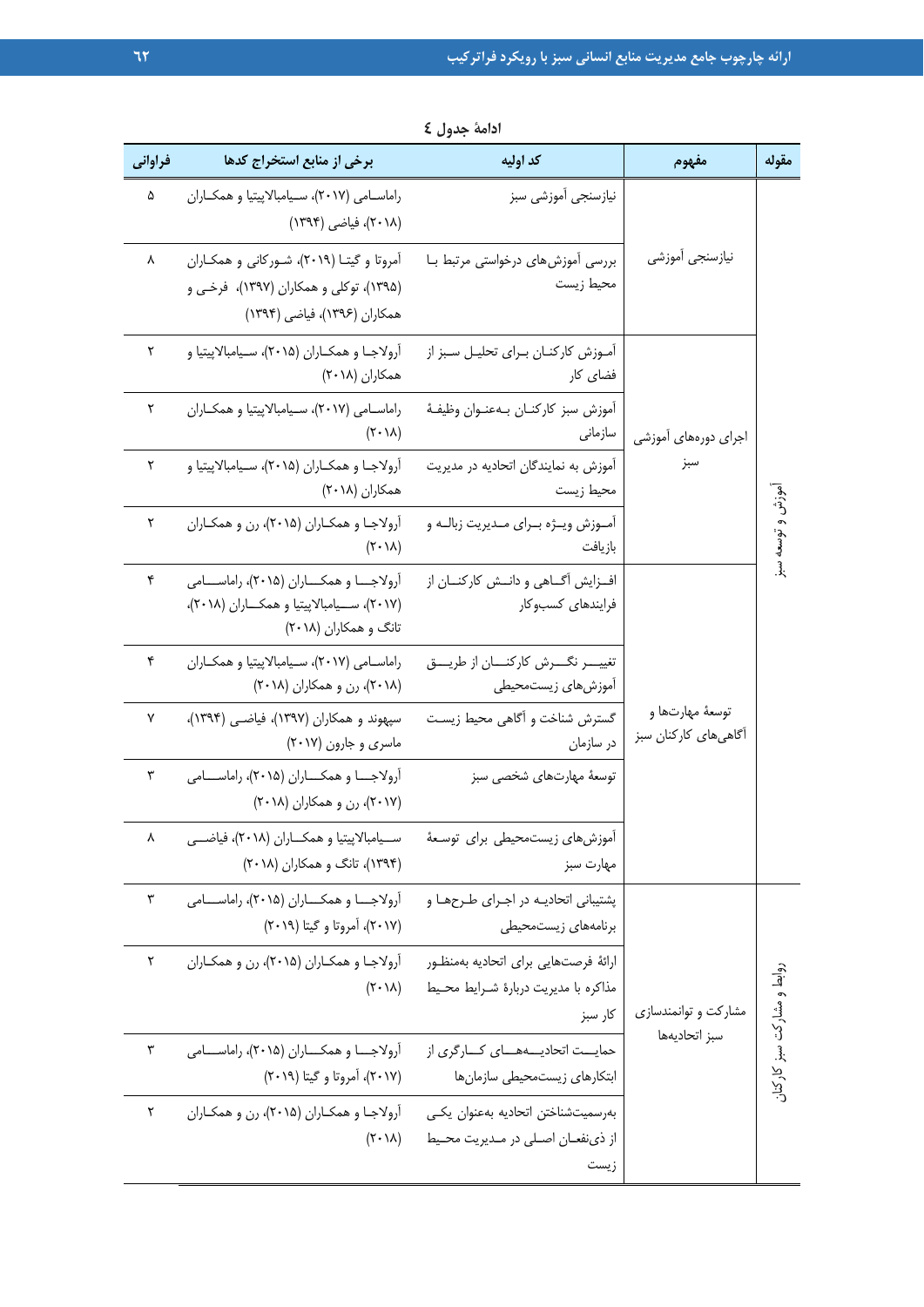| مقوله                     | مفهوم                | كد اوليه                                         | برخی از منابع استخراج کدها                                      | فراواني   |
|---------------------------|----------------------|--------------------------------------------------|-----------------------------------------------------------------|-----------|
|                           |                      | ايجاد كانالهاى مختلف ارتباطي                     | راماسـامی (۲۰۱۷)، سـيامبالاپيتيا و همكـاران                     | ۶         |
|                           |                      |                                                  | (۲۰۱۸)، تانگ و همکاران (۲۰۱۸)                                   |           |
|                           |                      | بهبود روابط سبز سازمان با ذى نفعان               | آرولاجا و همکاران (۲۰۱۵)، دشوال (۲۰۱۵)،                         | ۴         |
|                           | روابط سبز كارمندان   | خود                                              | راماسامی (۲۰۱۷)، رن و همکاران (۲۰۱۸)                            |           |
|                           |                      | بهبود روابــط ســبز بـــا مشـــتريان،            | آرولاجا و همكـاران (۲۰۱۵)، دشـوال (۲۰۱۵)،                       | ٧         |
|                           |                      | فروشندگان، سهامداران و کارمندان                  | ســـــیامبالاپیتیا و همکــــــاران (۲۰۱۸)، رن و                 |           |
|                           |                      |                                                  | همكاران (۲۰۱۸)                                                  |           |
|                           |                      | مشـــاركت كاركنــــان در حـــل مســــائل         | راماســامى (٢٠١٧)، رن و همكــاران (٢٠١٨)،                       | ۵         |
| وابط و مشاركت سبز كاركنان |                      | زیستمحیطی                                        | ماسری و جارون (۲۰۱۷)                                            |           |
|                           |                      | توضيح دلايل اهميت اقـدامهـاي سـبز                | راماسـامی (۲۰۱۷)، سـيامبالاپيتيا و همكـاران                     | ۴         |
|                           |                      | برای کارکنان                                     | (۲۰۱۸)، رن و همکــــاران (۲۰۱۸)، آمروتــــا و                   |           |
|                           |                      |                                                  | گیتا (۲۰۱۹)                                                     |           |
|                           | مشارکت و توانمندسازی | چانەزنى جمعى                                     | آرولاجـــا و همكـــاران (۲۰۱۵)، راماســـامی                     | ۴         |
|                           | سبز کارکنان          |                                                  | (۲۰۱۷)، رن و همکاران (۲۰۱۸)                                     |           |
|                           |                      | مشـارکت کارکنــان در شــکل5یــری و               | ماســري وجــارون (٢٠١٧)، ســيامبالاپيتيا و                      | ۴         |
|                           |                      | اجرای استراتژی سبز                               | همکــاران (۲۰۱۸)، راماســامي (۲۰۱۷)، رن و                       |           |
|                           |                      |                                                  | همكاران (٢٠١٨)                                                  |           |
|                           |                      | مشارکت کارکنان در تصمیمها و                      | یونگ و همکـاران (۲۰۱۹)، ماسـری وجـارون                          | ٨         |
|                           |                      | برنامههای زیستمحیطی                              | (۲۰۱۷)، تانگ و همکاران (۲۰۱۸)، آرولاجـا و                       |           |
|                           |                      |                                                  | همكاران (۲۰۱۵)                                                  |           |
|                           |                      | روشن و شفافبودن شرح شغل                          | فرخــي و همكــاران (١٣٩۶)، ســيامبالاپيتيا و                    | ٣         |
|                           |                      |                                                  | همکاران (۲۰۱۸)، رن و همکاران (۲۰۱۸)                             |           |
|                           |                      | تأكيــد شــرح شــغل بــر جنبــههــاى             | اًرولاجـا و همكــاران (۲۰۱۵)، ســيامبالاپيتيا و                 | ٣         |
|                           | شرح شغل سبز          | زيستمحيطى<br>تدوین شرح شغل متناسب با استاندارهای | همكاران (٢٠١٨)<br>آرولاجا و همکاران (۲۰۱۵)، سیامبالاپیتیا و     | ٣         |
|                           |                      | زيستمحيطى                                        | همکاران (۲۰۱۸)، رن و همکاران (۲۰۱۸)                             |           |
|                           |                      | دخیل کردن فعالیتهای سـبز اجرایـی در              | یونگ و همکاران (۲۰۱۹)، ارولاجا و همکاران                        | ۴         |
|                           |                      | شرح شغلها                                        | (۲۰۱۵)، رن و همکاران (۲۰۱۸)                                     |           |
| جا<br>ج                   |                      | طراحی مشاغل مربوط به محیط زیست                   | آرولاجا و همكاران (۲۰۱۵)                                        | $\lambda$ |
| و تجزيهوتحليل شغل سبز     |                      |                                                  |                                                                 |           |
|                           | طراحي مشاغل سبز      | طراحی موقعیتهای شغلی بـا توجـه بـه               | سـیدجوادین و همکــاران (۱۳۹۵)، یعقــوبی و                       | ٧         |
|                           |                      | جنبههای زیستمحیطی                                | همکاران (۱۳۹۷)، راگاس و همکاران (۲۰۱۷)                          |           |
|                           |                      | نیروی کار محیط زیستمحور                          | آرولاجـا و همكـاران (۲۰۱۵)، آمروتـا و گيتـا                     | ۴         |
|                           |                      |                                                  | (۲۰۱۹)، شورکانی و همکاران (۱۳۹۵)                                |           |
|                           |                      |                                                  | آرولاجـا و همكــاران (۲۰۱۵)، ســيامبالاپيتيا و                  | ۴         |
|                           | شرايط احراز مشاغل    | زیستمحیطی                                        | همکاران (۲۰۱۸)، آمروتا و گیتا (۲۰۱۹)                            |           |
|                           | سبز                  | نگرانی و علاقهٔ محیط زیستی کارکنان               | أرولاجا و همكاران (٢٠١۵)، أمروتا و كيتـا                        | ٢         |
|                           |                      |                                                  | (7.19)                                                          |           |
|                           |                      | متعهد بودن به محيط زيست                          | آرولاجـا و همکـاران (۲۰۱۵)، رن و همکـاران                       | ۴         |
|                           |                      |                                                  | (۲۰۱۸)، آمروتـــا و گیتـــا (۲۰۱۹)، یونـــگ و<br>همكاران (٢٠١٩) |           |
|                           |                      |                                                  |                                                                 |           |

**ادامة جدول 4**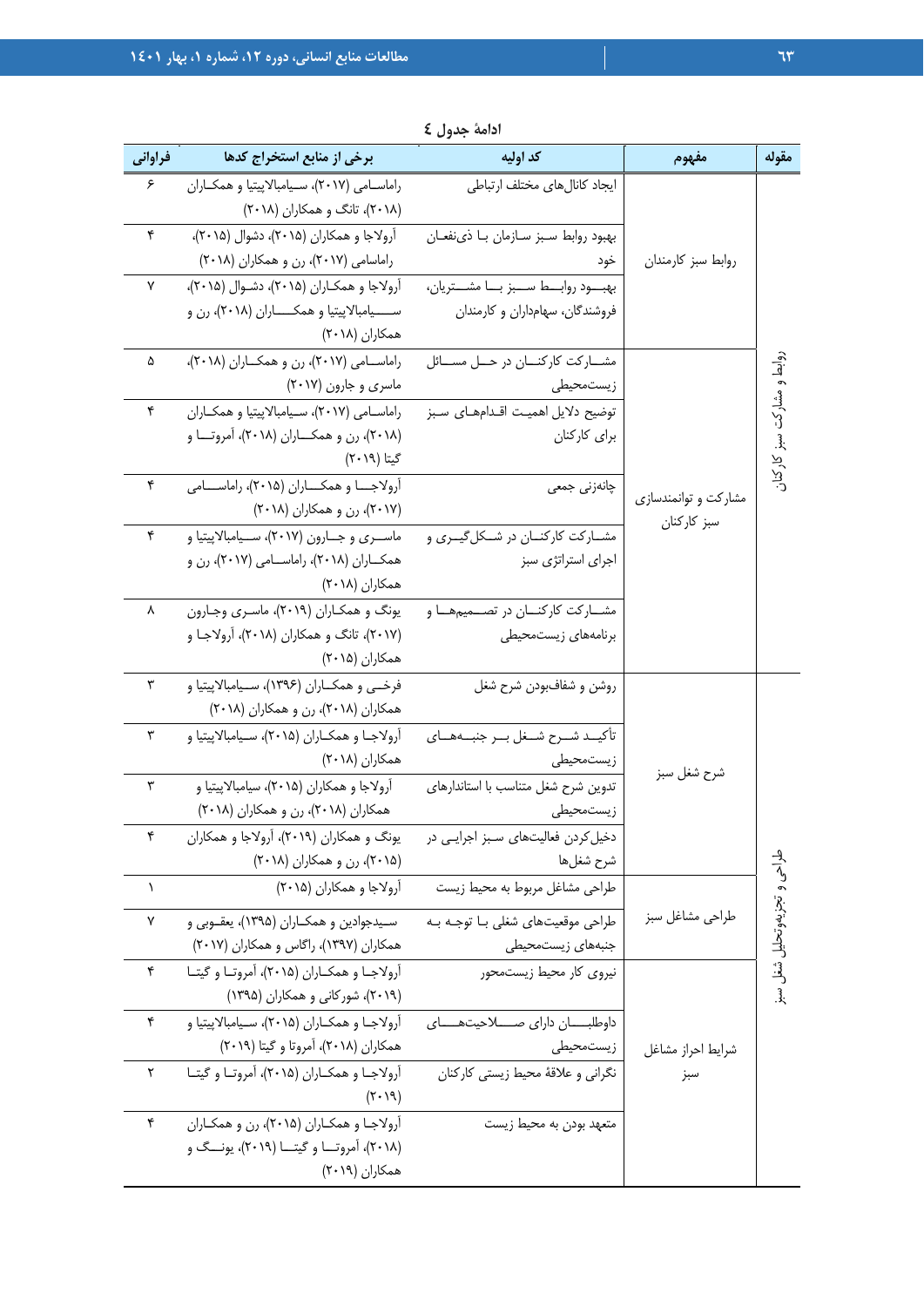| فراوانی   | برخی از منابع استخراج کدها                                                                                      | كد اوليه                                                                                 | مفهوم                              | مقوله                           |
|-----------|-----------------------------------------------------------------------------------------------------------------|------------------------------------------------------------------------------------------|------------------------------------|---------------------------------|
| ۴         | آرولاجا و همكـاران (۲۰۱۵)، دشـوال (۲۰۱۵)،<br>راماسـامي (٢٠١٧)، سـيامبالاپيتيا و همكـاران<br>$(Y \cdot \lambda)$ | پیش بینی تعداد و نوع کارکنان برای<br>اجراى فعاليتهاى زيستمحيطى                           |                                    |                                 |
| ۵         | آرولاجا و همکاران (۲۰۱۵)، ماسری و جـارون<br>(۲۰۱۷)، راگاس و همکاران (۲۰۱۷)                                      | منبع گزینی سبز داخلی توانمند برای<br>پُرکردن پُستھای خالی                                | پیشبینی تقاضای منابع<br>انسانى سبز |                                 |
| ۴         | آرولاجا و همكـاران (٢٠١۵)، دشـوال (٢٠١۵)،<br>سیامبالاپیتیا و همکاران (۲۰۱۸)                                     | اتخاذ استراتژى هاى لازم بىراى بىرآورد<br>تقاضای پیش بینـیشـده بـرای کارهـای<br>زیستمحیطی |                                    |                                 |
| ۴         | آرولاجا و همكـاران (۲۰۱۵)، دشـوال (۲۰۱۵)،<br>رن و همکاران (۲۰۱۸)، آمروتا و گیتا (۲۰۱۹)                          | انتخاب افراد دوستدار محيط زيست                                                           |                                    | $\frac{3}{1}$                   |
| ٧         | دشوال (۲۰۱۵)، فرخی و همکاران (۱۳۹۶)،<br>ماسری و جارون (۲۰۱۷)، راگاس و همکـاران<br>$(Y \cdot V)$                 | استفاده از روشهای استخدام سبز و<br>أنلاين                                                |                                    | و انتخاب سبز                    |
| ٣         | آرولاجــا و همکــاران (۲۰۱۵)، ســیدجوادین و<br>همکاران (۱۳۹۵)، یعقوبی و همکاران (۱۳۹۷)                          | طرح سؤالهای مربوط به محیط زیست<br>هنگام مصاحبه با داوطلبان                               | تمرکز بر استخدام و<br>انتخاب سبز   |                                 |
| ۴         | ســــیامبالاپیتیا و همکـــــاران (۲۰۱۸)، رن و<br>همکــاران (۲۰۱۸)، شــورکانی و همکــاران<br>(1490)              | استفاده از متخصصان محـيط زيسـت در<br>مصاحبه                                              |                                    |                                 |
| ٢         | سـيامبالاپيتيا و همكـاران (٢٠١٨)، أمروتــا و<br>گیتا (۲۰۱۹)                                                     | جـذب مخزنـى از داوطلبـان بـا اسـتعداد<br>زیستمحیطی                                       |                                    |                                 |
| ٣         | آرولاجا و همكـاران (۲۰۱۵)، دشـوال (۲۰۱۵)،<br>آمروتا و گیتا (۲۰۱۹)                                               | جستوجوى بهترين شيوههاى استخدام<br>سبز                                                    |                                    |                                 |
| ۶         | ماسری و جارون (۲۰۱۷)، راگاس و همکاران<br>(۲۰۱۷)، دشوال (۲۰۱۵)                                                   | آگاهسازی داوطلبان از اهـداف<br>زیســتمحیطــی ســازمان طــی فراینــد<br>استخدام           | أشناسازي قبل ورود به               |                                 |
| ۵         | فرخي و همكـاران (١٣٩۶)، دشـوال (٢٠١۵)،<br>رن و همکاران (۲۰۱۸)                                                   | سنجش نگرش و تصورهای سبز طی<br>استخدام                                                    | سازمان سبز                         |                                 |
| ٣         | آرولاجـا و همکـاران (۲۰۱۵)، رن و همکـاران<br>$(Y \cdot \lambda)$                                                | أشناسازی سبز گامبەگــام ھــمزمــان بــا<br>انجام فعاليتها در شغل                         |                                    |                                 |
| ٣         | آرولاجـا و همکـاران (۲۰۱۵)، رن و همکـاران<br>$(Y \cdot \lambda)$                                                | آشناسازی کارمنـدان جدیـد در روزهـای<br>اول کـاري بـا فرهنـگ زيسـتمحيطـي<br>سازمان        | أشناسازي هنگام ورود                | أشناسازى و جامعه پذيرى كردن سبز |
| ۴         | آرولاجا و همکاران (۲۰۱۵)، ماسری و جـارون<br>$(Y \cdot V)$                                                       | تأكيد مستمر بر مسـائل زيسـتمحيطـي<br>بهمنظور جدى گرفتن مسائل محيطى<br>توسط كاركنان جديد  | به سازمان سبز                      |                                 |
| $\lambda$ | آرولاجا و همکاران (۲۰۱۵)                                                                                        | ارائهٔ بستهٔ برنامههای زیستمحیطی<br>سازمان به نیروهای جدید                               |                                    |                                 |

| ادامهٔ جدول £ |  |  |  |  |
|---------------|--|--|--|--|
|---------------|--|--|--|--|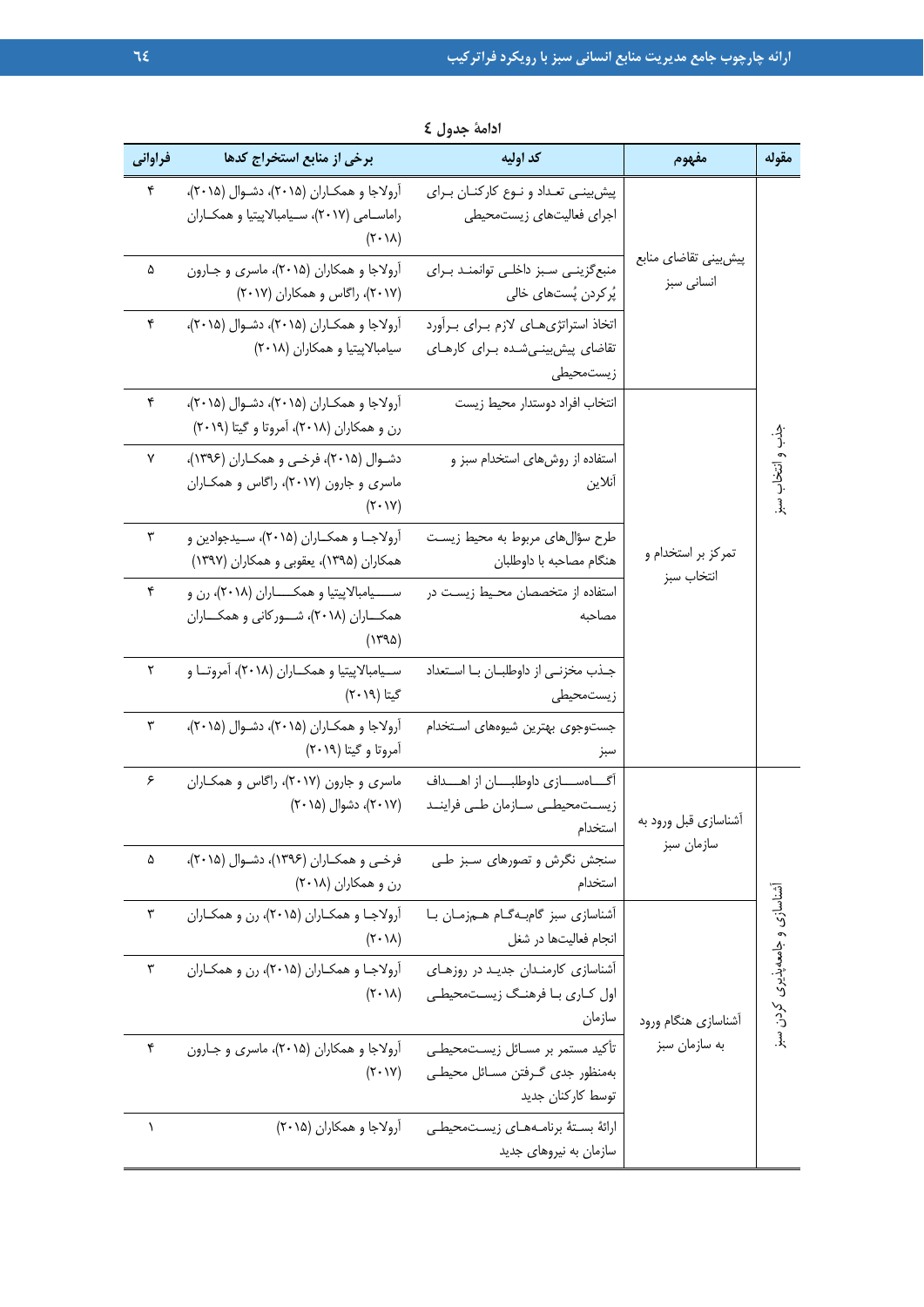| فراواني   | برخی از منابع استخراج کدها                                                                                         | كد اوليه                                                                              | مفهوم                                       | مقوله                       |
|-----------|--------------------------------------------------------------------------------------------------------------------|---------------------------------------------------------------------------------------|---------------------------------------------|-----------------------------|
| ۵         | ماسری و جارون (۲۰۱۷)، آرولاجا و همکـاران<br>(۲۰۱۵)، رن و همکاران (۲۰۱۸)                                            | اجرای استانداردهای عملکرد محیطی در<br>سطح سازمان                                      |                                             |                             |
| ۷         | آرولاجـا و همكـاران (۲۰۱۵)، رن و همكـاران<br>(۲۰۱۸)، ماسـری و جـارون (۲۰۱۷)، یونـگ و<br>همكاران (٢٠١٩)             | تنظیم استانداردهای عملکرد سبز                                                         |                                             |                             |
| ۶         | ســـــیامبالاپیتیا و همکـــــاران (۲۰۱۸)، رن و<br>همکاران (۲۰۱۸)، ماسری و جارون (۲۰۱۷)                             | ارزیــابی پیشــرفت کارکنــان در برابــر<br>استانداردهای عملکرد                        | استفاده از استانداردهای<br>عملكرد سبز هنگام |                             |
| ۶         | ســـــیامبالاپیتیا و همکـــــاران (۲۰۱۸)، رن و<br>همکاران (۲۰۱۸)، فرخی و همکـاران (۱۳۹۶)،<br>ماسری و جارون (۲۰۱۷)  | استفاده از استانداردهای زیست محیطی<br>کمّی برای انـدازهگیـری دقیـق عملکـرد<br>كاركنان | ارزيابي                                     |                             |
| ۶         | دشـوال (۲۰۱۵)، سـيامبالاپيتيا و همكـاران<br>(۲۰۱۸)، شورکانی و همکاران (۱۳۹۵)، یونگ<br>و همکاران (۲۰۱۹)             | تركيب اهداف مديريت محيط زيست بـا<br>سیستم ارزیابی عملکرد سازمان                       |                                             |                             |
| ۴         | آرولاجا و همكـاران (۲۰۱۵)، دشـوال (۲۰۱۵)،<br>راماســامي (٢٠١٧)، ســيامبالاپيتيا و همكــاران<br>$(Y \cdot \lambda)$ | همسوی عملکرد کارکنان با عملکرد<br>مطلوب سازمانى                                       |                                             | مدیریت و ارزیابی عملکرد سبز |
| ٢         | ســيامبالاپيتيا و همكــاران (٢٠١٨)، أمروتــا و<br>گیتا (۲۰۱۹)                                                      | ايجاد احسـاس تعلـق و رضـايت در بـين<br>كاركنان                                        | كاربرد نتايج ارزيابي<br>عملكرد سبز منصفانه  |                             |
| ٣         | آرولاجـــا و همكــــاران (۲۰۱۵)، راماســــامى<br>(۲۰۱۷)، شورکانی و همکاران (۱۳۹۵)                                  | ارائهٔ بازخورد مستمر                                                                  |                                             |                             |
| ۴         | آرولاجا و همكـاران (۲۰۱۵)، دشـوال (۲۰۱۵)،<br>راماسـامي (٢٠١٧)، سـيامبالاپيتيا و همكـاران<br>$(Y \cdot \lambda)$    | اندازهگیری عملکرد سبز کارکنان                                                         |                                             |                             |
| ٢         | آرولاجا و همكاران (٢٠١۵)، راماسامي (٢٠١٧)                                                                          | ارزيابي عملكرد سبز جداگانهٔ كاركنان                                                   | اجراى ارزيابي عملكرد                        |                             |
| Λ         | آمروتا و گیتا (۲۰۱۹)                                                                                               | ارزیابی شیوههای سبز در محل کار<br>توسط سرپرستان                                       | سبز                                         |                             |
| $\lambda$ | سیامبالاپیتیا و همکاران (۲۰۱۸)                                                                                     | پیشـــگیری از اثرهــــای نــــامطلوب در<br>اندازەگىرى كمّى                            |                                             |                             |
| ٣         | سیامبالاپیتیا و همکاران (۲۰۱۸)، سیدجوادین<br>و همکـــاران (۱۳۹۵)، يعقـــوبي و همکـــاران<br>(YYY)                  | شكايت عليـه نقـض2ننـدگان قـوانين و<br>مقررات محيطى                                    | رسیدگی به شکایات و                          |                             |
| J         | سیامبالاپیتیا و همکاران (۲۰۱۸)                                                                                     | تـدوين و اجـراي شـيوههــاي شـكايات<br>زيستمحيطى                                       | مسائل سبز                                   | نظام پاسخ گویی سبز          |
|           | ســـــیامبالاپیتیا و همکــــــاران (۲۰۱۸)، رن و<br>همكاران (٢٠١٨)                                                  | ارائهٔ شیوههایی توسط سازمانها بهمنظور<br>مطرح كردن مشكلات زيستمحيطى                   | نظام پیشنهادها و                            |                             |
| ١         | سیامبالاپیتیا و همکاران (۲۰۱۸)                                                                                     | رســـمیتدادن بــــه گـــزارش هــــای<br>زيستمحيطى                                     | انتقادهای کارکنان                           |                             |

**ادامة جدول 4**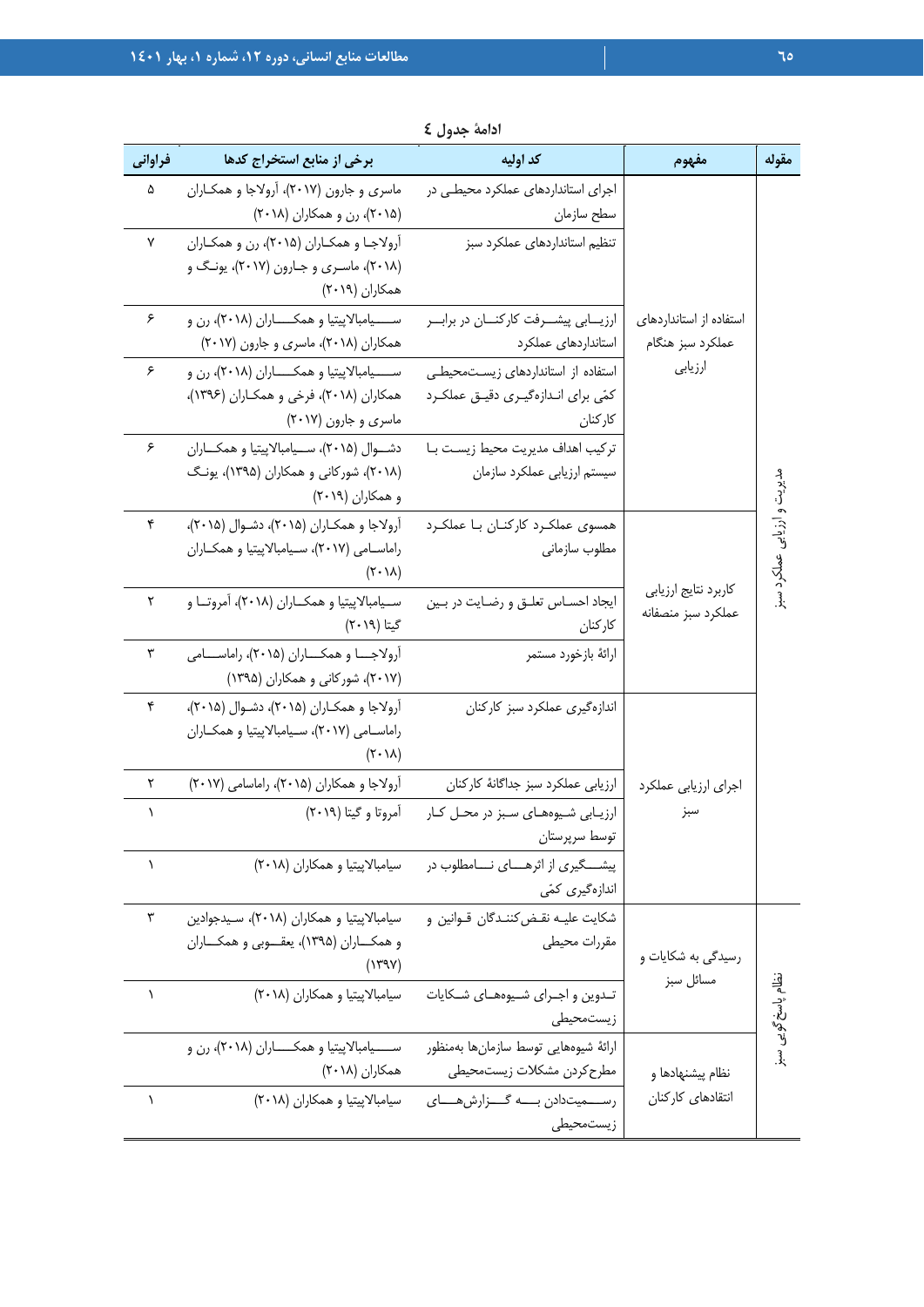| فراوانى   | برخی از منابع استخراج کدها                                                               | كد اوليه                                                                   | مفهوم                               | مقوله                   |
|-----------|------------------------------------------------------------------------------------------|----------------------------------------------------------------------------|-------------------------------------|-------------------------|
| ٢         | يعقـوبي و همكـاران (١٣٩٧)، رن و همكـاران<br>$(Y \cdot \lambda)$                          | تدوين قوانين منصفانهٔ زيستمحيطى                                            |                                     |                         |
| ٢         | يعقـوبي و همكـاران (١٣٩٧)، رن و همكـاران<br>$(Y \cdot \lambda)$                          | ابلاغ قوانین زیستمحیطی به سازمانها                                         | قوانین و مقررات دولتی               |                         |
| 1         | سیامبالاپیتیا و همکاران (۲۰۱۸)                                                           | تنظيم قوانينى براى رعايت سياستهاى<br>زيستمحيطي سازمان                      |                                     |                         |
| ٣         | آرولاجا و همكـاران (۲۰۱۵)، دشـوال (۲۰۱۵)،<br>سیدجوادین و همکاران (۱۳۹۵)                  | اعمال اقدامهاى انضباطي براى<br>نقـض كننـدگان قـوانين زيسـت،حيطـي<br>سازمان |                                     | <u>لہ</u><br>$\ddot{x}$ |
| ٢         | آرولاجـا و همكــاران (۲۰۱۵)، آمروتـا و گيتــا<br>(5.19)                                  | انضباط بهعنوان ابزارى براى خودكنترلى<br>کارکنان در فعالیتهای زیستمحیطی     | نظم و انضباط سبز                    |                         |
| ۴         | ســـــیامبالاپیتیا و همکــــــاران (۲۰۱۸)، رن و<br>همکاران (۲۰۱۸)، آمروتا و گیتا (۲۰۱۹)  | جلوگیری از تخریب محیط زیست                                                 |                                     |                         |
| ٢         | آرولاجـا و همكــاران (۲۰۱۵)، آمروتـا و گيتــا<br>$(\mathbf{r} \cdot \mathbf{v})$         | جلوگیری از هلاکشدن یا آسیبدیدن<br>افراد در محیط کار                        |                                     |                         |
| $\lambda$ | آمروتا و گیتا (۲۰۱۹)                                                                     | پوشیدن کلاه ایمنی، دستکش و عینک<br>در محل کار                              | تأمين امنيت سبز<br>كاركنان          |                         |
| $\lambda$ | آمروتا و گیتا (۲۰۱۹)                                                                     | تضمین امنیت شغلی و رضایت شغلی                                              |                                     |                         |
| ٢         | آرولاجـا و همكــاران (۲۰۱۵)، آمروتـا و گيتــا<br>$(Y \cdot Y)$                           | کمک بهداشت و رفاه سازمان و کارکنان                                         |                                     |                         |
| ٣         | اًرولاجـا و همكــاران (۲۰۱۵)، ســيامبالاپيتيا و<br>همکاران (۲۰۱۸)، فرخی و همکاران (۱۳۹۶) | کاهش بیماری و افزایش سلامتی                                                | بهبود سلامت و نشاط<br>كاركنان       | ىديريت بهداشت و         |
| ٣         | آرولاجا و همكـاران (۲۰۱۵)، دشـوال (۲۰۱۵)،<br>فرخي و همكاران (۱۳۹۶)                       | افزایش نشاط و روحیهٔ کارکنان                                               |                                     | ۔<br>رگي<br>بِدِ        |
|           | $(Y \cdot Y)$                                                                            | ایجاد محیط کار سالم و بهداشتی                                              |                                     |                         |
| ۶         | آرولاجا و همکاران (۲۰۱۵)، ماسری و جـارون<br>$(Y \cdot Y)$                                | تأمین بهداشت و درمان کارکنان                                               | تامین بهداشت و<br>سلامت سبز كاركنان |                         |
| ٢         | آمروتــا و گیتــا (۲۰۱۹)، ماســری و جــارون<br>$(Y \cdot V)$                             | تلاش در جهت کاهش عامل فشار روانی<br>و جسمی کارکنان                         |                                     |                         |

**ادامة جدول 4** 

**گام ششم: كنترل كدهاي استخراجي.** براي كنترل كدهاي استخراجي و بررسي پايايي پژوهش با اسـتفاده از ضـريب كاپا كوهن، متنهاي اصلي كدگذاريشده در اختيار شخص ديگري كه در آن حوزه خبره بود، قـرار گرفـت. بـا توجـه بـه جدول 5 مشاهده ميشود كه محقق 43 كد و فرد خبره 40 كد استخراج كردند كه 39 كد ميان آنها مشترك است. پس از مقايسهٔ نظرهاي پژوهشگر و فرد خبره، ضريب كاپا ۸۳۵/۰ به دست آمـد. بـا توجـه بـه اينكـه مقـدار آن بيشـتر از ۸۱/۰ (1˂K˂0/81 (hsj، پايايي پژوهش در سطح توافق عالي قرار دارد.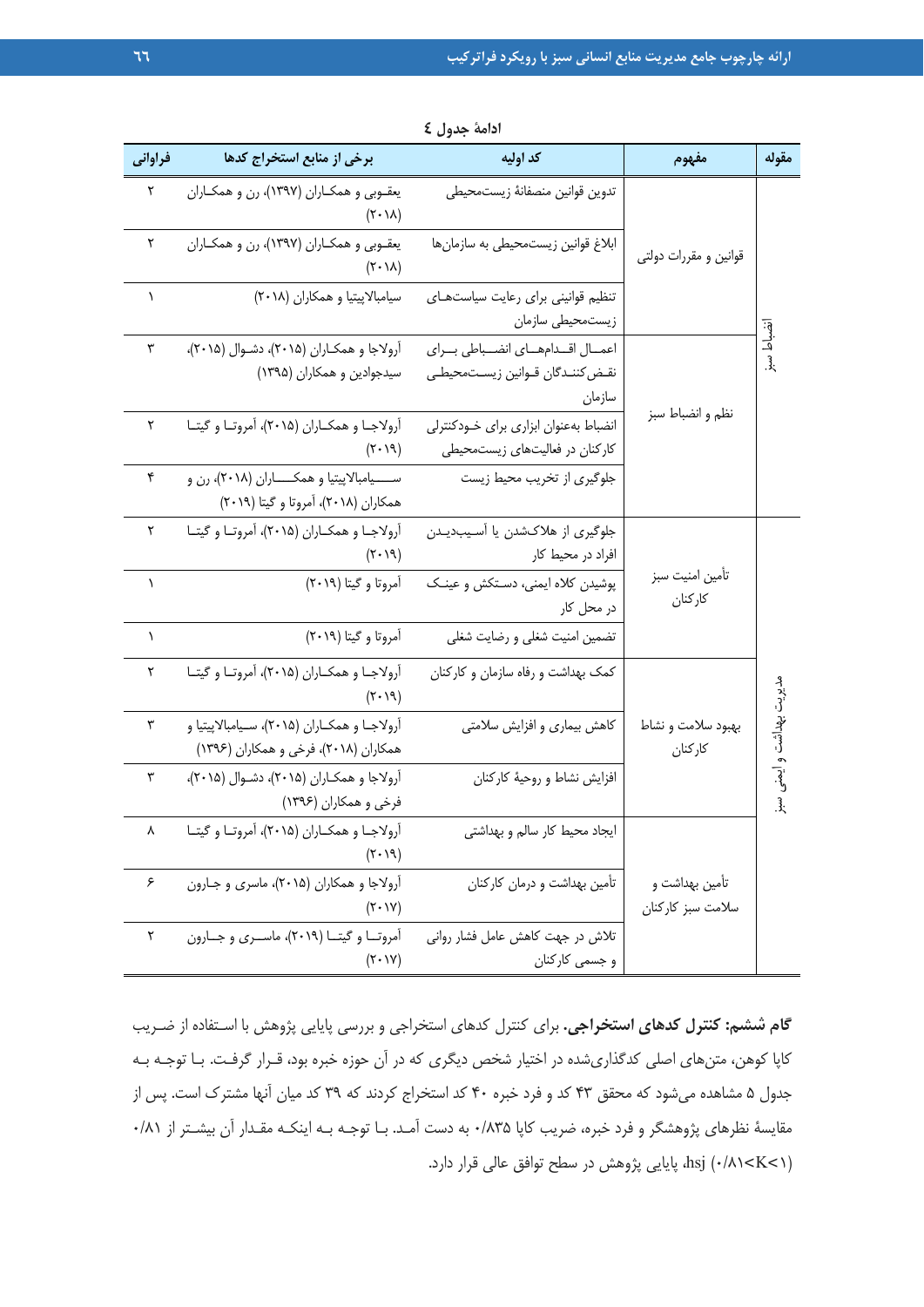| وضعيت | مقدار عددي                                          | وضعيت    | مقدار عددی                    | وضعيت شاخص كايا  |       |                  | أنظر محقق |                                |
|-------|-----------------------------------------------------|----------|-------------------------------|------------------|-------|------------------|-----------|--------------------------------|
| توافق | شاخص کاپا                                           | توافق    | شاخص كاپا                     |                  |       | ىلە              | ئير       | مجموء                          |
| مناسب | $\cdot$ /۴۱ $-\cdot$ /۶۰                            | ضعىف     | كمتر از صفر                   |                  | بله   | $A = \mathbf{y}$ | $B = f$   | ۴۰                             |
| معتبر | $\cdot$ / $\epsilon$ ) $ \cdot$ / $\lambda$ $\cdot$ | بی اهمیت | $\cdot - \cdot / \cdot \cdot$ | نظر خبره<br>ديگر | خير   | $C = \epsilon$   | $D = -$   |                                |
| عالى  | $\cdot/\lambda$ ) $-$ )                             | متوسط    | $\cdot$ /۲۱ $-\cdot$ /۴       |                  | مجموع | ۴۲               |           | $N = \mathfrak{r}\mathfrak{r}$ |

**جدول .5 پايايي روش فراتركيب** 

$$
\frac{A+D}{N} = \cdot / \land \text{TY}
$$
 (ابطهٔ () توافقهای مشاهدهشده

$$
\frac{A+B}{N} \times \frac{A+C}{N} \times \frac{C+D}{N} \times \frac{B+D}{N}
$$
\n
$$
= \frac{Y^{\epsilon}+Y^{\epsilon}}{Y^{\epsilon}} \times \frac{Y^{\epsilon}+Z^{\epsilon}}{Y^{\epsilon}} \times \frac{Y^{\epsilon}}{Y^{\epsilon}} = \cdot/ \cdot 1
$$
\n
$$
= \frac{Y^{\epsilon}+Y^{\epsilon}}{Y^{\epsilon}} \times \frac{Y^{\epsilon}}{Y^{\epsilon}} \times \frac{Y^{\epsilon}}{Y^{\epsilon}} = \cdot/ \cdot 1
$$

$$
K = \frac{N}{\sqrt{N}} = \frac{1}{\sqrt{N}} = \frac{1}{\sqrt{N}} = \frac{1}{\sqrt{N}} = \frac{1}{\sqrt{N}} = \frac{1}{\sqrt{N}}
$$

در پژوهش حاضر، بهمنظور تعيين ميزان پشتيباني پژوهشهاي قبلي از كدها و مفاهيم استخراجي، از روش آنتروپي شانون براي تحليل محتوا استفاده شد؛ زيرا در پردازش اطلاعات و تعيين وزن شاخصهـا قـوي عمـل مـيكنـد. در ايـن روش، نخست پيام بر طبق مؤلفهها در قالب فراواني با استفاده از تناسـب هـر پاسـخ سـنجيده مـيشـود و از طريـق بـار اطلاعاتي هر مؤلفه، درجة اهميت هر يك محاسبه ميشود (احمديان و همكاران، 1397). بهمنظور محاسبة شاخصهـاي عدم اطمينان و ضريب اهميت، از رابطههاي زير استفاده شد.

$$
E_j = -K \sum_{i=1}^{m} p_{ij} \times Lnp_{ij} \quad i = 1, 2, ..., m \qquad K = \frac{1}{Lnm}
$$
 († 1)

$$
W_j = \frac{d_j}{\sum d_j} \qquad d_j = 1 - E_j \tag{0.14}
$$

جدول 6 ميزان پشتيباني پژوهشهاي قبلي از مفـاهيم اسـتخراجي را از طريـق عـدم اطمينـان، ضـريب اهميـت و رتبهبندي كدها نشان ميدهد. گفتني است كه بهدليل تعدد كدها و مفهـومهـا، در ايـن جـدول، فقـط بعضـي از كـدها و مفهومهايي كه بيشترين و كمترين رتبه را داشتند، درج شده است.

بر اساس اين جدول، مفاهيم پيوند پرداخت به عملكرد زيستمحيطي، آموزشهـاي زيسـتمحيطـي بـراي توسـعة مهارت سبز، ايجاد محيط كار سالم و بهداشتي، مشاركت كاركنان در تصميمها و برنامـههـاي زيسـتمحيطـي و بررسـي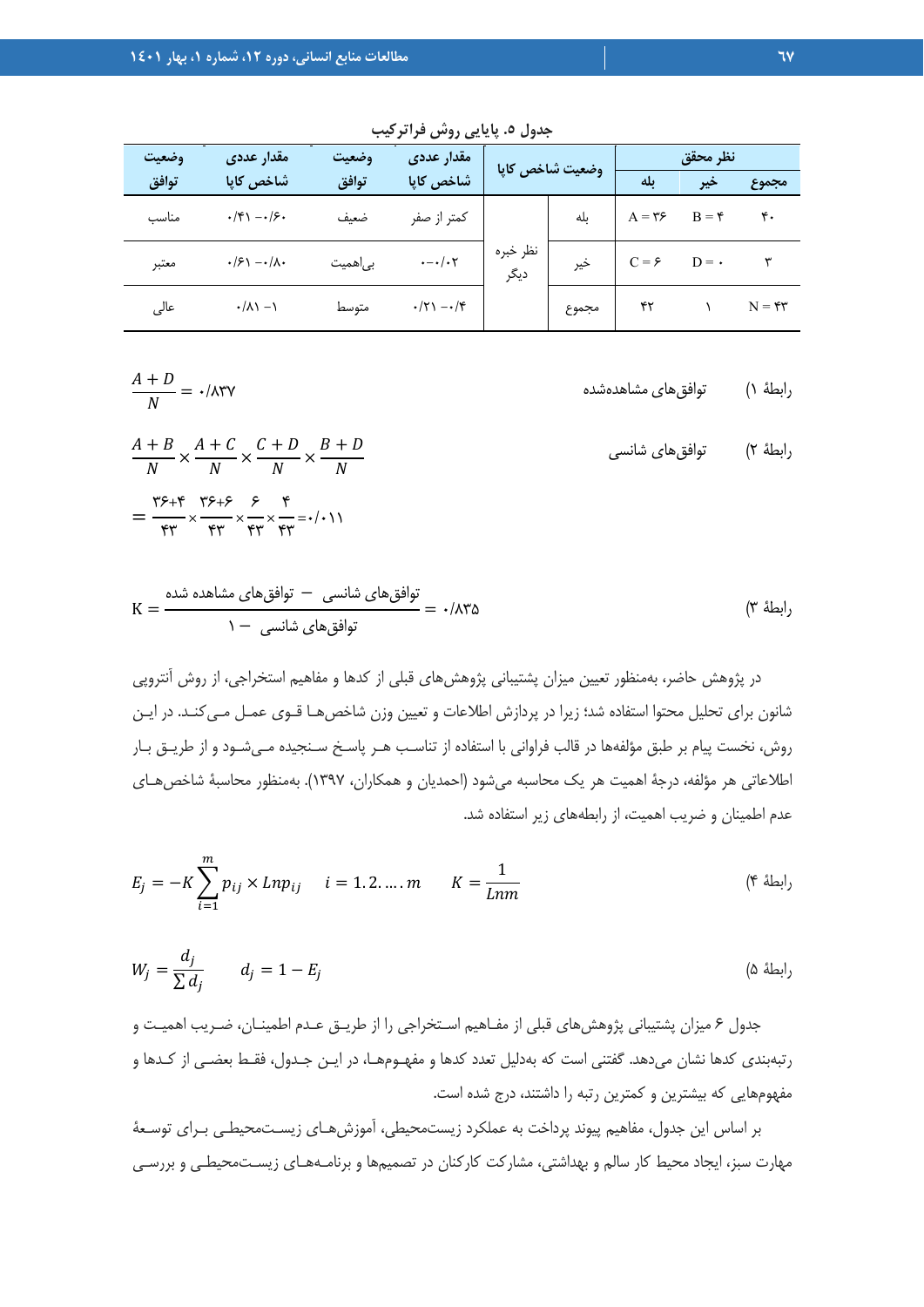آموزشهاي درخواستي مرتبط با محيط زيست، بيشترين ضريب اهميت يا به بيان ديگر، بيشتر رتبه را كسب كردند؛ بدين معنا كه در زمينة استقرار مديريت منابع انساني سبز، مفاهيم بيانشده بيشتر مطالعه شـدند؛ بنـابراين لازم اسـت بـه ايـن مفاهيم بيشتر توجه شود.

| رتبه در کل مفاهیم    | رتبه کدها در مفاهیع    | ضريب اهميت <sub>انا</sub> W        | عدم اطمینان <sub>ل</sub> H                | فراوانہ      | کد اولیه                                                              | مفهوم                 |  |
|----------------------|------------------------|------------------------------------|-------------------------------------------|--------------|-----------------------------------------------------------------------|-----------------------|--|
| ۵                    | ٢                      | $\cdot/\cdot$ $\Upsilon\Upsilon$   | .70705                                    | ۵            | نياز سنجى أموزشى سبز                                                  |                       |  |
| $\mathbf{\tilde{v}}$ | $\lambda$              | $\cdot/\cdot$ \Y\                  | $\cdot$ /۶ $\Lambda$ ۳ $\cdot$            | ٨            | بررسی آموزشهای درخواستی مرتبط با محیط<br>زيست                         | نيازسنجي أموزشي       |  |
| ۴                    | ٢                      | $\cdot/\cdot\setminus\wedge\wedge$ | $\cdot$ / $\Delta \lambda \lambda \Delta$ | ۶            | ايجاد كانال هاى مختلف ارتباطى                                         |                       |  |
| ٣                    | $\lambda$              | $\cdot/\cdot\backslash$ ۶.         | .75491                                    | $\mathsf{Y}$ | بهبود روابط سبز سازمان با مشتريان، فروشندگان،<br>سهامداران و کارمندان | روابط سبز كارمندان    |  |
| ۴                    | $\lambda$              | $\cdot/\cdot\setminus\wedge\wedge$ | $\cdot$ / $\Delta \lambda \lambda \Delta$ | ۶            | آگاهسازی داوطلبان از اهداف زیستمحیطی<br>سازمان طى فرايند استخدام      | أشناسازي قبل ورود به  |  |
| ۵                    | ٢                      | $\cdot/\cdot$ \ $\uparrow\uparrow$ | .10715                                    | ۵            | سنجش نگرش و تصورهای سبز طی استخدام                                    | سازمان سبز            |  |
| ٢                    | $\lambda$              | $\cdot/\cdot$ \Y\                  | $\cdot$ /۶ $\Lambda$ ۳ $\cdot$            | ٨            | ایجاد محیط کار سالم و بهداشتی                                         | تأمين بهداشت و سلامت  |  |
| ۴                    | $\Upsilon$             | $\cdot/\cdot\setminus\wedge\wedge$ | $\cdot$ /۵۸۸۵                             | ۶            | تأمین بهداشت و درمان کارکنان                                          | سبز كاركنان           |  |
| ٣                    | $\mathsf{r}$           | $\cdot/\cdot\backslash$ ۶.         | .75491                                    | $\mathsf{Y}$ | گسترش شناخت و آگاهی محیط زیست در<br>سازمان                            | توسعهٔ مهارت و اَگاهی |  |
| ٢                    | $\Delta$               | $\cdot/\cdot \vee \vee$            | $\cdot$ /۶ $\Lambda$ ۳ $\cdot$            | ٨            | آموزشهای زیستمحیطی برای توسعهٔ مهارت<br>سبز                           | كاركنان سبز           |  |
| $\lambda$            | $\boldsymbol{\lambda}$ | $\cdot/\cdot\setminus\wedge\wedge$ | $\cdot$ / $\gamma\gamma$                  | ٩            | پیوند پرداخت به عملکرد زیستمحیطی                                      |                       |  |
| ۶                    | $\Upsilon$             | $\cdot/\cdot$ ) $\Upsilon$         | $\cdot$ /۴۵۵۳                             | ۴            | پاداش برای پیشنهادهای نوآورانهٔ محیطی                                 | پرداخت متغير          |  |
| ۶                    | ٢                      | $\cdot/\cdot$ ) $\Upsilon$         | $\cdot$ /۴۵۵۳                             | ۴            | مشارکت کارکنان در شکل گیری و اجرای<br>استراتژی سبز                    | مشارکت و توانمندسازی  |  |
| ٢                    | $\lambda$              | $\cdot/\cdot$ ) $\vee$ )           | $\cdot$ /۶۸۳ $\cdot$                      | ٨            | مشارکت کارکنان در تصمیمها و برنامههای<br>زيستمحيطى                    | سبز كاركنان           |  |

**جدول .6 نتايج تحليل محتوا با استفاده از آنتروپي شانون**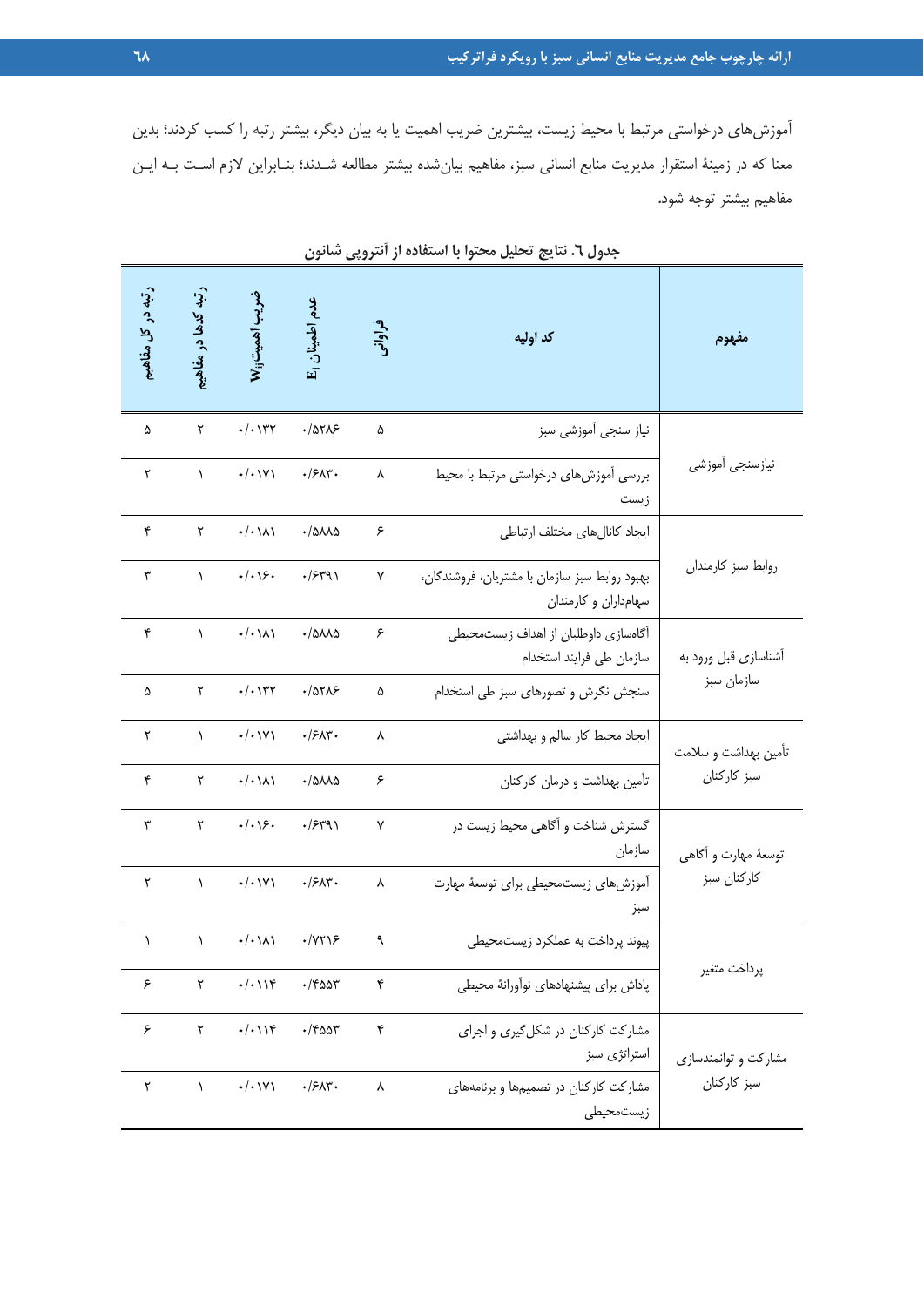وي.<br>ويديع Isan Usarip and a استفاده از ستانداردهای<br>ستانداردهای عملکرد|<br>بز در جری .<br>رسیدگی به شکایات سر سردهای عملکرد<br>میز در هنگام ارزیابی مديريت منابع نظام باسخگوبي سبز ارزشيابي عملكرد سبز انساني سيز كاربرد تنايج الأب<mark>اب</mark>ي .<br>نظام پیشنهادات ەربرد سېر منصفانه.<br><sub>عمل</sub>کرد سبز منصفانه انتقادت كاركتان **Sides** to dark ان متوالد ديا المنابات التي بدينها باداش های مالی **She she glad with the first dividend** 

گام هفتم: ارائهٔ یافتهها. گام اّخر در فراترکیب، ارائه یافتههای حاصل از گامهـای قبـل اسـت کـه در قالـب چـارچوب مديريت منابع انساني سبز در شكل ٢ ارائه شده است.

**سبز منابع انساني س جامع مديريت م ل .2 چارچوب ج شكل**

بر اساس مطالعهٔ تحقیقات گذشته و مفاهیم استخراجشده با استفاده از روش فراترکیب، ابعاد و مؤلفههـای مـدیریت منابع انساني سبز بدين ترتيب بهدست أمد: طراحي و تجزيهوتحليل شغل سبز، فراينـد جـذب سـبز، جامعــهپـذيري سـبز، ْرزشيابي عملكرد سبز، مشوق@ا و پاداش سبز، توسعهٔ سبز منابع انساني، روابط و مشاركت سبز كاركنان، نظام پاسخگـوي سبز، ايمني و سلامت كار سبز و انضباط سبز. در ادامه هر يک از اين مفاهيم تشريح ميشود.

**طراحي و تحليل شغل سبز:** بهطور كلي، شرح شغل براي مشخص كردن وظيفهها و مسئوليتهاي مربوط به حفاظت از محيط زيست است. توصيه مىشود كـه بـراى محافظـت از محـيط زيسـت، در هـر شـغل وظيفـههـا و مسـئوليتـهـاى زيستمحيطي و اجتماعي گنجانده شود و در شرح شغل، الزامات محيطي در حد امكان رعايت شـود. عــلاوه بــر ايــن، در سازمان شغلها و موقعيتهاى جديدى براى محيط زيست طراحى شود كـه روى جنبـههـاى مـديريت زيسـتمحيطـى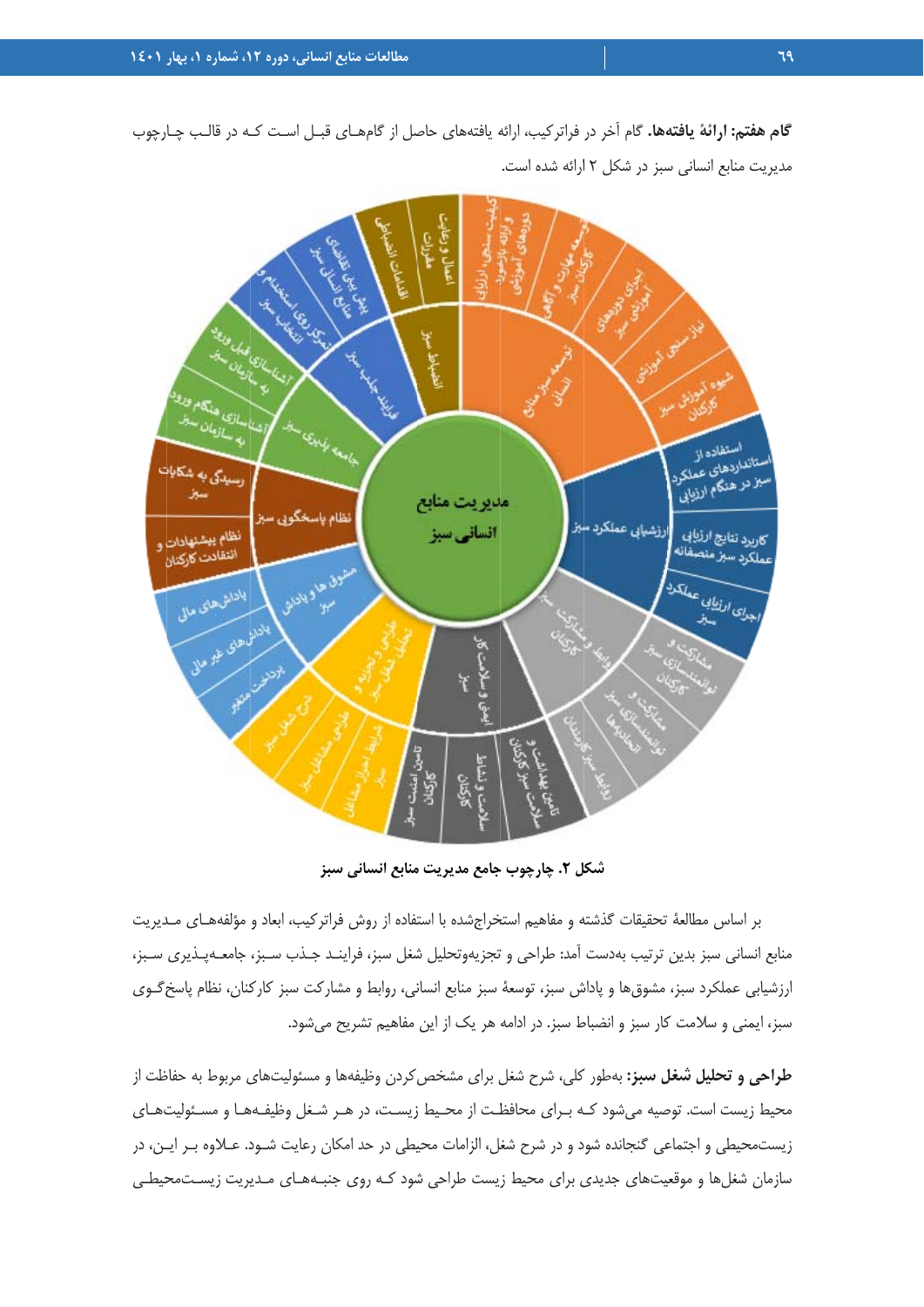سازمانها متمركز باشد. اين بعد با نتايج پژوهشهـاي آرولاجـا و همكـاران (2015) و سـيدجوادين و همكـاران (1395)، همپوشاني دارد.

**استخدام و انتخاب سبز:** استخدام و انتخاب سبز، به جذب نيروي كار سازگار با محيط زيست ميپردازد كه ميتواند در اجراي استراتژي سبز سازماني براي دستيابي موفق به اهداف زيستمحيطي سازمان كمك كنـد. بـدين منظـور، توصـيه ميشود با استفاده از درگاههاي آنلاين استخدام، به جذب داوطلباني اقدام شود كه اشتياق زيادي بـه مسـائل سـبز دارنـد. همچنين، هنگام استخدام داوطلبان براي موقعيتهاي كماهميتتر و غيرراهبردي، مصاحبههاي تلفني انجام شود. اين بعد با نتايج پژوهشهاي سـيامبلاپيتيا و همكـاران (2018)، جـابور و سـانتوس (2008)، سـيدجوادين و همكـاران (1395) و محمدنژاد شوركايي و همكاران (1395) همخواني دارد.

**آشناسازي يا اجتماعيكردن سبز:** آشناسازي سبز براي كارمندان جديد، بهمنظور اطمينان از درك و رويكـرد فرهنـگ زيستمحيطي سازمان لازم است. پيشنهاد ميشود كه سازمان پس از انتخاب داوطلبان براي پسـت خـالي، در خصـوص سياست، مديريت و سيستم مديريت محيط زيست سازمان، اطلاعات لازم و اساسي را در اختيار آنها قرار دهند. ايـن بعـد، مشابه نتايج پژوهشهاي دشوال (2015) و آرولاجا و همكاران (2015) است.

**آموزش و توسعة سبز:** آموزش و توسعة سبز، موضوعاتي از جمله آموزش كارمندان در سيستمهاي كاري براي كـاهش ضايعات، افزايش آگاهي زيستمحيطي، ايجاد ارزشهاي سبز و افزايش مهارت آنها در اجراي فعاليتهاي سـبز را شـامل ميشود. در خصوص بعد آموزش و توسعة سبز، به مديران عالي اين موضوعات پيشنهاد ميشود: ارسال مباحث دورههـاي آموزشي در قالب نوار، فايل يا فيلم براي كاركنان؛ مشاركت منابع انساني در دورههاي آموزشي سـبز؛ برگـزاري دورههـاي آموزشي با محوريت حفاظت از محيط زيست. اين بُعد با نتايج پژوهش(هـاي دشـوال (٢٠١۵) و سـيامبلاپيتيا و همكـاران (2018) همخواني دارد.

**مديريت و ارزيابي عملكرد سبز:** شيوههاي مديريت عملكرد سبز، شـامل تنظـيم اسـتانداردهاي عملكـرد سـبز بـراي كاركنان و ارزيابي پيشرفت آنها در برابر اين استانداردهاست. به مديران عالي توصيه ميشود كه در ارزيابي عملكرد منـابع انساني، تغييرات اساسي ايجاد كنند و هنگام ارزيابي عملكرد، اقدامهاي سبز آنها را در نظر بگيرند و ارزيـابي را بـهسـمت ارزيابي عملكرد سبز سوق دهند. همچنين، بايد شاخص هاي ارزيابي عملكرد سبز را براي منابع انساني، بهطور شفاف بيان كنند و آنها را در جريان نتايج ارزيابي قرار دهند. اين بعد مشـابه نتـايج پـژوهشهـاي سـيامبلاپيتيا و همكـاران (2018)، محمدنژاد شوركايي و همكاران (1395) و فرخي و همكاران، (1396) است.

**مشاركت و روابط كاركنان سبز:** مشاركت و ارتباطات سبز، به كاركنان فرصت ميدهـد كـه در برنامـههـاي مـديريت محيط زيست شركت كنند. توصيه ميشود كه بهمنظور دستيابي به اهداف زيستمحيطي سازمان، كاركنان در تصميمهاي زيستمحيطي مشاركت داده شوند تا به بيان ايدههاي خود در مسائل زيستمحيطي ترغيب شـوند. بايـد از پيشـنهادهاي آنها استقبال شود؛ زيرا توجه به خلاقيتها، ديدگاهها و ايدهها و پيشنهادهاي كاركنان در زمينة سـبز نگـهداشـتن محـيط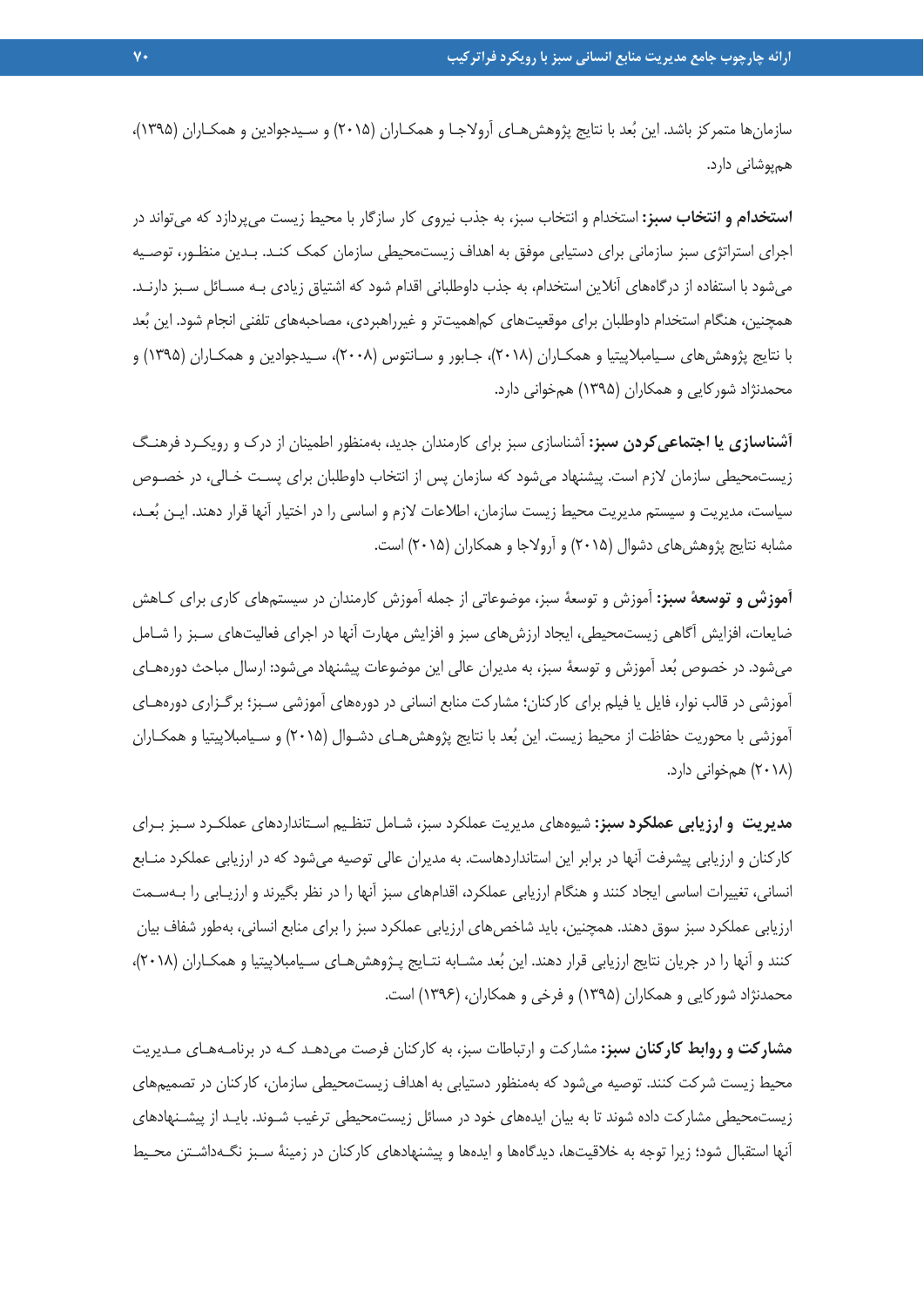كاري و تلاش براي عمليكردن ايدههاي برتر آنها، از ضرورتهاي مشاركت سبز كاركنان محسوب ميشود. اين بعـد بـا نتايج پژوهشهاي جابور و سانتوس (2008) و راماسامي (2017) همپوشاني دارد.

**مديريت نظم و انضباط كارمندان سبز:** سازمان بهمنظور حصول اطمينان از رفتـار سـبز كاركنـان بـراي دسـتيابي بـه اهداف و استراتژيهاي زيستمحيطي، به مديريت نظم و انضباط سبز نيازمند است. مديريت نظـم و انضـباط، مـيتوانـد همانند ابزاري براي خودكنترلي كاركنان در فعاليتهاي حفاظت از محيط زيست سازمان عمل كند. همچنين در سـازمان، اگر كارمند قوانين و مقررات زيستمحيطي را نقض كند، اقدامهاي انضباطي (اخطار، جريمه، تعليق و...) عليه وي اعمـال شود. اين بُعد، مشابه نتايج پژوهشهاي سيامبلاپيتيا و همكاران (٢٠١٨) و آمروتا و گيتا (٢٠١٩) است.

**نظام پاسخگويي سبز:** بخشهاي منابع انساني ميتوانند به گزارشهاي زيستمحيطي رسميت دهند و آن را بهعنـوان يكي از گزارشهاي استاندارد مهم سازماني در نظر بگيرند. سـازمانهـا بايـد شـيوههـايي را ارائـه دهنـد كـه مشـكلات زيستمحيطي را مطرح كند. با انجام اين كار، چالشهاي زيستمحيطي رفـع مـيشـود. بهتـر اسـت بـراي كارمنـدان و كارگاههايي كه بعد از چندبار تذكر، باز هم رفتارهاي مخرب محيط زيست خود را تكرار ميكنند، جريمههاي سـنگيني در نظر گرفته شود. اين بعد با نتايج پژوهش و سيامبلاپيتيا و همكاران (2018) همخواني دارد.

**مديريت پاداش و جبران خدمات سبز:** سيستم پاداش و جبران خدمات سبز، بـهمعنـاي تشـويق كاركنـان بـهمنظـور دستيابي به اهداف زيستمحيطي سازمان از طريق پاداشهاي مالي و غيرمالي است. قدرداني مستمر از فعاليتهاي سـبز كاركنان و در نظر گرفتن پاداش براي ابتكارهاي زيستمحيطي آنها، از جمله پيشنهادهايي است كه ميتوان براي ايجـاد انگيزه و همسو نگهداشتن كاركنان با رويههاي زيستمحيطي از آنها بهره برد. اين بعد مشابه نتايج پژوهشهاي آمروتـا و گيتا (2019) و فرخي و همكاران، (1396) است.

**مديريت بهداشت و ايمني سبز:** ميتوان گفت مديريت بهداشت و ايمنـي سـبز، در تضـمين محـيط كـار سـبز بـراي همگان نقش مهمي دارد. بهمنظور بهبود سلامتي و ايمني كاركنان، توصيه ميشود كه راهكارهايي همچون كارخانة سـبز و سفر سبز و... اتخاذ شود. اين بعد با نتايج پژوهش آمروتا و گيتا (2019) همخواني دارد.

#### **بحث و نتيجهگيري**

پژوهش حاضر بهمنظور ارائة چارچوب جامع مديريت منابع انساني سبز و بر اساس رويكرد فراتركيب اجرا شـده اسـت تـا مديران و سازمانها با آگاهي از پتانسيلها، سياستهاي آتي خود را در راستاي مديريت محيط زيسـت سـازمان و بهبـود عملكرد سبز سازماني تنظيم كنند. بدين منظور، تحقيقات مربوط به مديريت منابع انساني سبز منتشر شده در مجلـههـاي علمي معتبر بهطور نظاممند و دقيق بررسي و تحليل شدند. قلمرو زمـاني پـژوهش، از سـال 1379 (2000)، يعنـي نقطـة شروع مطالعات مديريت منابع انساني سبز تا سال 1398 (2019)، يعني اوج مطالعات اين حـوزه بـوده اسـت. مقالـههـا از پايگاههاي دادة خارجي، اسكپوس و تامسون روترزو پايگاه دادههاي داخلي مگايران و نـورمگز انتخـاب شـدند و پـس از بررسي دقيق، اطلاعات آنها استخراج و طبقهبندي شد. بهطور كلي، 21 مقاله در حوزة منـابع انسـاني سـبز بـا اسـتفاده از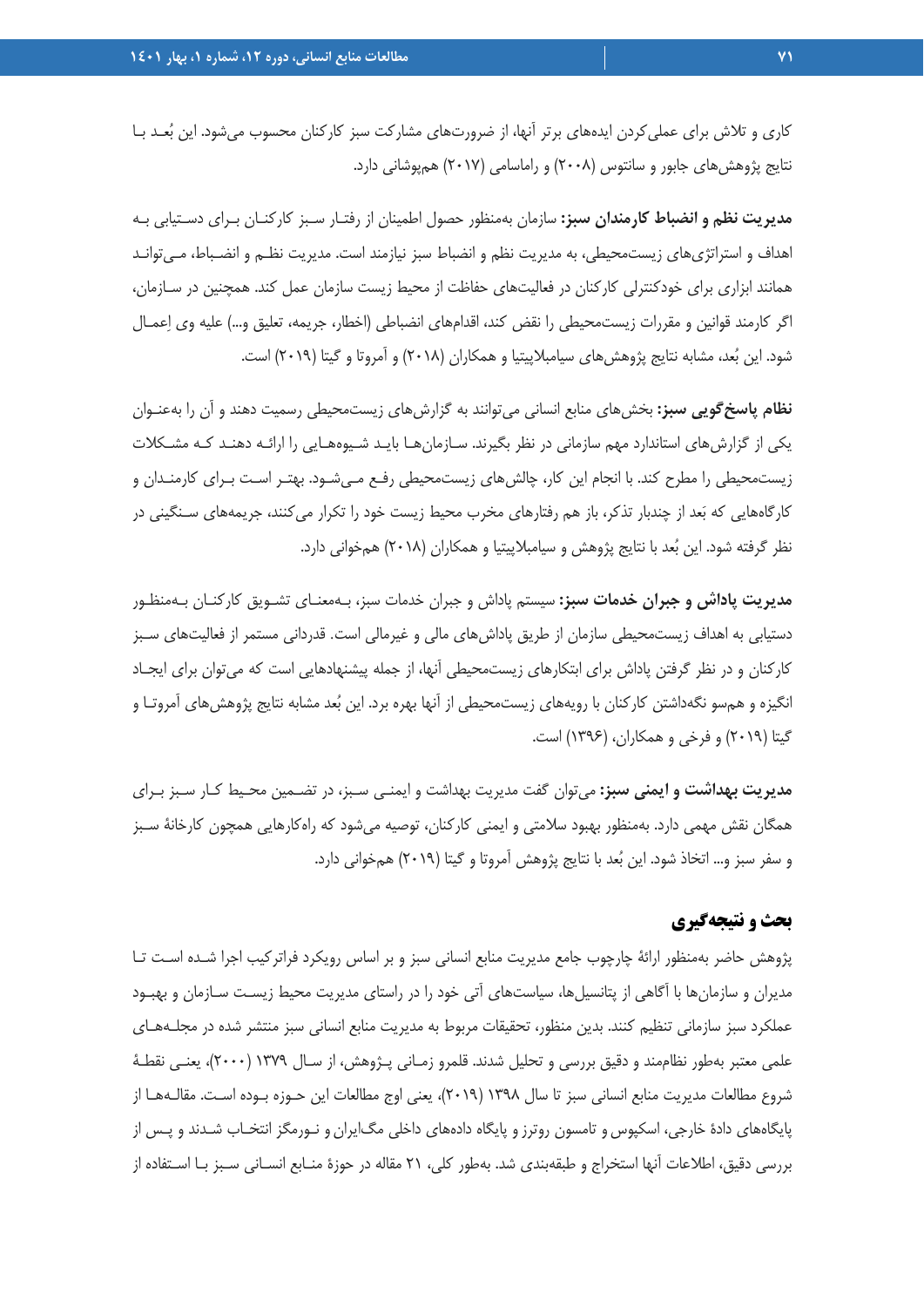روش فراتركيب بررسي و تحليل شد. در نهايت، پس از شناسايي ضعف مدلهاي گذشته، چارچوبي جامع و در عين حـال كارآمد بهدست آمد كه در آن به كاستيهاي مطالعات پيشين نيز توجه شده است. در نگاه كلـي نيـز، ابعـاد و مؤلفـههـاي استخراج شده در پژوهش حاضر، در مقايسه با تحقيقات سابق، حيطه و جنبههاي گستردهتري را پوشش ميدهد. چارچوب مديريت منابع انساني سبز، 100 كد، 27 مفهوم و 10 بعـد را شـامل مـيشـود. بـراي تعيـين اهميـت و اولويـت كـدها و مفهومهاي استخراجشده، از روش آنتروپي شانون استفاده شد كه بر اساس يافتههاي پژوهش، مشخص شد مفاهيم پيوند پرداخت به عملكرد زيستمحيطي، ارائة آموزشهاي زيستمحيطي براي توسعة مهارت سبز، ايجـاد محـيط كـار سـالم و بهداشتي، مشاركت كاركنان در تصميمها و برنامههاي زيستمحيطي و بررسي آموزشهاي درخواستي مرتبط بـا محـيط زيست، بيشترين ضريب اهميت را كسب كردند؛ بنابراين، هنگام پيادهسازي و استقرار سبز منـابع انسـاني، توجـه بـه ايـن مفاهيم حائز اهميت است. چارچوب ارائهشده در پژوهش حاضر، ميتواند راهنماي مناسبي براي پيادهسازي مؤثر مـديريت منابع انساني سبز در سازمانها و صنايع مختلف باشد. قبل از پيادهسازي مديريت منابع انساني سـبز، بايـد بـه ايـن نكتـه توجه شود كه ابتدا فرهنگ و نگرش سبز شدن محيط زيست در ميان مديران عالي سازمان رايج شود؛ زيرا مديران عـالي در ايجاد فرهنگ سبز در سازمان نقش اساسي و مهمي دارند و موفقيت و شكست در پيادهسازي فرهنگ سبز در سازمان، به ميزان حمايت و پشتيباني مديران عالي در سازمان بستگي زيادي دارد. از طرفي، درك و اتخاذ فرهنگ سبز، به مديران عالي كمك ميكند تا درك بهتري از نيازهاي مختلف كارمندان بهدست ميآورند و بتوانند نيازهاي آنان را بهتـر بـرآورده كنند. همچنين، اين امر به سازمانها كمك ميكند تا استراتژيهاي مناسبي اتخاذ كنند و اطمينان يابند كـه كاركنـان در قبال ابتكارهاي سبز و اهداف سازمان متعهد هستند و در جهت دستيابي به اهداف سبز تعيـين شـده، متمركـز مـيشـوند (راماسامي، 2017).

در نهايت، بهمنظور اجراي موفق چارچوب مديريت منابع انساني سبز در سازمانهاي مختلف، پيشـنهادهاي زيـر بـا توجه به يافتههاي پژوهش ارائه ميشود:

- معيارهاي زيستمحيطي در طراحي و تحليل شغل تلفيق شود؛
	- معيارهاي زيستمحيطي در ارزيابي عملكرد ادغام شود؛
		- كاركنان پس از شركت در آموزش سبز ارزيابي شوند؛
- براي دستيابي به اهداف زيستمحيطي، بهطور منظم به كاركنان بازخورد داده شود؛
	- براي مشاركت در مديريت زيستمحيطي كارگاههاي آموزشي برگزار شود؛
		- بهمنظور كاهش استفاده از كاغذ، آموزشها بهصورت آنلاين برگزار شود؛
- بهمنظور جلوگيري از ايجاد توقعهاي بيجا، اطلاعات درستي از شغل و سازمان در اختيـار اسـتعدادها قـرار داده شود؛
	- براي كاركناني كه بالاتر از اهداف زيستمحيطي خود كار ميكنند، پاداش در نظر گرفته شود؛
- پيادهسازي مديريت منابع انساني سبز، به حمايت و پشتيباني جـدي و مـداوم نيازمنـد اسـت؛ بنـابراين توصـيه ميشود كه در برنامهريزي راهبردي، چشمانداز، اهداف و از همه مهمتر، در مرحلة جـذب و انتخـاب كاركنـان، اجراي دقيق مديريت منابع انساني سبز به نمايش گذاشته شود.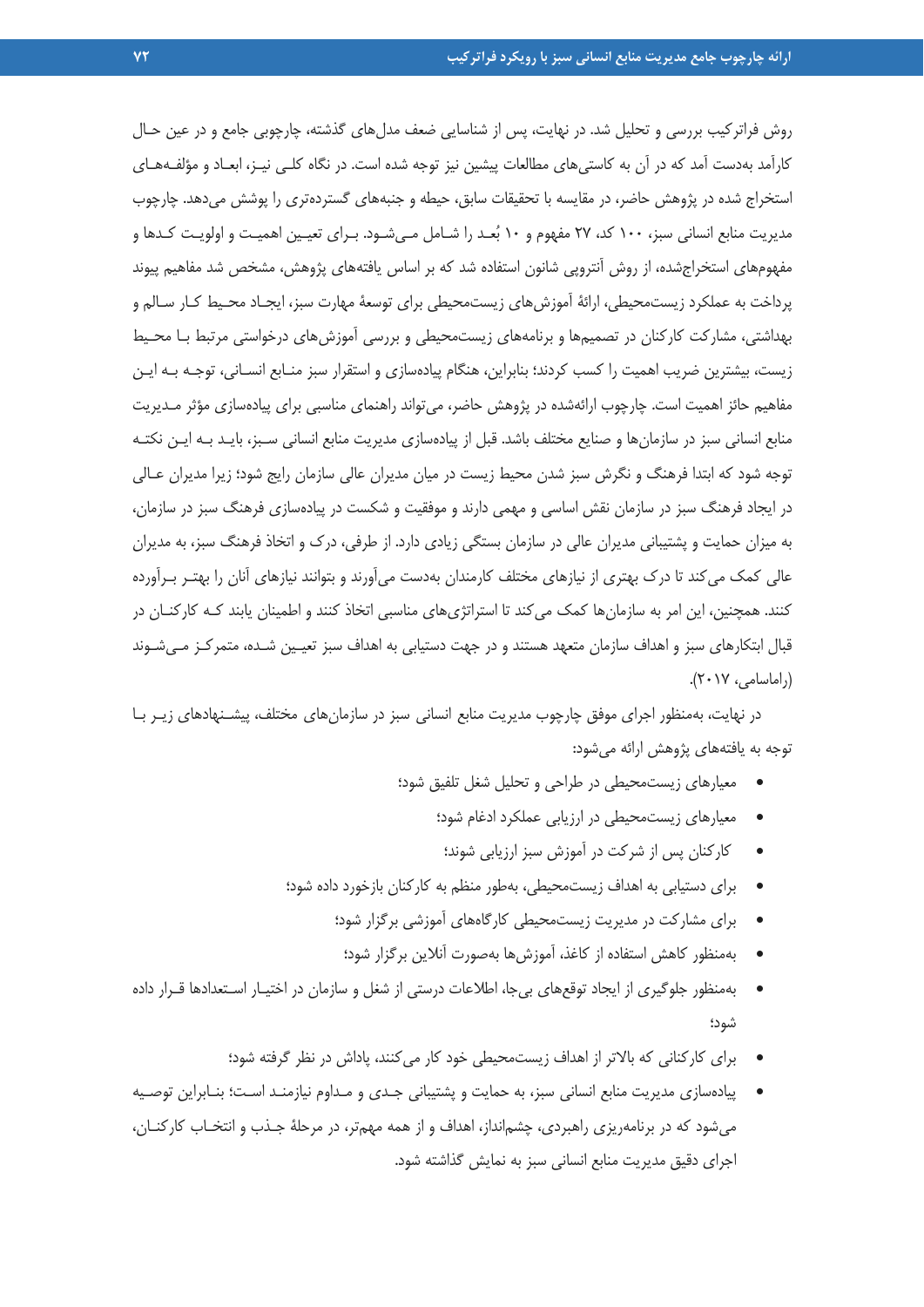در نهايت، به پژوهشگران آتي پيشنهاد ميشود كه تأثير هر يك از ابعاد مـديريت منـابع انسـاني سـبز را بـر نتـايج كسبوكار (از قبيل عملكرد زيستمحيطي، تعهد زيستمحيطي، بهرهوري سبز سازماني) بررسي كنند. همچنين، پيشـنهاد ميشود كه از چارچوب ارائه شده، در سازمانها و صنايع مختلف بهصورت تجربي حمايت كنند.

#### **منابع**

- احمدي، اميد، كماليان، امين رضا، يعقوبي، نورمحمد و قاسمي، محمد (1397). ارائه الگوي جامع تعيين و استقرار بهسـازي عملكـرد كاركنان در سازمان با رويكرد فراتركيب. *فصلنامه پژوهش هاي مديريت منابع انساني دانشگاه جامع امام حسين (ع)،* ۱۰(۴)،  $.1 - 7 - 79$
- توكلي، عبداالله، هاشمي، عليرضا، ثابت، عباس و رازقي، سعيد (1397). ارائه مدل ساختاري مديريت منـابع انسـاني سـبز بـر مبنـاي سيستمهاي مديريت منابع انساني. *فصلنامه پژوهش هاي مديريت منابع انساني دانشگاه جامع امام حسين (ع)،* ١(١)، ٧٧- $\cdot$
- سيدجوادين، سيدرضا، روشندل اربطاني، طاهر و نوبري، عليرضا (1395). مديريت منابع انساني سبز يك رويكـرد سـرمايهگـذاري و توسعه پايدار. فص*لنامه علمي پژوهشي دانش سرمايه گذاري،* ۲۵(۲۰)، ۲۹۷– ۳۲۷.
- سپهوند، رضا، ساعدي، عبداالله و مؤمني مفرد، معصومه (1397). طراحي مدل مديريت منابع انساني سبز در سازمانهاي ورزشـي بـا استفاده از رويكرد مدلسازي ساختاري تفسيري. *نشريه مديريت منابع انساني در ورزش، ۶(۱)*، ۱۷- ۳۴.
- فرخي، مجتبي، نصر اصفهاني، علي و صفري، علي (1396). ارائه چهارچوب مديريت منابع انساني سبز در صـنعت فـولاد. فصـلنامه پژوهش هاي مديريت منابع انساني دانشگاه جامع امام حسين (ع)، ۹ (۴)، ۱۵۳ - ۱۷۹.
	- فياضي، مرجان (١٣٩۴). آموزش سبز منابع انساني در صنعت نفت. *فصلنامه آموزش در علوم انتظامي*، ٦(٣)، ٦٢- ٣۶.
- فياضي، مرجان، شهبازمرادي، سعيد، افشار، زهرا و شهبازمرادي، محمدرضا (1394). بسترهاي لازم براي اجراي مديريت سبز منـابع انساني در صنعت نفت. فصلنامه مديريت منابع انساني در صنعت نفت. 6 (24)، -181 .202
- قلاوندي، حسن (1396). ارائه الگويي براي بهكارگيري مديريت سبز در دانشگاههاي دولتي ايران، رساله دكتري، دانشكده ادبيـات و علوم انساني اروميه.
- محمدنژادشوركايي، مجتبي، سيدجوادين، سيدرضا، شاهحسيني، محمدعلي و حاج كريمي، عباسـعلي (1395). ارائـه چـارچوبي بـراي مديريت منابع انساني سبز. مجله مديريت دولتي، 8 (4)، -691 .710
- يعقوبي، نورمحمد، دهقاني، مسعود و اميدوار، مليحه (1397). استقرار مديريت منابع انساني سبز در اكوسيستم كـارآفريني. فصـلنامه پژوهشر هاي مديريت منابع سازماني، ٨ (۴)، ١٣١ - ١٤٩.

#### **References**

Ahmadi, O., Kamalian, A., Yaghoubi, N., Ghasemi, M. (2019). Designing a Comprehensive Model for the Formation and Deployment of Employees' Performance Improvement through Meta-Synthesis Approach. *Journal of Research in Human Resources Management,* 10(4), 79-104. (*in Persian*)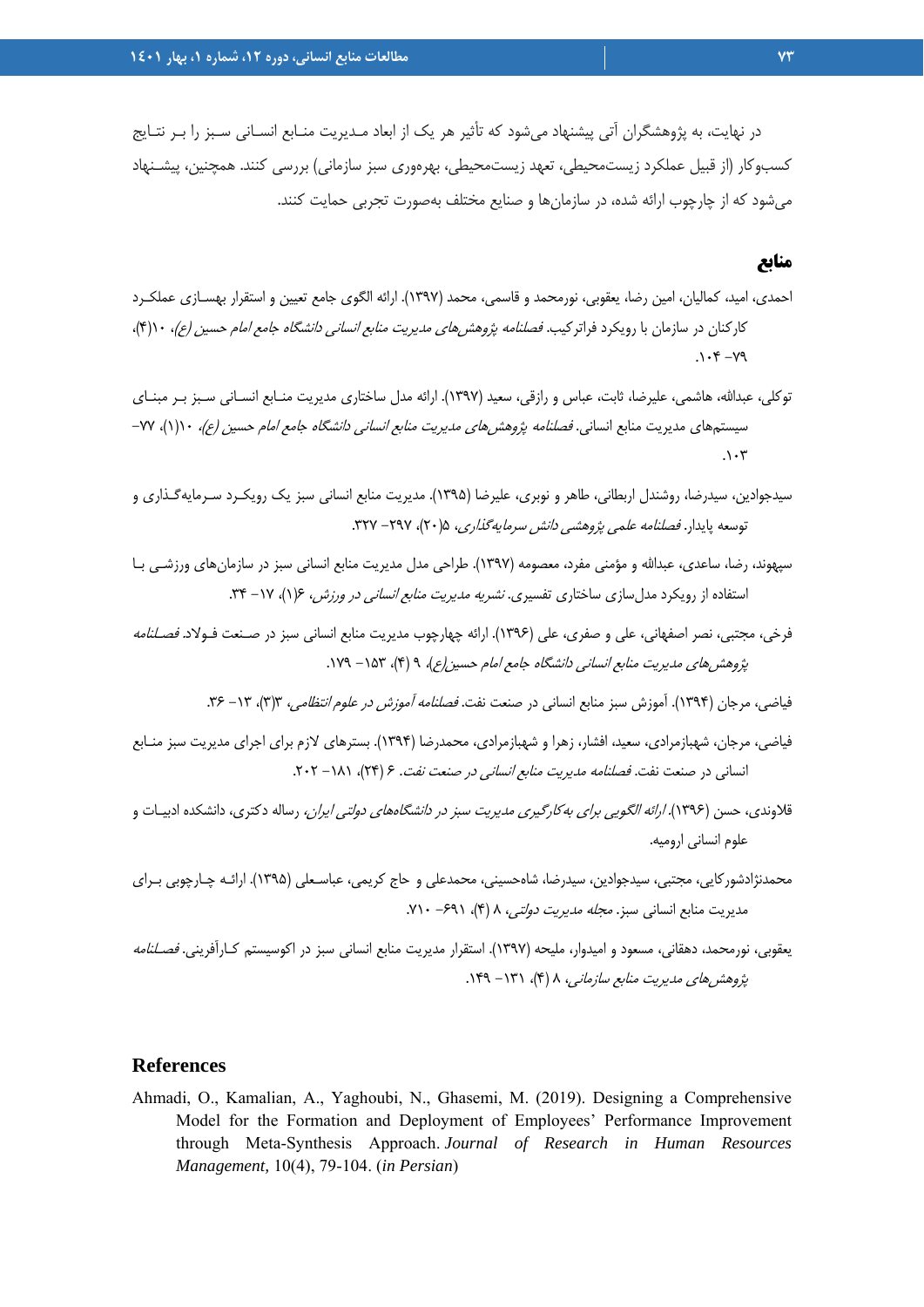- Amrutha, V. N., & Geetha, S. N. (2019). A systematic review on green human resource management: Implications for social sustainability. *Journal of Cleaner Production*, (247), 1-65.
- Arulrajah, A. A., Opatha, H. H. D. N. P., & Nawaratne, N. N. J. (2015). Green human resource management practices: A review. *Sri Lankan Journal of Human Resource Management*, 5(1),1-16.
- Chams, N., & García-Blandón, J. (2019). On the importance of sustainable human resource management for the adoption of sustainable development goals. *Resources, Conservation and Recycling*, 141, 109-122.
- Chaudhary, R. (2018). Can green human resource management attract young talent? An empirical analysis. In Evidence-based HRM: A global forum for empirical scholarship. *Evidence-based HRM: A global forum forempirical scholarship*, 3(6), 305-319.
- Chaudhary, R. (2019). Green human resource management in Indian automobile industry. *Journal of Global Responsibility*, 10(2), 161-175.
- Deshwal, D. P. (2015). Green HRM: An organizational strategy of greening people. *International Journal of applied research*, 1(13), 176-181.
- Falagas, M. E., Pitsouni, E. I., Malietzis, G. A., & Pappas, G. (2008). Comparison of PubMed, Scopus, web of science, and Google scholar: strengths and weaknesses. *The FASEB journal*, *22*(2), 338-342.
- Farokhi, M., Nasrisfahani, A. & Safari, A. (2018). Green framework Human Resources Management in the Steel Industry (Case study: Isfahan Mobarakeh Steel Company). *Human Resource Management Researches*, 9(4), 153-179. (*in Persian*)
- Fayazi, M. (2015). Green Training of Human Resources in Oil Industry. *Journal of Training in Police Sciences*, 3(3), 13-36. (*in Persian*)
- Fayazi, M., Shahbaz Moradi, S., Afshar, Z. & Shahbaz Moradi, M.R. (2015). Necessary Conditions for the Implementation of Green Management of HR in the Petroleum Industry, *Strategic Studies in Petroleum and Energy Industry*, 6(24), 181-202. (*in Persian*)
- Fraj, E., Matute, J., & Melero, I. (2015). Environmental strategies and organizational competitiveness in the hotel industry: The role of learning and innovation as determinants of environmental success. *Tourism Management,* 46, 30-42.
- Jabbour, C. J. C., & Santos, F. C. A. (2008). Relationships between human resource dimensions and environmental management in companies: proposal of a model. *Journal of Cleaner Production*, 16(1), 51-58.
- Kainzbauer, A., & Rungruang, P. (2019). Science Mapping the Knowledge Base on Sustainable Human Resource Management, 1982–2019. *Sustainability*, 11(14), 1-22.
- Kim, Y. J., Kim, W. G., Choi, H. M., & Phetvaroon, K. (2019). The effect of green human resource management on hotel employees' eco-friendly behavior and environmental performance. *International Journal of Hospitality Management*, 76, 83-93.
- Masri, H. A., & Jaaron, A. A. (2017). Assessing green human resources management practices in Palestinian manufacturing context: An empirical study. *Journal of cleaner production*, 143, 1-33.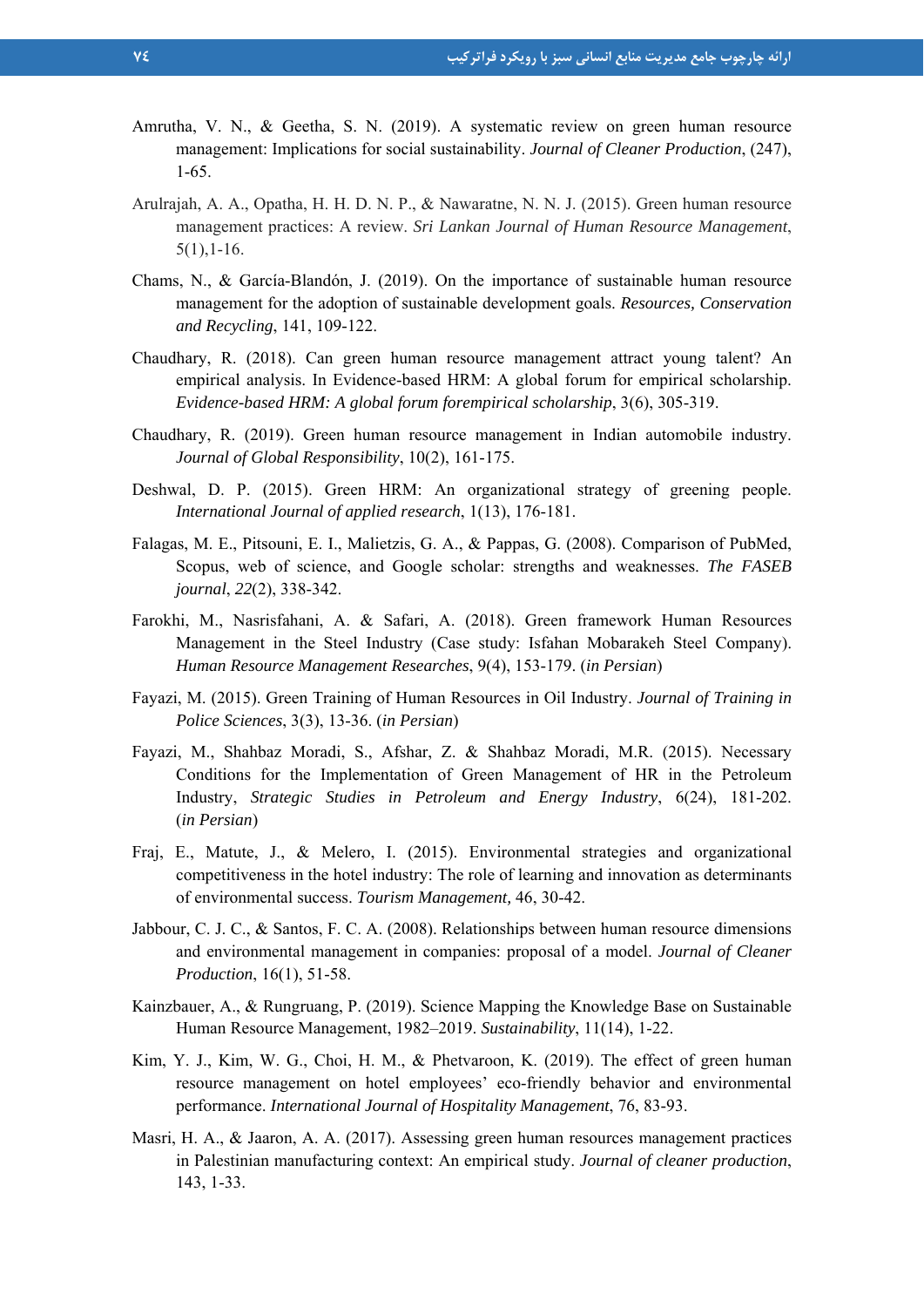- Mohammadnejad Shourkaei, M., Seyedjavadin, S.R., Shahhosseini, M. & Hajkarimi, A. (2017). Providing a framework for Green HRM, *Quarterly Journal Public Administration*, 8(28), 691-710. (*in Persian*)
- Mongeon, P., & Paul-Hus, A. (2016). The journal coverage of Web of Science and Scopus: a comparative analysis. *Scientometrics*, *106*(1), 213-228.
- Qalavandi, H. (2017). *Providing a model for applying green management in Iranian public universities*, PhD thesis, Faculty of Literature and Humanities, Urmia. (*in Persian*)
- Ragas, S. F. P., Tantay, F. M. A., Chua, L. J. C., & Sunio, C. M. C. (2017). Green lifestyle moderates GHRM's impact on job performance. *International Journal of Productivity and Performance Management*, 7 (66), 857-872.
- Ramasamy, A. (2017). A study on implications of implementing green HRM in the corporate bodies with special reference to developing nations, *International Journal of Business and Management*, 9 (12), 117-129.
- Ren, S., Tang, G., & Jackson, S. E. (2018). Green human resource management research in emergence: A review and future directions. *Asia Pacific Journal of Management*, 35(3), 769-803.
- Roscoe, S., Subramanian, N., Jabbour, C. J., & Chong, T. (2019). Green human resource management and the enablers of green organisational culture: Enhancing a firm's environmental performance for sustainable development. *Business Strategy and the Environment*, 28(5), 737-749.
- Sandelowski, M. and Barros, J. (2007). *Handbook for Synthesizing Qualitative Research*. Springer publishing company Inc.
- Sepahvand, R., Saedi, A., Momenimofrad, M. (2018). Designing Green Human Resource Management Modeling Sports Organizations using Interpretative-Structural Modeling Approach, *Human Resource Management in Sport Journal*, 6(1), 17-34. (*in Persian*)
- Seyedjavadin, S., Roshandel Arbatani, T., Nobari, A. (2017). Green Human Resource Management A Investment Approach and Sustainable Development. *Journal of Investment Knowledge,* 5(20), 297-327. (*in Persian*)
- Shrivastava, P., & Guimarães-Costa, N. (2017). Achieving environmental sustainability: The case for multi-layered collaboration across disciplines and players. *Technological Forecasting and Social Change*, 116, 340-346.
- Siyambalapitiya, J., Zhang, X., & Liu, X. (2018). Green human resource management: A proposed model in the context of Sri Lanka's tourism industry. *Journal of Cleaner Production*, 201, 542-572.
- Tang, G., Chen, Y., Jiang, Y., Paille, P., & Jia, J. (2018). Green human resource management practices: scale development and validity. *Asia Pacific Journal of Human Resources*, 56(1), 31-55.
- Tariq, S., Jan, F. A., & Ahmad, M. S. (2016). Green employee empowerment: a systematic literature review on state-of-art in green human resource management. *Quality & Quantity*, 50(1), 237-269.